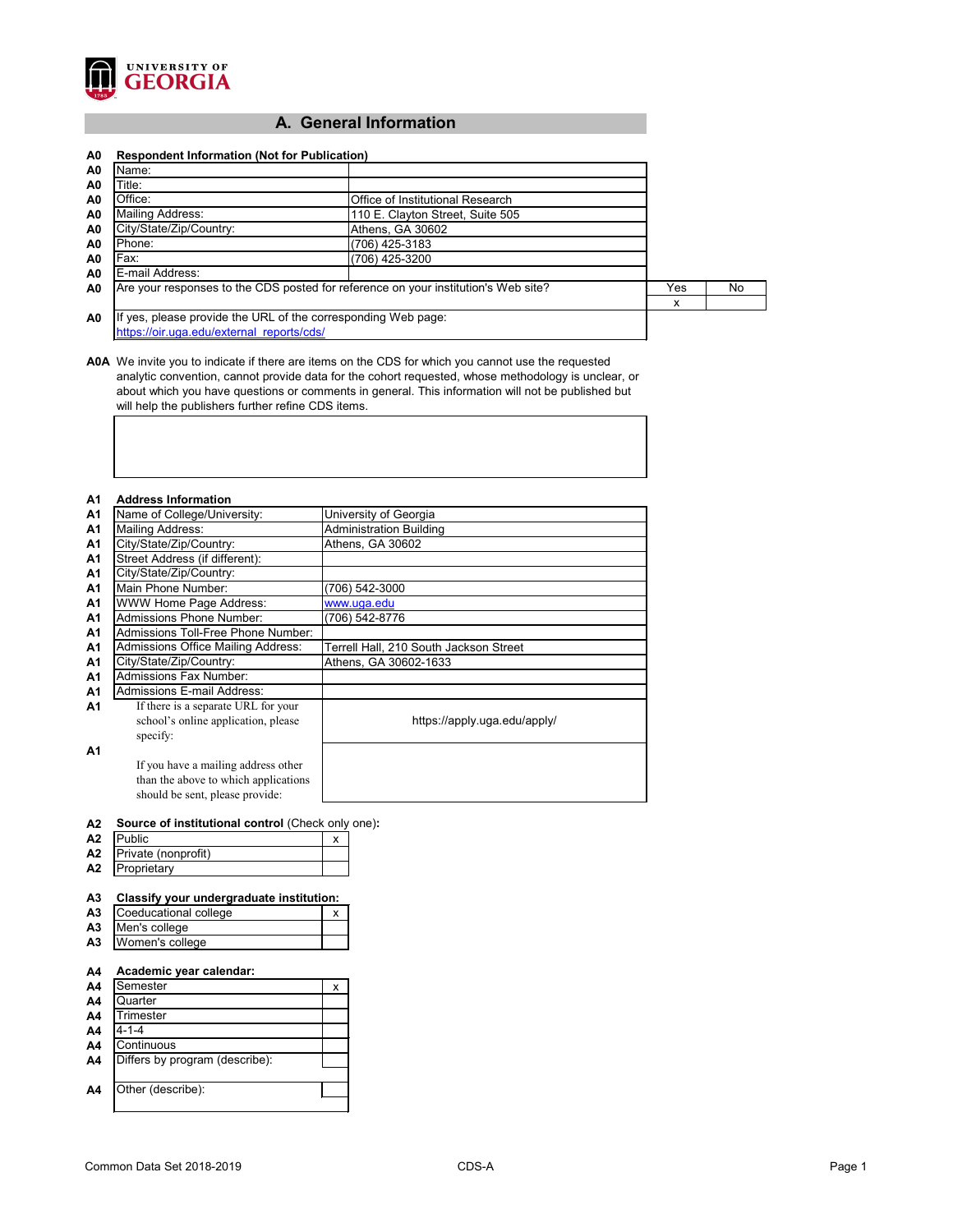

#### **A5 Degrees offered by your institution:**

| A <sub>5</sub> | Certificate                | х |
|----------------|----------------------------|---|
| A <sub>5</sub> | Diploma                    |   |
| A <sub>5</sub> | Associate                  |   |
| A <sub>5</sub> | Transfer Associate         |   |
| A <sub>5</sub> | <b>Terminal Associate</b>  |   |
| A <sub>5</sub> | Bachelor's                 | x |
| A <sub>5</sub> | Postbachelor's certificate | x |
| A <sub>5</sub> | Master's                   | x |
| A <sub>5</sub> | Post-master's certificate  | x |
| A <sub>5</sub> | Doctoral degree            |   |
|                | research/scholarship       | x |
| A5             | Doctoral degree -          |   |
|                | professional practice      | x |
| Α5             | Doctoral degree -- other   |   |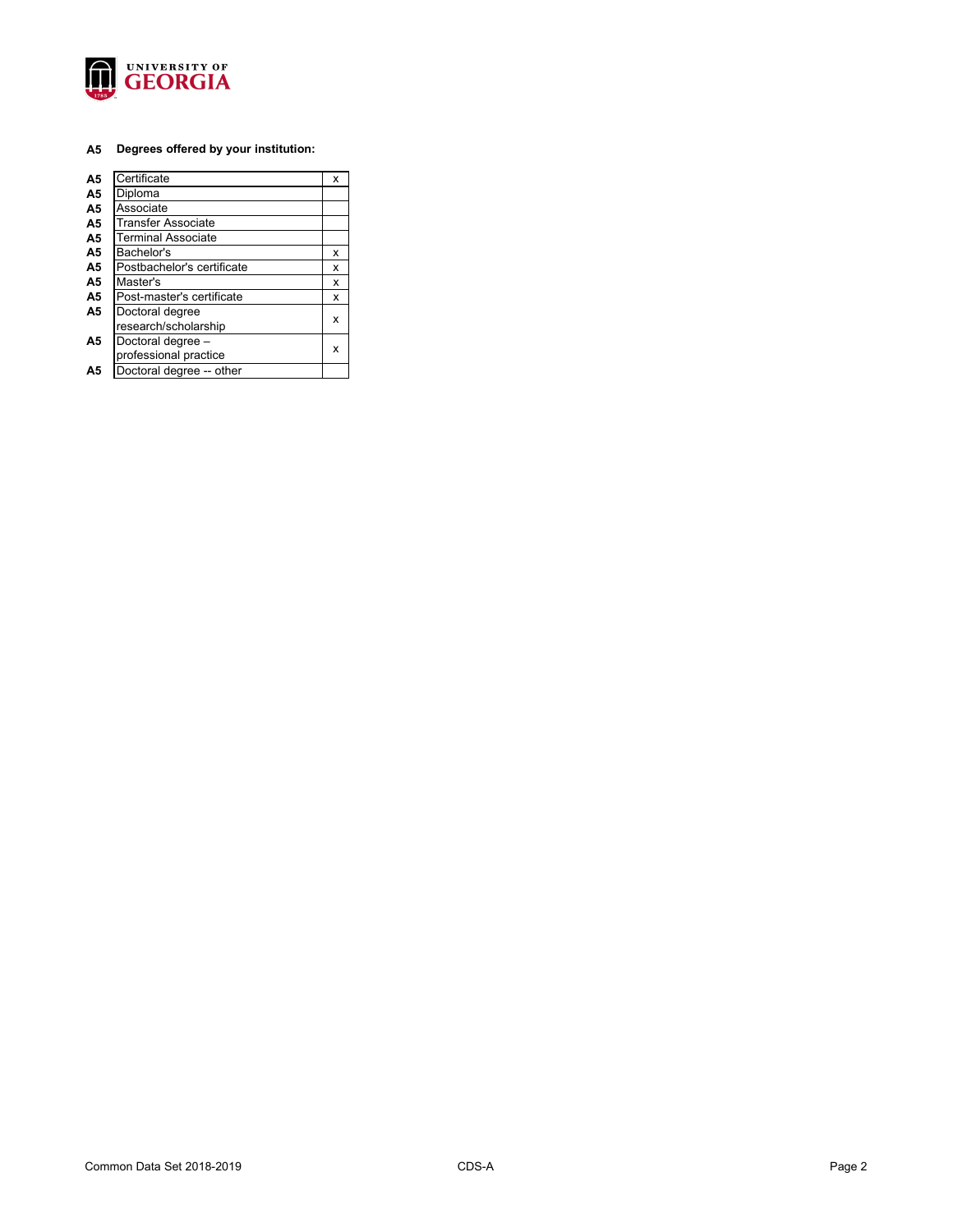

# **B. ENROLLMENT AND PERSISTENCE**

**B1 Institutional Enrollment - Men and Women Provide numbers of students for each of the following categories as of the institution's official fall reporting date or as of October 15, 2018. Note: Report students formerly designated as "first professional" in the graduate cells.**

| <b>B1</b> |                                   | <b>FULL-TIME</b> |        | <b>PART-TIME</b> |        |
|-----------|-----------------------------------|------------------|--------|------------------|--------|
| <b>B1</b> |                                   | Men              | Women  | Men              | Women  |
| <b>B1</b> | <b>Undergraduates</b>             |                  |        |                  |        |
| <b>B1</b> | Degree-seeking, first-time        |                  |        |                  |        |
|           | freshmen                          | 2146             | 3,557  | 10               | 14     |
| <b>B1</b> | Other first-year, degree-seeking  | 196              | 290    | 27               | 18     |
| <b>B1</b> | All other degree-seeking          | 9,580            | 12,072 | 785              | 772    |
| <b>B1</b> | Total degree-seeking              | 11,922           | 15,919 | 822              | 804    |
| <b>B1</b> | All other undergraduates enrolled |                  |        |                  |        |
|           | in credit courses                 | 39               | 67     | 18               | 20     |
| <b>B1</b> | Total undergraduates              | 11,961           | 15,986 | 840              | 824    |
| <b>B1</b> | Graduate                          |                  |        |                  |        |
| <b>B1</b> | Degree-seeking, first-time        | 821              | 1192   | 194              | 270    |
| <b>B1</b> | All other degree-seeking          | 2010             | 2928   | 569              | 914    |
| <b>B1</b> | All other graduates enrolled in   |                  |        |                  |        |
|           | credit courses                    | 13               | 19     | 43               | 68     |
| <b>B1</b> | Total graduate                    | 2844             | 4139   | 806              | 1252   |
| <b>B1</b> | Total all undergraduates          |                  |        |                  | 29,611 |
| <b>B1</b> | Total all graduate                |                  |        |                  | 9,041  |
| <b>B1</b> | <b>GRAND TOTAL ALL STUDENTS</b>   |                  |        |                  | 38,652 |

**B2 Enrollment by Racial/Ethnic Category. Provide numbers of undergraduate students for each of the following categories as of the institution's official fall reporting date or as of October 15, 2018. Include international students only in the category "Nonresident aliens." Complete the "Total Undergraduates" column only if you cannot provide data for the first two columns. Report as your institution reports to IPEDS: persons who are Hispanic should be reported only on the Hispanic line, not under any race, and persons who are non-Hispanic multi-racial should be reported only under "Two or more races."** 

| <b>B2</b> |                                                 | Degree-Seeking<br>First-Time<br><b>First Year</b> | Degree-Seeking<br>Undergraduates<br>(include first-time<br>first-year) | Total<br>Undergraduates<br>(both degree- and<br>non-degree-seeking) |
|-----------|-------------------------------------------------|---------------------------------------------------|------------------------------------------------------------------------|---------------------------------------------------------------------|
| <b>B2</b> | Nonresident aliens                              | 68                                                | 432                                                                    | 500                                                                 |
| <b>B2</b> | Hispanic/Latino                                 | 355                                               | 1864                                                                   | 1,870                                                               |
| <b>B2</b> | Black or African American, non-Hispanic         | 393                                               | 2268                                                                   | 2,272                                                               |
| <b>B2</b> | White, non-Hispanic                             | 3,957                                             | 20333                                                                  | 20,387                                                              |
| <b>B2</b> | American Indian or Alaska Native, non-Hispanic  | 4                                                 | 25                                                                     | 25                                                                  |
| <b>B2</b> | Asian, non-Hispanic                             | 636                                               | 3053                                                                   | 3,057                                                               |
| <b>B2</b> | Native Hawaiian or other Pacific Islander, non- |                                                   |                                                                        |                                                                     |
|           | Hispanic                                        | 6                                                 | 22                                                                     | 22                                                                  |
| <b>B2</b> | Two or more races, non-Hispanic                 | 238                                               | 1189                                                                   | 1,191                                                               |
| <b>B2</b> | Race and/or ethnicity unknown                   | 70                                                | 281                                                                    | 287                                                                 |
| <b>B2</b> | <b>TOTAL</b>                                    | 5,727                                             | 29467                                                                  | 29,611                                                              |

#### **Persistence**

**B3 Number of degrees awarded from July 1, 2017 to June 30, 2018**

| Certificate/diploma             | 864  |
|---------------------------------|------|
| Associate degrees               |      |
| Bachelor's degrees              | 7450 |
| Postbachelor's certificates     | 149  |
| Master's degrees                | 1731 |
| Post-Master's certificates      | 52   |
| Doctoral degrees -              |      |
| research/scholarship            | 546  |
| Doctoral degrees - professional |      |
| practice                        | 438  |
| Doctoral degrees - other        |      |

## **Graduation Rates**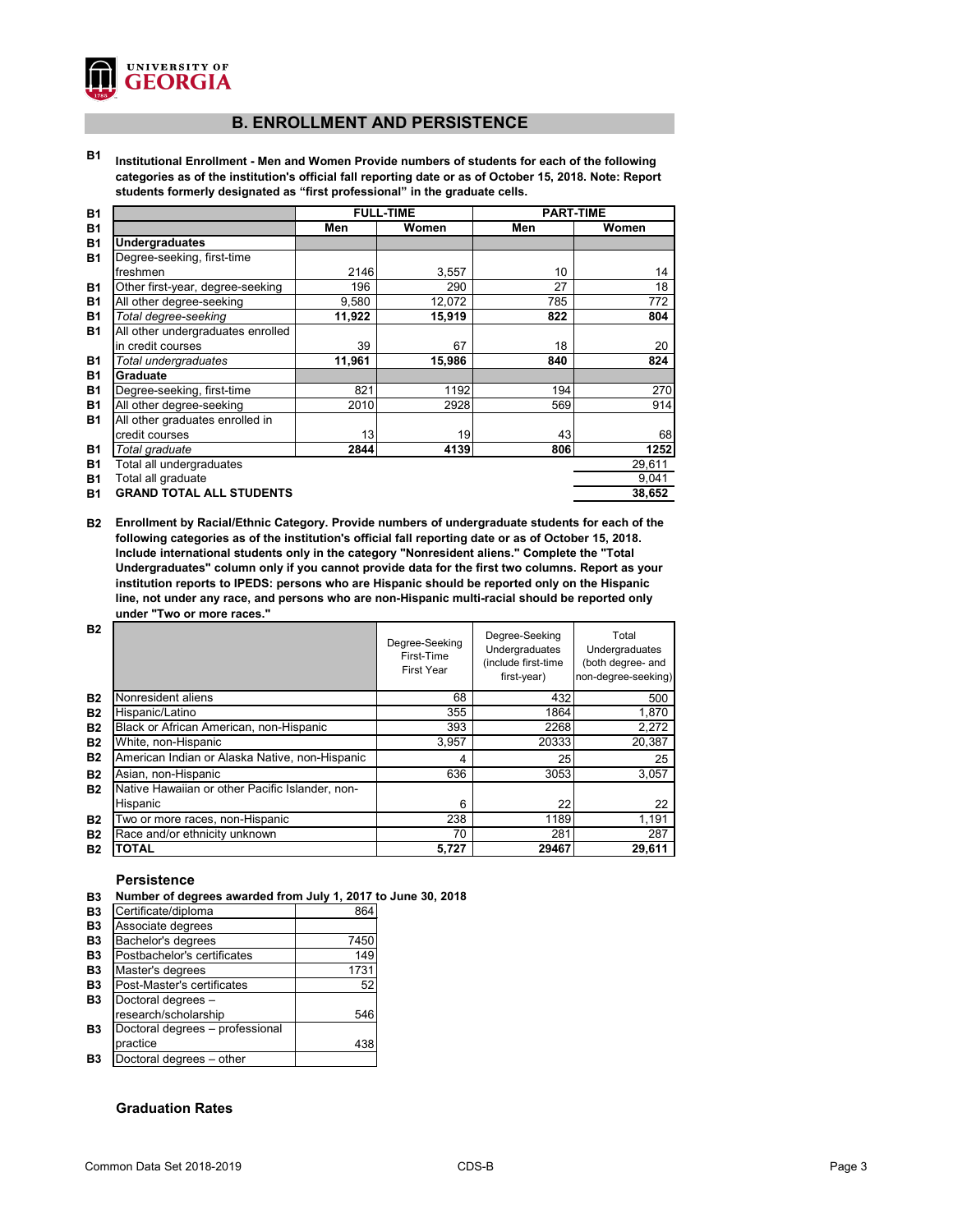

The items in this section correspond to data elements collected by the IPEDS Web-based Data Collection System's Graduation Rate Survey (GRS). For complete instructions and definitions of data elements, see the IPEDS GRS Forms and Instructions for the 2017-18 Survey

#### **For Bachelor's or Equivalent Institutions**

In the following section for bachelor's or equivalent programs, please disaggregate the Fall 2011 and Fall 2012 cohorts (formerly CDS B4-B11) into four groups:

• Students who received a Federal Pell Grant\*

• Recipients of a subsidized Stafford Loan who did not receive a Pell Grant

• Students who did not receive either a Pell Grant or a subsidized Stafford Loan

• Total (all students, regardless of Pell Grant or subsidized loan status)

\*Students who received both a Federal Pell Grant and a subsidized Stafford Loan should be reported in the "Recipients of a Federal Pell Grant" column.

For each graduation rate grid below, the numbers in the first three columns for Questions A-G should sum to the cohort total in the fourth column (formerly CDS B4-B11).

#### *Fall 2012 Cohort*

|                                       |                                                                                                                                                                                                                                                                               | <b>Recipients of</b><br>a Federal Pell<br>Grant | Recipients of a<br><b>Subsidized</b><br><b>Stafford Loan</b><br>who did not<br>receive a Pell<br>Grant | <b>Students who</b><br>did not receive<br>either a Pell<br>Grant or a<br>subsidized<br><b>Stafford Loan</b> | Total (sum of 3<br>columes to the<br>left) |
|---------------------------------------|-------------------------------------------------------------------------------------------------------------------------------------------------------------------------------------------------------------------------------------------------------------------------------|-------------------------------------------------|--------------------------------------------------------------------------------------------------------|-------------------------------------------------------------------------------------------------------------|--------------------------------------------|
| For<br>mer<br>ly<br><b>B4</b>         | A- Initital 2012 cohort of first-time, full-time<br>bachelor's (or equivalent) degree seeking<br>undergraduate-students                                                                                                                                                       | 1033                                            | 482                                                                                                    | 3407                                                                                                        | 4922                                       |
| For<br>mer<br>ly<br><b>B5</b>         | B- Of the initial 2012 cohort, how many did not<br>persist and did not graduate for the following<br>reasons: deceased, permanently disabled, armed 0<br>forces, foreign aid service of the federal<br>government, or official church missions; total<br>allowable exclusions |                                                 | 0                                                                                                      | 0                                                                                                           | 0                                          |
| For<br>mer<br>ly<br><b>B6</b>         | C- Final 2012 cohort, after adjusting for<br>allowable exclusions                                                                                                                                                                                                             | 1033                                            | 482                                                                                                    | 3407                                                                                                        | 4922                                       |
| For<br>mer<br>ly<br><b>B7</b>         | D - Of the initial 2012 cohort, how many<br>completed the program in four years or<br>less (by Aug. 31, 2016)                                                                                                                                                                 | 616                                             | 312                                                                                                    | 2329                                                                                                        | 3257                                       |
| For<br>mer<br>ly<br>B8                | E - Of the initial 2012 cohort, how many<br>completed the program in more than four<br>years but in five years or less (after Aug.<br>31, 2016 and by Aug. 31, 2017)                                                                                                          | 180                                             | 86                                                                                                     | 588                                                                                                         | 854                                        |
| For<br>mer<br>ly<br><b>B9</b>         | F - Of the initial 2012 cohort, how many<br>completed the program in more than five<br>years but in six years or less (after Aug.<br>31, 2017 and by Aug. 31, 2018)                                                                                                           | 28                                              | 12                                                                                                     | 69                                                                                                          | 109                                        |
| For<br>mer<br><u>ly</u><br><b>B10</b> | G - Total graduating within six years (sum<br>of lines D, E, and F)                                                                                                                                                                                                           | 824                                             | 410                                                                                                    | 2986                                                                                                        | 4220                                       |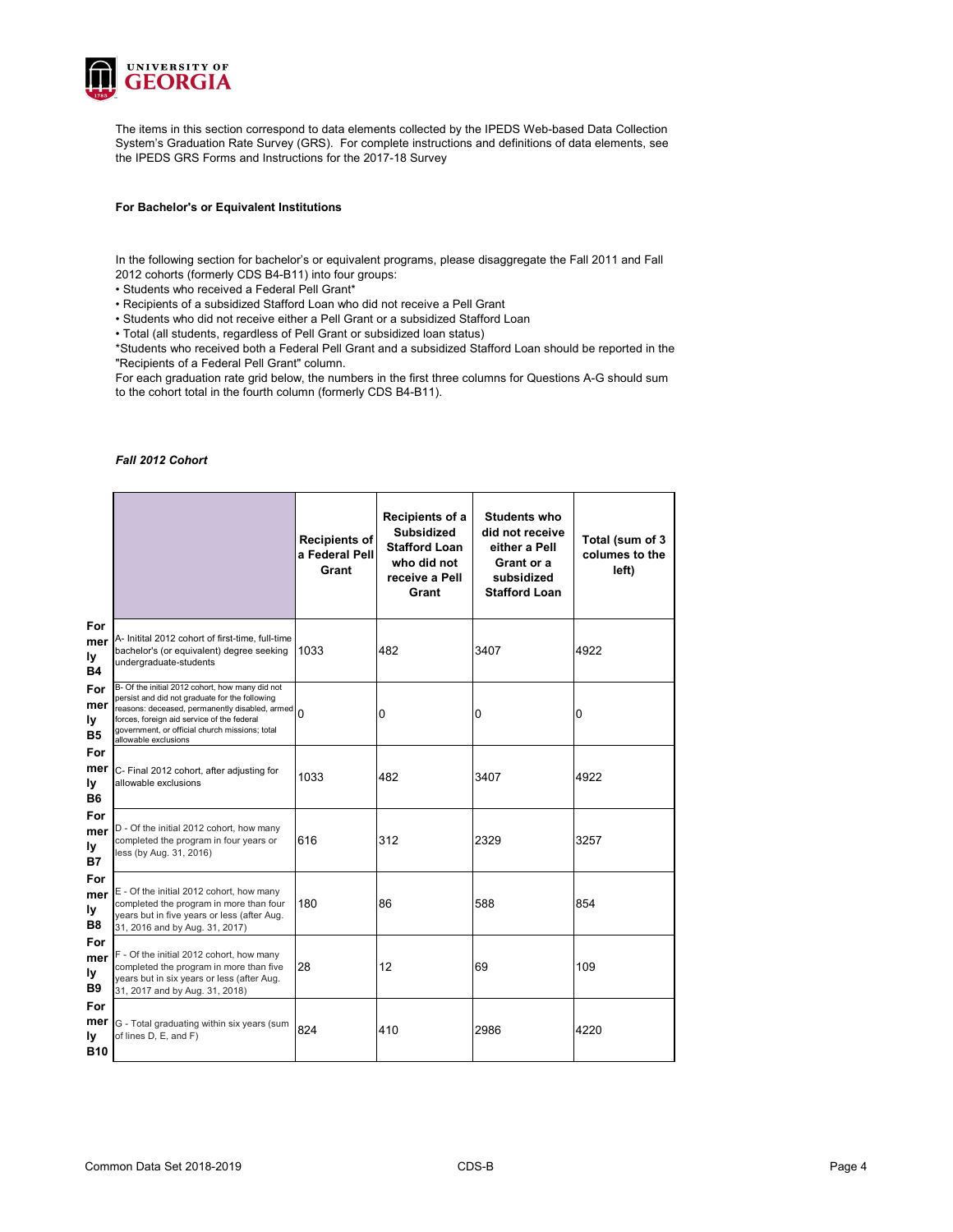

| For        |                                                                               |            |             |             |             |
|------------|-------------------------------------------------------------------------------|------------|-------------|-------------|-------------|
| <b>B11</b> | <b>mer</b> $H - Six-year graduation rate for 2012$<br>cohort (G divided by C) | 0.79767667 | 0.850622407 | 0.876430878 | 0.857375051 |

*Fall 2011 Cohort*

|                                       |                                                                                                                                                                                                                                                                             | <b>Recipients of</b><br>a Federal Pell<br>Grant | Recipients of a<br><b>Subsidized</b><br><b>Stafford Loan</b><br>who did not<br>receive a Pell<br>Grant | <b>Students who</b><br>did not receive<br>either a Pell<br>Grant or a<br>subsidized<br><b>Stafford Loan</b> | Total (sum of 3<br>columes to the<br>left) |
|---------------------------------------|-----------------------------------------------------------------------------------------------------------------------------------------------------------------------------------------------------------------------------------------------------------------------------|-------------------------------------------------|--------------------------------------------------------------------------------------------------------|-------------------------------------------------------------------------------------------------------------|--------------------------------------------|
| For<br>mer<br>ly<br><b>B4</b>         | A- Initital 2011 cohort of first-time, full-time<br>bachelor's (or equivalent) degree seeking<br>undergraduate-students                                                                                                                                                     | 1293                                            | 504                                                                                                    | 3673                                                                                                        | 5470                                       |
| For<br>mer<br>ly<br><b>B5</b>         | B- Of the initial 2011 cohort, how many did not<br>persist and did not graduate for the following<br>reasons: deceased, permanently disabled, armed<br>forces, foreign aid service of the federal<br>government, or official church missions; total<br>allowable exclusions | $\mathbf 0$                                     | $\mathbf 0$                                                                                            | $\boldsymbol{0}$                                                                                            | 0                                          |
| For<br>mer<br>ly<br><b>B6</b>         | C- Final 2011 cohort, after adjusting for<br>allowable exclusions                                                                                                                                                                                                           | 1293                                            | 504                                                                                                    | 3673                                                                                                        | 5470                                       |
| For<br>mer<br>ly<br><b>B7</b>         | D - Of the initial 2011 cohort, how many<br>completed the program in four years or<br>less (by Aug. 31, 2015)                                                                                                                                                               | 703                                             | 289                                                                                                    | 2437                                                                                                        | 3429                                       |
| For<br>mer<br>ly<br><b>B8</b>         | E - Of the initial 2011 cohort, how many<br>completed the program in more than four<br>years but in five years or less (after Aug.<br>31, 2015 and by Aug. 31, 2016)                                                                                                        | 284                                             | 93                                                                                                     | 713                                                                                                         | 1090                                       |
| For<br>mer<br>ly<br><b>B9</b>         | F - Of the initial 2011 cohort, how many<br>completed the program in more than five<br>years but in six years or less (after Aug.<br>31, 2016 and by Aug. 31, 2017)                                                                                                         | 52                                              | 19                                                                                                     | 74                                                                                                          | 145                                        |
| For<br>mer<br><b>ly</b><br><b>B10</b> | G - Total graduating within six years (sum<br>of lines D, E, and F)                                                                                                                                                                                                         | 1039                                            | 401                                                                                                    | 3224                                                                                                        | 4664                                       |
| For<br>mer<br><b>ly</b><br><b>B11</b> | H - Six-year graduation rate for 2011<br>cohort (G divided by C)                                                                                                                                                                                                            | 0.803557618                                     | 0.795634921                                                                                            | 0.877756602                                                                                                 | 0.852650823                                |

#### **For Two-Year Institutions**

Please provide data for the 2015 cohort if available. If 2014 cohort data are not available, provide data for the 2014 cohort.

*2015 Cohort*

| LV IV VVIIVI L                                                                                                                                                                                                                                                                             |  |
|--------------------------------------------------------------------------------------------------------------------------------------------------------------------------------------------------------------------------------------------------------------------------------------------|--|
| <b>B12</b> Initial 2015 cohort, total of first-time, full-time degree/certificate-seeking students:                                                                                                                                                                                        |  |
| <b>B13</b> Of the initial 2015 cohort, how many did not persist and did not graduate for the<br>following reasons: death, permanent disability, service in the armed forces, foreign aid<br>service of the federal government, or official church missions; total allowable<br>exclusions: |  |
| <b>B14</b> Final 2015 cohort, after adjusting for allowable exclusions (Subtract question B13 from<br>question B12):                                                                                                                                                                       |  |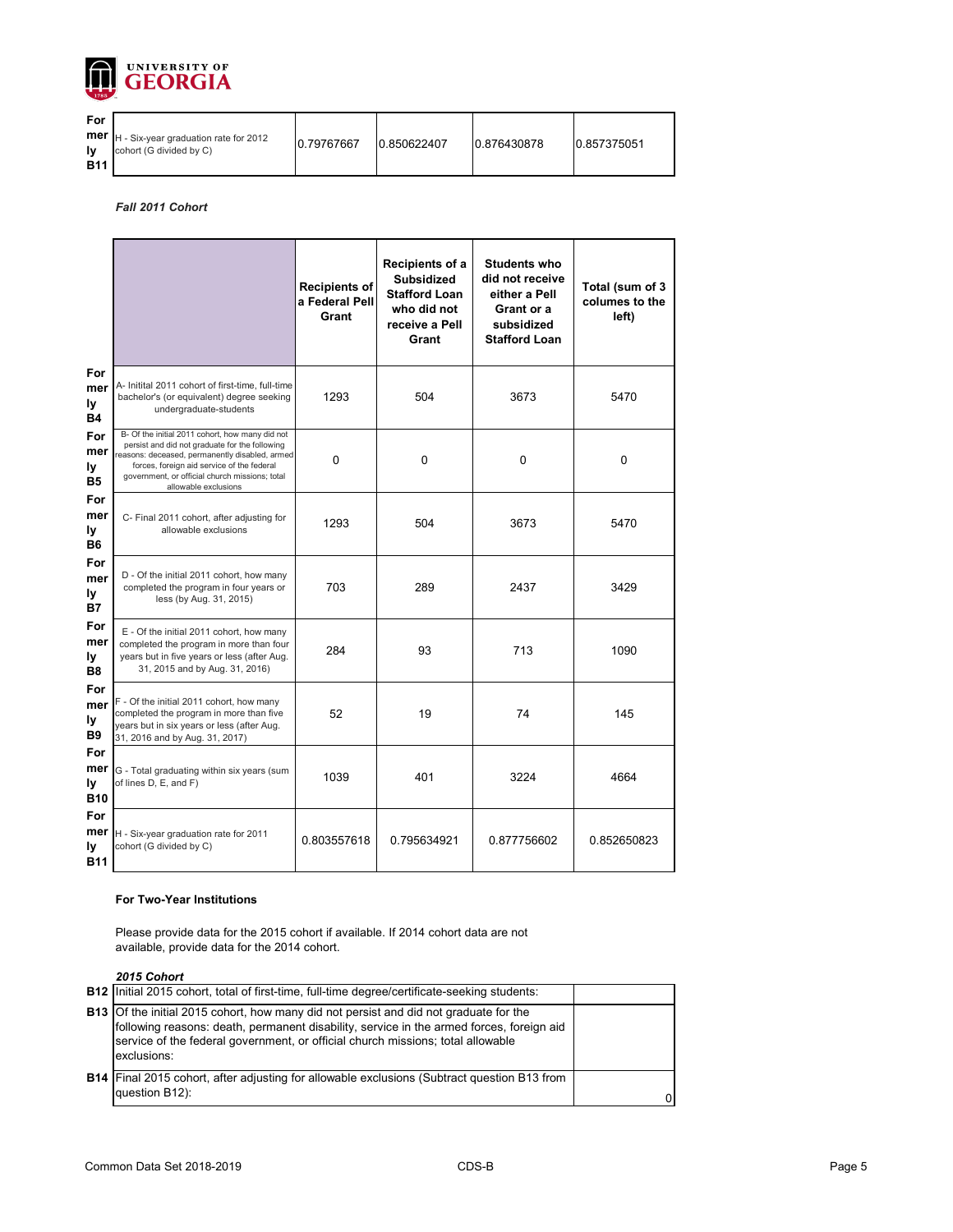

| <b>B15</b> Completers of programs of less than two years duration (total):                                       |  |
|------------------------------------------------------------------------------------------------------------------|--|
| <b>B16</b> Completers of programs of less than two years within 150 percent of normal time:                      |  |
| <b>B17</b> Completers of programs of at least two but less than four years (total):                              |  |
| <b>B18</b> Completers of programs of at least two but less than four-years within 150 percent of<br>normal time: |  |
| <b>B19</b> Total transfers-out (within three years) to other institutions:                                       |  |
| <b>B20</b> Total transfers to two-year institutions:                                                             |  |
| <b>B21</b> Total transfers to four-year institutions:                                                            |  |

#### *2014 Cohort*

|            | B12   Initial 2014 cohort, total of first-time, full-time degree/certificate-seeking students:                                                                                                                                                                                             |  |
|------------|--------------------------------------------------------------------------------------------------------------------------------------------------------------------------------------------------------------------------------------------------------------------------------------------|--|
|            | <b>B13</b> Of the initial 2014 cohort, how many did not persist and did not graduate for the<br>following reasons: death, permanent disability, service in the armed forces, foreign aid<br>service of the federal government, or official church missions; total allowable<br>exclusions: |  |
|            | <b>B14</b> Final 2014 cohort, after adjusting for allowable exclusions (Subtract question B13 from<br>question B12):                                                                                                                                                                       |  |
|            | <b>B15</b> Completers of programs of less than two years duration (total):                                                                                                                                                                                                                 |  |
|            | <b>B16</b> Completers of programs of less than two years within 150 percent of normal time:                                                                                                                                                                                                |  |
|            | <b>B17</b> Completers of programs of at least two but less than four years (total):                                                                                                                                                                                                        |  |
|            | <b>B18</b> Completers of programs of at least two but less than four-years within 150 percent of                                                                                                                                                                                           |  |
|            | normal time:                                                                                                                                                                                                                                                                               |  |
| <b>B19</b> | Total transfers-out (within three years) to other institutions:                                                                                                                                                                                                                            |  |
| <b>B20</b> | Total transfers to two-year institutions:                                                                                                                                                                                                                                                  |  |
| <b>B21</b> | Total transfers to four-year institutions:                                                                                                                                                                                                                                                 |  |

#### **Retention Rates**

Report for the cohort of all full-time, first-time bachelor's (or equivalent) degree-seeking undergraduate students who entered in Fall 2017 (or the preceding summer term). The initial cohort may be adjusted for students who departed for the following reasons: death, permanent disability, service in the armed forces, foreign aid service of the federal government or official church missions. No other adjustments to the initial cohort should be made.

| <b>B22</b> For the cohort of all full-time bachelor's (or equivalent) degree-seeking undergraduate |        |
|----------------------------------------------------------------------------------------------------|--------|
| students who entered your institution as freshmen in Fall 2017 (or the preceding                   |        |
| summer term), what percentage was enrolled at your institution as of the date your                 |        |
| linstitution calculates its official enrollment in Fall 2018?                                      |        |
|                                                                                                    | 95.30% |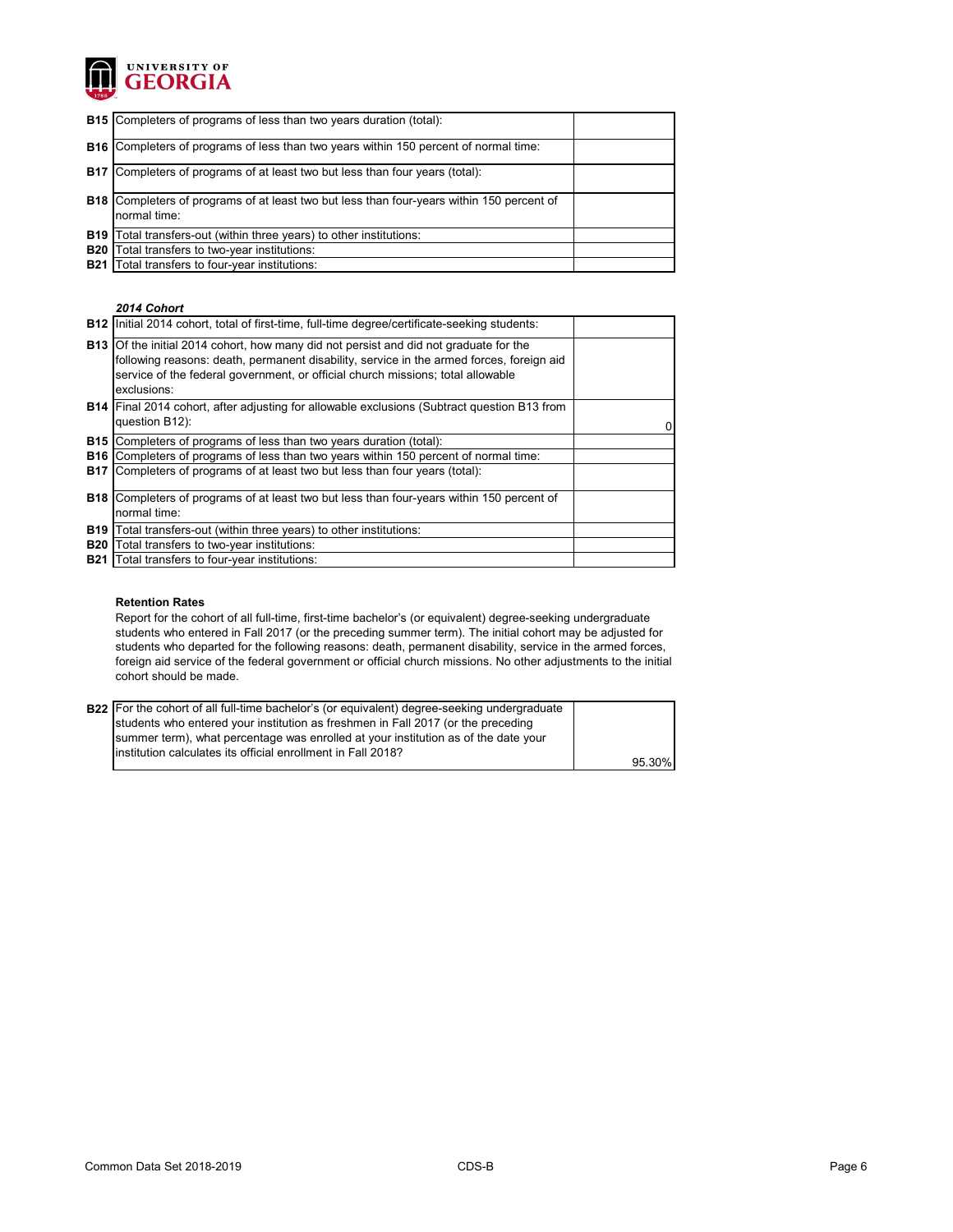

# **C. FIRST-TIME, FIRST-YEAR (FRESHMAN) ADMISSION**

#### **Applications**

**C1 First-time, first-year, (freshmen) students: Provide the number of degree-seeking, first-time, firstyear students who applied, were admitted, and enrolled (full- or part-time) in Fall 2018. Include early decision, early action, and students who began studies during summer in this cohort. Applicants should include only those students who fulfilled the requirements for consideration for admission (i.e., who completed actionable applications) and who have been notified of one of the following actions: admission, nonadmission, placement on waiting list, or application withdrawn (by applicant or institution). Admitted applicants should include wait-listed students who were subsequently offered admission.**

| C <sub>1</sub> | Total first-time, first-year (freshman) men who applied               | 10,180 |
|----------------|-----------------------------------------------------------------------|--------|
| C <sub>1</sub> | Total first-time, first-year (freshman) women who applied             | 15,847 |
|                |                                                                       |        |
| C <sub>1</sub> | Total first-time, first-year (freshman) men who were admitted         | 4,589  |
| C <sub>1</sub> | Total first-time, first-year (freshman) women who were admitted       | 8,070  |
|                |                                                                       |        |
| C <sub>1</sub> | Total full-time, first-time, first-year (freshman) men who enrolled   | 2,146  |
| C <sub>1</sub> | Total part-time, first-time, first-year (freshman) men who enrolled   | 10     |
|                |                                                                       |        |
| C <sub>1</sub> | Total full-time, first-time, first-year (freshman) women who enrolled | 3,557  |
| C <sub>1</sub> | Total part-time, first-time, first-year (freshman) women who enrolled | 14     |

#### **C2 Freshman wait-listed students (students who met admission requirements but whose final admission was contingent on space availability)**

|                |                                                                  | Yes   | No |
|----------------|------------------------------------------------------------------|-------|----|
| C <sub>2</sub> | [Do you have a policy of placing students on a waiting list?     | х     |    |
| C <sub>2</sub> | yes, please answer the questions below for Fall 2018 admissions: |       |    |
| C <sub>2</sub> | Number of qualified applicants offered a place on waiting list   | 1,257 |    |
| C <sub>2</sub> | Number accepting a place on the waiting list                     | 704   |    |
| C <sub>2</sub> | Number of wait-listed students admitted                          | 32    |    |
|                |                                                                  | Yes   | No |
| C <sub>2</sub> | Is your waiting list ranked?                                     |       |    |
| C <sub>2</sub> | yes, do you release that information to students?                |       |    |
| C <sub>2</sub> | Do you release that information to school counselors?            |       |    |

#### **Admission Requirements**

| C <sub>3</sub> | <b>High school completion requirement</b>         |   |
|----------------|---------------------------------------------------|---|
| C <sub>3</sub> | High school diploma is required and GED is        | x |
|                | accepted                                          |   |
| C <sub>3</sub> | High school diploma is required and GED is not    |   |
|                | accepted                                          |   |
| C <sub>3</sub> | High school diploma or equivalent is not required |   |
|                |                                                   |   |

#### **C4 Does your institution require or recommend a general college-preparatory program for degreeseeking students?**

| C4 | <b>IRequire</b>                         |  |
|----|-----------------------------------------|--|
|    | <b>C4</b> Recommend                     |  |
|    | <b>C4</b> Neither require nor recommend |  |
|    |                                         |  |

**C5 Distribution of high school units required and/or recommended.** Specify the distribution of academic high school course units required and/or recommended of all or most degree-seeking students using Carnegie units (one unit equals one year of study or its equivalent). If you use a different system for calculating units, please convert.

|                              | Units           | Units              |
|------------------------------|-----------------|--------------------|
|                              | <b>Required</b> | <b>Recommended</b> |
| Total academic units         | 17              | 19                 |
| English                      |                 |                    |
| <b>Mathematics</b>           |                 |                    |
| Science                      |                 |                    |
| Of these, units that must be |                 | 2                  |
| lab                          |                 |                    |
| Foreign language             | 2               | 3                  |
| Social studies               | 3               | 3                  |
| History                      |                 |                    |
| Academic electives           |                 |                    |
| <b>Computer Science</b>      |                 |                    |
|                              |                 | 2                  |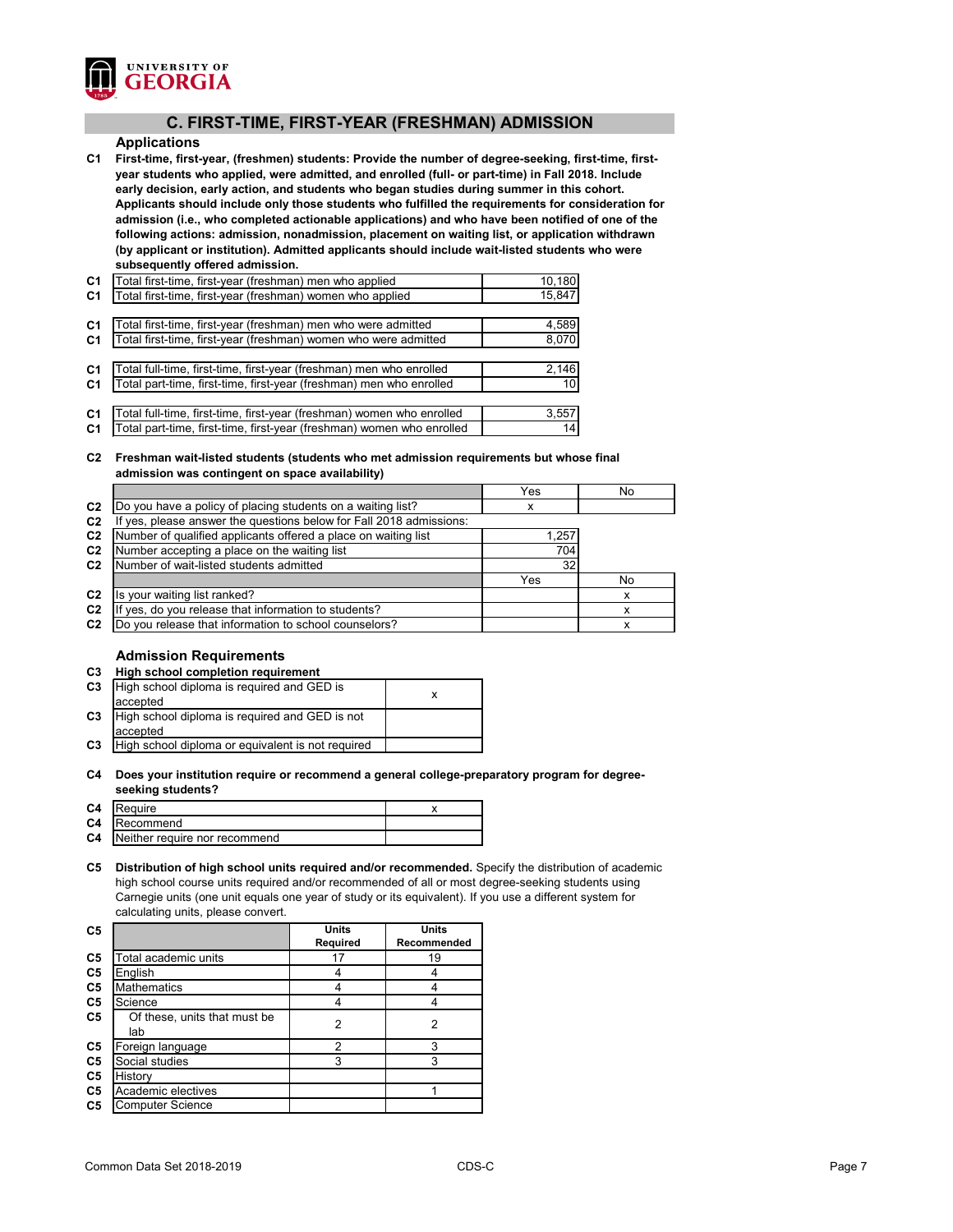

| <b>C5</b> Visual/Performing Arts |  |
|----------------------------------|--|
| <b>C5</b> Other (specify)        |  |

#### **Basis for Selection**

**C6** Do you have an open admission policy, under which virtually all secondary school graduates or students with GED equivalency diplomas are admitted without regard to academic record, test scores, or other qualifications? If so, check which applies:

| C6 | Open admission policy as described above for all students         | na |
|----|-------------------------------------------------------------------|----|
| C6 | Open admission policy as described above for most students, but-- |    |
| C6 | selective admission for out-of-state students                     | na |
| C6 | selective admission to some programs                              | na |
| C6 | other (explain):                                                  | na |
|    |                                                                   |    |

#### **C7 Relative importance of each of the following academic and nonacademic factors in first-time, firstyear, degree-seeking (freshman) admission decisions.**

| C7             |                                     | <b>Very Important</b> | Important | <b>Considered</b> | <b>Not Considered</b> |
|----------------|-------------------------------------|-----------------------|-----------|-------------------|-----------------------|
| C7             | <b>Academic</b>                     |                       |           |                   |                       |
| C <sub>7</sub> | Rigor of secondary school<br>record | X                     |           |                   |                       |
| C7             | Class rank                          |                       |           |                   | X                     |
| C7             | Academic GPA                        | X                     |           |                   |                       |
| C7             | Standardized test scores            |                       | X         |                   |                       |
| C7             | <b>Application Essay</b>            |                       |           | X                 |                       |
| C7             | Recommendation(s)                   |                       |           | X                 |                       |
| C7             | Nonacademic                         |                       |           |                   |                       |
| C <sub>7</sub> | Interview                           |                       |           |                   | X                     |
| C7             | <b>Extracurricular activities</b>   |                       |           | X                 |                       |
| C <sub>7</sub> | Talent/ability                      |                       |           | X                 |                       |
| C7             | Character/personal qualities        |                       |           | X                 |                       |
| C7             | First generation                    |                       |           | X                 |                       |
| C7             | Alumni/ae relation                  |                       |           |                   | X                     |
| C <sub>7</sub> | Geographical residence              |                       |           |                   | X                     |
| C7             | State residency                     |                       |           |                   | X                     |
| C7             | Religious<br>affiliation/commitment |                       |           |                   | X                     |
| C <sub>7</sub> | Racial/ethnic status                |                       |           |                   | X                     |
| C7             | Volunteer work                      |                       |           | X                 |                       |
| C7             | Work experience                     |                       |           | X                 |                       |
| C7             | Level of applicant's interest       |                       |           |                   | X                     |

## **SAT and ACT Policies**

**C8 Entrance exams** 

|                                                                            | Yes | No |
|----------------------------------------------------------------------------|-----|----|
| <b>C8A Does your institution make use of SAT, ACT, or SAT Subject Test</b> |     |    |
| scores in admission decisions for first-time, first-year, degree-seeking   |     |    |
| applicants?                                                                |     |    |

**C8A** If yes, place check marks in the appropriate boxes below to reflect your institution's policies for use in admission for Fall 2020.

| C8A |                                         | <b>ADMISSION</b> |                  |                         |                    |          |
|-----|-----------------------------------------|------------------|------------------|-------------------------|--------------------|----------|
| C8A |                                         | <b>Require</b>   | <b>Recommend</b> | <b>Require for Some</b> | <b>Consider if</b> | Not Used |
|     |                                         |                  |                  |                         | <b>Submitted</b>   |          |
|     | <b>C8A SAT or ACT</b>                   |                  |                  |                         |                    |          |
|     | C8A ACT only                            |                  |                  |                         |                    |          |
|     | C8A SAT only                            |                  |                  |                         |                    |          |
|     | <b>C8A SAT and SAT Subject Tests or</b> |                  |                  |                         |                    |          |
|     | <b>IACT</b>                             |                  |                  |                         |                    |          |
|     | <b>C8A SAT Subject Tests only</b>       |                  |                  |                         | x                  |          |

**C8B** If your institution will make use of the ACT in admission decisions for first-time, first-year, degree-seeking applicants for Fall 2020, please indicate which ONE of the following applies: (regardless of whether the writing score will be used in the admissions process):

**C8B** ACT with writing required

**C8B** ACT with writing recommended

**C8B** ACT with or without writing accepted **ACT Reserves Reserves and STAGE RESOLUTION**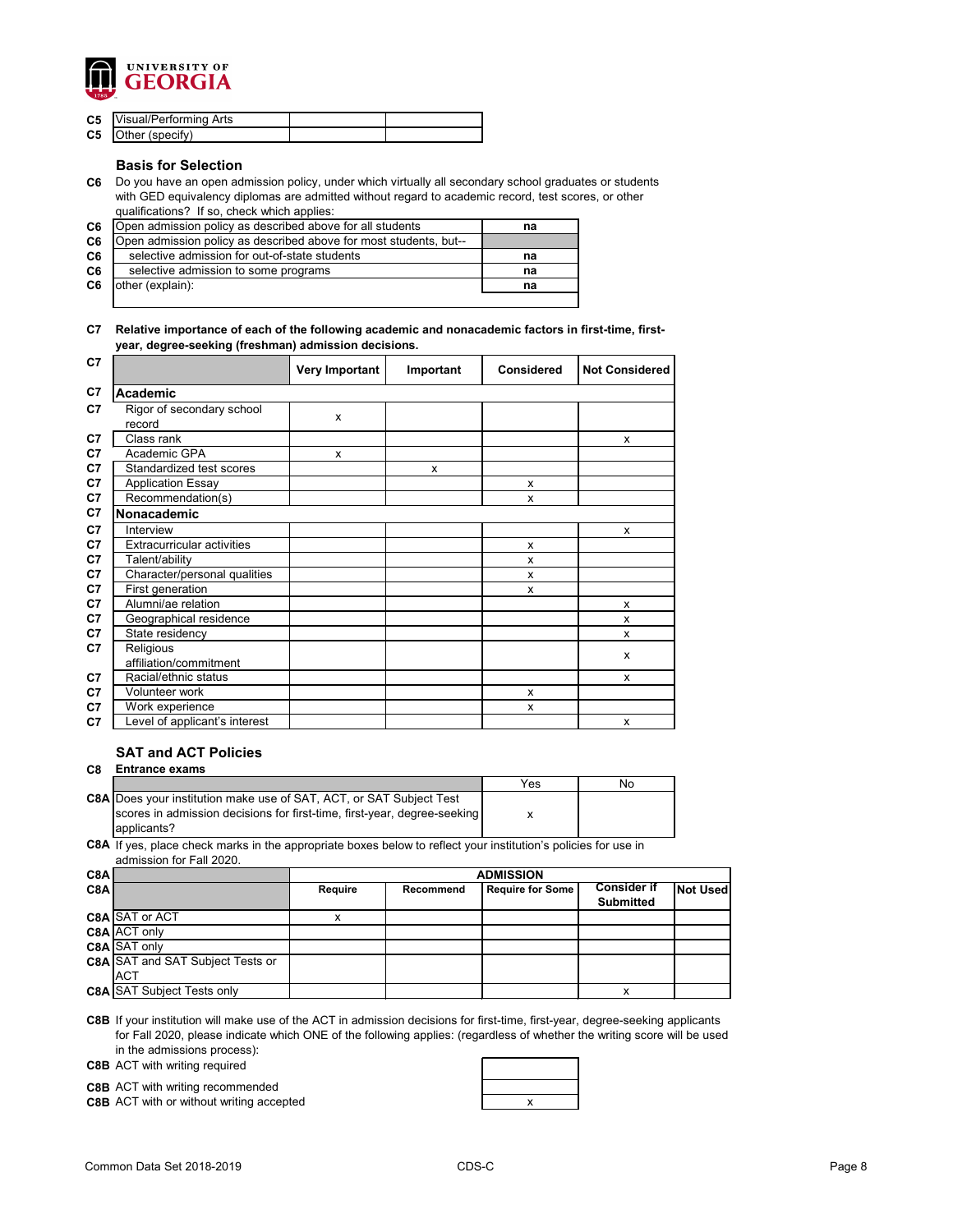

**C8B** If your institution will make use of the SAT in admission decisions for first-time, first-year, degree-seeking applicants for Fall 2020 please indicate which ONE of the following applies (regardless of whether the Essay score will be used in the admissions process:

**C8B** SAT with Essay component required

**C8B** SAT with Essay component recommended

**C8B** SAT with or without Essay component accepted **with a struck of the control of the control of the control of the control of the control of the control of the control of the control of the control of the control of the** 

**C8C** Please indicate how your institution will use the SAT or ACT writing component; check all that apply:

| C8C |                                              | <b>SAT</b> essay | <b>ACT</b> essay |
|-----|----------------------------------------------|------------------|------------------|
|     | <b>C8C</b> For admission                     |                  |                  |
|     | <b>C8C</b> For placement                     |                  |                  |
|     | C8C For advising                             |                  |                  |
|     | <b>C8C</b> In place of an application essay  |                  |                  |
| C8C |                                              |                  |                  |
|     | As a validity check on the application essay |                  |                  |
|     | C8C No college policy as of now              |                  |                  |
|     | <b>C8C</b> Not using essay component         | X                |                  |
|     |                                              |                  |                  |

**C8D In addition**, does your institution use applicants' test scores for academic advising?

| <b>C8E</b> Latest date by which SAT or ACT scores must be received for fall- |  | December Sitting |
|------------------------------------------------------------------------------|--|------------------|
| <b>C8E</b> Latest date by which SAT Subject Test scores must be received for |  | December Sitting |
| fall-term admission                                                          |  |                  |

**C8F C8F** Provided the student applied by our deadline of January 1st If necessary, use this space to clarify your test policies (e.g., if tests are recommended for some students,

**C8G** Please indicate which tests your institution uses for placement (e.g., state tests):

**C8D** Yes No

| C8G SAT                |                                  |  |
|------------------------|----------------------------------|--|
| $C8G$ $\overline{ACT}$ |                                  |  |
|                        | <b>C8G</b> SAT Subject Tests     |  |
| $C8G$ AP               |                                  |  |
|                        | C8G CLEP                         |  |
|                        | <b>C8G</b> Institutional Exam    |  |
|                        | <b>C8G</b> State Exam (specify): |  |

#### **Freshman Profile**

Provide information for ALL enrolled, degree-seeking, full-time and part-time, first-time, first-year (freshman) students enrolled in Fall 2018, including students who began studies during summer, international students/nonresident aliens, and students admitted under special arrangements.

**C9 Percent and number of first-time, first-year (freshman) students enrolled in Fall 2018 who submitted national standardized (SAT/ACT) test scores. Include information for ALL enrolled, degree-seeking, first-time, first-year (freshman) students who submitted test scores. Do not include partial test scores (e.g., mathematics scores but not critical reading for a category of students) or combine other standardized test results (such as TOEFL) in this item.** *Do* **not convert SAT scores to ACT scores and vice versa.** *Do* **convert Old SAT scores to New SAT scores using the College Board's concordance tools and tables (sat.org/concordance).**

| C9 | <b>Percent submitting SAT scores</b> |                 | 69% Number submitting SAT scores | 3976 |
|----|--------------------------------------|-----------------|----------------------------------|------|
| C9 | <b>Percent submitting ACT scores</b> |                 | 67% Number submitting ACT scores | 3864 |
|    |                                      |                 |                                  |      |
| C9 |                                      | 25th Percentile | 75th Percentile                  |      |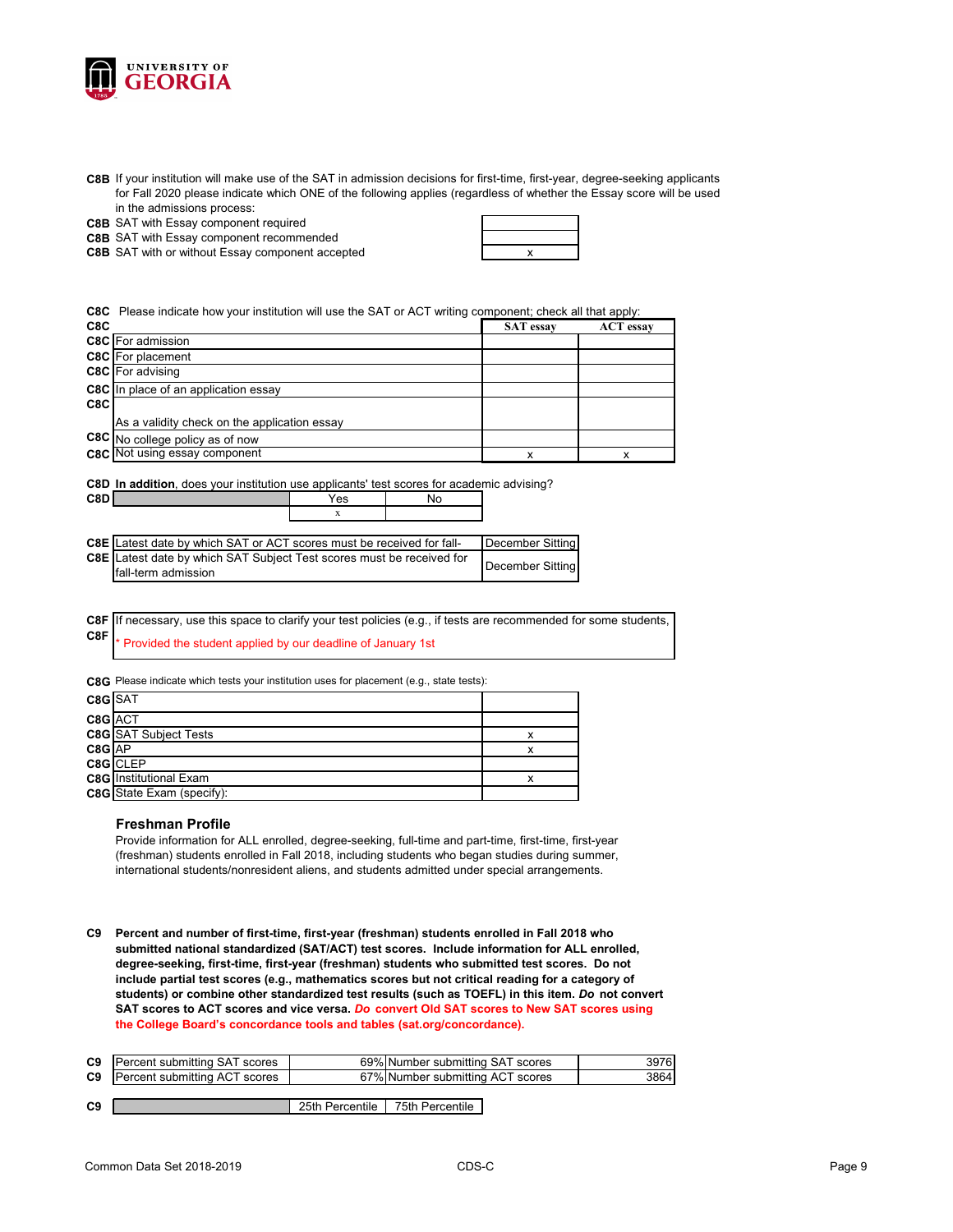

| C9             | <b>SAT Evidence-Based Reading</b> |     |     |
|----------------|-----------------------------------|-----|-----|
|                | and Writing                       | 630 | 700 |
| C <sub>9</sub> | <b>SAT Math</b>                   | 610 | 710 |
| C <sub>9</sub> | <b>ACT Composite</b>              | 27  | 32  |
| C <sub>9</sub> | <b>ACT Math</b>                   | 26  | 30  |
| C <sub>9</sub> | <b>ACT English</b>                | 27  | 34  |
| C <sub>9</sub> | <b>ACT Writing</b>                |     |     |

**C9** Percent of first-time, first-year (freshman) students with scores in each range:

| C <sub>9</sub> |                         | <b>SAT Evidence-</b> |                    |                 |
|----------------|-------------------------|----------------------|--------------------|-----------------|
|                |                         | <b>Based Reading</b> |                    |                 |
|                |                         | and Writing          | <b>SAT Math</b>    |                 |
| C <sub>9</sub> | 700-800                 | 28.34%               | 33.42%             |                 |
| C <sub>9</sub> | 600-699                 | 60.69%               | 49.60%             |                 |
| C <sub>9</sub> | 500-599                 | 10.49%               | 16.22%             |                 |
| C <sub>9</sub> | 400-499                 | 0.45%                | 0.70%              |                 |
| C <sub>9</sub> | 300-399                 | 0.03%                | 0.06%              |                 |
| C9             | 200-299                 |                      |                    |                 |
|                | Totals should = $100\%$ | 100.00%              | 100.00%            |                 |
| C9             |                         | <b>ACT Composite</b> | <b>ACT English</b> | <b>ACT Math</b> |
| C <sub>9</sub> | 30-36                   | 47.77%               | 63.53%             | 30.98%          |
| C <sub>9</sub> | 24-29                   | 44.75%               | 27.41%             | 57.97%          |
| C <sub>9</sub> | 18-23                   | 7.22%                | 8.36%              | 10.14%          |
| C <sub>9</sub> | $12 - 17$               | 0.26%                | 0.70%              | 0.91%           |
| C <sub>9</sub> | $6 - 11$                |                      |                    |                 |
| C <sub>9</sub> | Below 6                 |                      |                    |                 |
|                | Totals should = 100%    | 100.00%              | 100.00%            | 100.00%         |

**C10** Percent of all degree-seeking, first-time, first-year (freshman) students who had high school class rank within each of the following ranges (report information for those students from whom you collected high school rank information).

| C10 Percent in top tenth of high school graduating class                                  | 60%   |                          |
|-------------------------------------------------------------------------------------------|-------|--------------------------|
| C10 Percent in top quarter of high school graduating class                                | 92%   |                          |
| C10 Percent in top half of high school graduating class                                   |       | 99% Top half $+$         |
| C10 Percent in bottom half of high school graduating class                                |       | 1% bottom half = $100\%$ |
| <b>C10</b> Percent in bottom quarter of high school graduating class                      | $0\%$ |                          |
| C10 Percent of total first-time, first-year (freshmen) students who submitted high school |       |                          |
| class rank:                                                                               |       | 57%                      |

**C11** Percentage of all enrolled, degree-seeking, first-time, first-year (freshman) students who had high school grade-point averages within each of the following ranges (using 4.0 scale). Report information only for those students from whom you collected high school GPA.

| C11 Percent who had GPA of 3.75 and higher      | 94.57%  |
|-------------------------------------------------|---------|
| C11   Percent who had GPA between 3.50 and 3.74 | 3.89%   |
| C11   Percent who had GPA between 3.25 and 3.49 | 0.74%   |
| C11   Percent who had GPA between 3.00 and 3.24 | 0.40%   |
| C11   Percent who had GPA between 2.50 and 2.99 | 0.26%   |
| C11 Percent who had GPA between 2.0 and 2.49    | 0.12%   |
| C11   Percent who had GPA between 1.0 and 1.99  | 0.02%   |
| C11   Percent who had GPA below 1.0             |         |
| Totals should = 100%                            | 100.00% |
|                                                 |         |

| C12 Average high school GPA of all degree-seeking, first-time, first-year |        |
|---------------------------------------------------------------------------|--------|
| (freshman) students who submitted GPA:                                    | 4.00   |
| C12   Percent of total first-time, first-year (freshman) students who     |        |
| submitted high school GPA:                                                | 99.67% |

### **Admission Policies**

#### **C13 Application Fee**

| C <sub>13</sub> |                                                              | Yes     | חמ |
|-----------------|--------------------------------------------------------------|---------|----|
|                 | <b>C13</b> Does your institution have an<br>application fee? |         |    |
|                 | <b>C13</b> Amount of application fee:                        | \$70.00 |    |
| C <sub>13</sub> |                                                              | Yes     |    |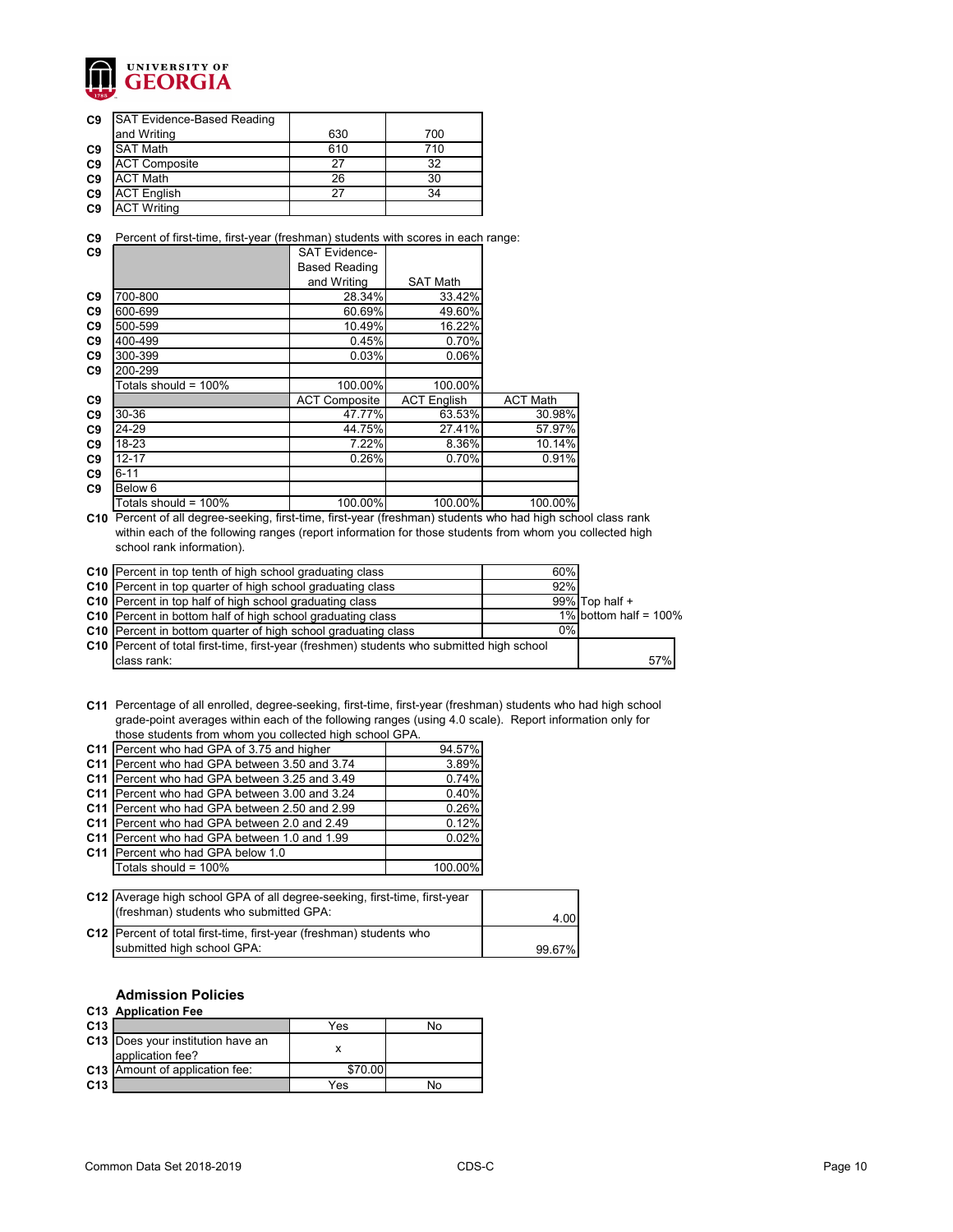

|                                                                            | C13 Can it be waived for applicants<br>with financial need?                                                                                                                                                                                                                                                                                                                                                                                                                                                                  | x                                         |                 |     |    |
|----------------------------------------------------------------------------|------------------------------------------------------------------------------------------------------------------------------------------------------------------------------------------------------------------------------------------------------------------------------------------------------------------------------------------------------------------------------------------------------------------------------------------------------------------------------------------------------------------------------|-------------------------------------------|-----------------|-----|----|
|                                                                            | C13 If you have an application fee and an on-line application option,<br>C13 Same fee:                                                                                                                                                                                                                                                                                                                                                                                                                                       |                                           |                 |     |    |
|                                                                            | C13 Free:<br>C13 Reduced:                                                                                                                                                                                                                                                                                                                                                                                                                                                                                                    | $\pmb{\mathsf{X}}$                        |                 |     |    |
| C13                                                                        |                                                                                                                                                                                                                                                                                                                                                                                                                                                                                                                              | Yes                                       | No              |     |    |
|                                                                            | C13 Can on-line application fee be<br>waived for applicants with<br>financial need?                                                                                                                                                                                                                                                                                                                                                                                                                                          | X                                         |                 |     |    |
| C14                                                                        | C14 Application closing date                                                                                                                                                                                                                                                                                                                                                                                                                                                                                                 | Yes                                       | No              |     |    |
|                                                                            | C14   Does your institution have an<br>application closing date?                                                                                                                                                                                                                                                                                                                                                                                                                                                             | x                                         |                 |     |    |
|                                                                            | C14 Application closing date (fall):<br>C14 Priority date:                                                                                                                                                                                                                                                                                                                                                                                                                                                                   | 1/1<br>10/15                              |                 |     |    |
| C <sub>15</sub>                                                            |                                                                                                                                                                                                                                                                                                                                                                                                                                                                                                                              |                                           |                 | Yes | No |
|                                                                            | C15 Are first-time, first-year students accepted for terms other than                                                                                                                                                                                                                                                                                                                                                                                                                                                        |                                           |                 | x   |    |
|                                                                            |                                                                                                                                                                                                                                                                                                                                                                                                                                                                                                                              |                                           |                 |     |    |
| C <sub>17</sub><br>C <sub>17</sub><br>C <sub>17</sub><br>C17<br>C17<br>C17 | C16 Notification to applicants of admission decision sent (fill in one only)<br>C16 On a rolling basis beginning<br>(data):<br>$C16$ By (date):<br>C16 Other:<br>C17 Reply policy for admitted applicants (fill in one only)<br>C17 Must reply by (date):<br>C17 No set date:<br>C17 Must reply by May 1 or within<br>weeks if notified<br>thereafter<br>Other:<br>C17   Deadline for housing deposit (MM/DD):<br>Amount of housing deposit:<br>Refundable if student does not enroll?<br>Yes, in full<br>Yes, in part<br>No | 12/1 (Early)<br>4/1 (Regular)<br>5/1<br>x |                 |     |    |
| C18                                                                        | C18 Deferred admission                                                                                                                                                                                                                                                                                                                                                                                                                                                                                                       |                                           |                 | Yes | No |
|                                                                            | C18 Does your institution allow students to postpone enrollment after<br>admission?                                                                                                                                                                                                                                                                                                                                                                                                                                          |                                           |                 | x   |    |
|                                                                            | C18 If yes, maximum period of postponement:                                                                                                                                                                                                                                                                                                                                                                                                                                                                                  |                                           | 1 academic year |     |    |
| C19                                                                        | C19 Early admission of high school students                                                                                                                                                                                                                                                                                                                                                                                                                                                                                  |                                           |                 | Yes | No |
|                                                                            | C19   Does your institution allow high school students to enroll as full-time,<br>first-time, first-year (freshman) students one year or more before high<br>school graduation?                                                                                                                                                                                                                                                                                                                                              |                                           |                 | x   |    |
|                                                                            |                                                                                                                                                                                                                                                                                                                                                                                                                                                                                                                              |                                           |                 |     |    |

Question removed from CDS.

**C20 Common Application** Question removed from CDS. (Initiated during 2006-2007 cycle)

# **Early Decision and Early Action Plans**

**C21 Early Decision**

| ດາເ  | $\alpha$ | N |
|------|----------|---|
| ∪∠ . | 153      |   |
|      |          |   |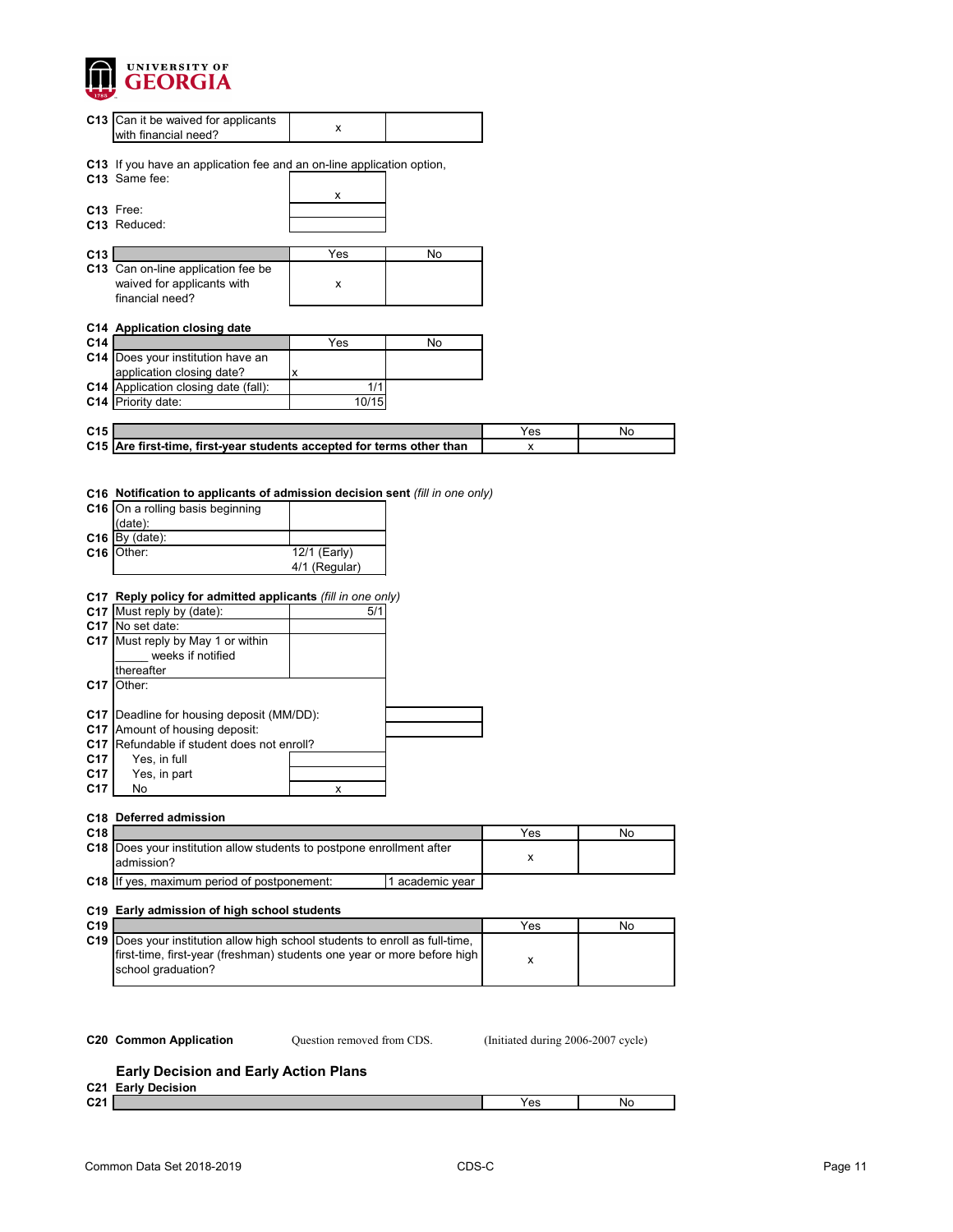

|                                    | C21 Does your institution offer an early decision plan (an admission plan |                                                                                                                       |       |    |
|------------------------------------|---------------------------------------------------------------------------|-----------------------------------------------------------------------------------------------------------------------|-------|----|
|                                    | that permits students to apply and be notified of an admission            |                                                                                                                       |       |    |
|                                    |                                                                           | decision well in advance of the regular notification date and that asks                                               |       | X  |
|                                    | students to commit to attending if accepted) for first-time, first-year   |                                                                                                                       |       |    |
|                                    | (freshman) applicants for fall enrollment?                                |                                                                                                                       |       |    |
|                                    | C21 If "yes," please complete the following:                              |                                                                                                                       |       |    |
|                                    | C21   First or only early decision plan closing date                      |                                                                                                                       |       |    |
|                                    | C21 First or only early decision plan notification date                   |                                                                                                                       |       |    |
|                                    | C21 Other early decision plan closing date                                |                                                                                                                       |       |    |
|                                    | C21 Other early decision plan notification date                           |                                                                                                                       |       |    |
|                                    |                                                                           |                                                                                                                       |       |    |
|                                    | C21 For the Fall 2018 entering class:                                     |                                                                                                                       |       |    |
|                                    | C21 Number of early decision applications received by your institution    |                                                                                                                       |       |    |
|                                    | C21 Number of applicants admitted under early decision plan               |                                                                                                                       |       |    |
|                                    |                                                                           |                                                                                                                       |       |    |
|                                    | C21 Please provide significant details about your early decision plan:    |                                                                                                                       |       |    |
|                                    |                                                                           |                                                                                                                       |       |    |
|                                    |                                                                           |                                                                                                                       |       |    |
|                                    | C22 Early action                                                          |                                                                                                                       |       |    |
| C <sub>22</sub>                    |                                                                           |                                                                                                                       | Yes   | No |
|                                    | C22 Do you have a nonbinding early action plan whereby students are       |                                                                                                                       |       |    |
|                                    | notified of an admission decision well in advance of the regular          |                                                                                                                       |       |    |
|                                    |                                                                           | notification date but do not have to commit to attending your college?                                                | X     |    |
|                                    |                                                                           |                                                                                                                       |       |    |
|                                    |                                                                           |                                                                                                                       |       |    |
|                                    | C22 If "yes," please complete the following:                              |                                                                                                                       |       |    |
|                                    | C22 Early action closing date                                             |                                                                                                                       | 10/15 |    |
|                                    | C22 Early action notification date                                        |                                                                                                                       | 12/1  |    |
|                                    |                                                                           |                                                                                                                       |       |    |
|                                    |                                                                           | C22 Is your early action plan a "restrictive" plan under which you limit students from applying to other early plans? |       |    |
| C <sub>22</sub><br>C <sub>22</sub> | Yes                                                                       | No<br>x                                                                                                               |       |    |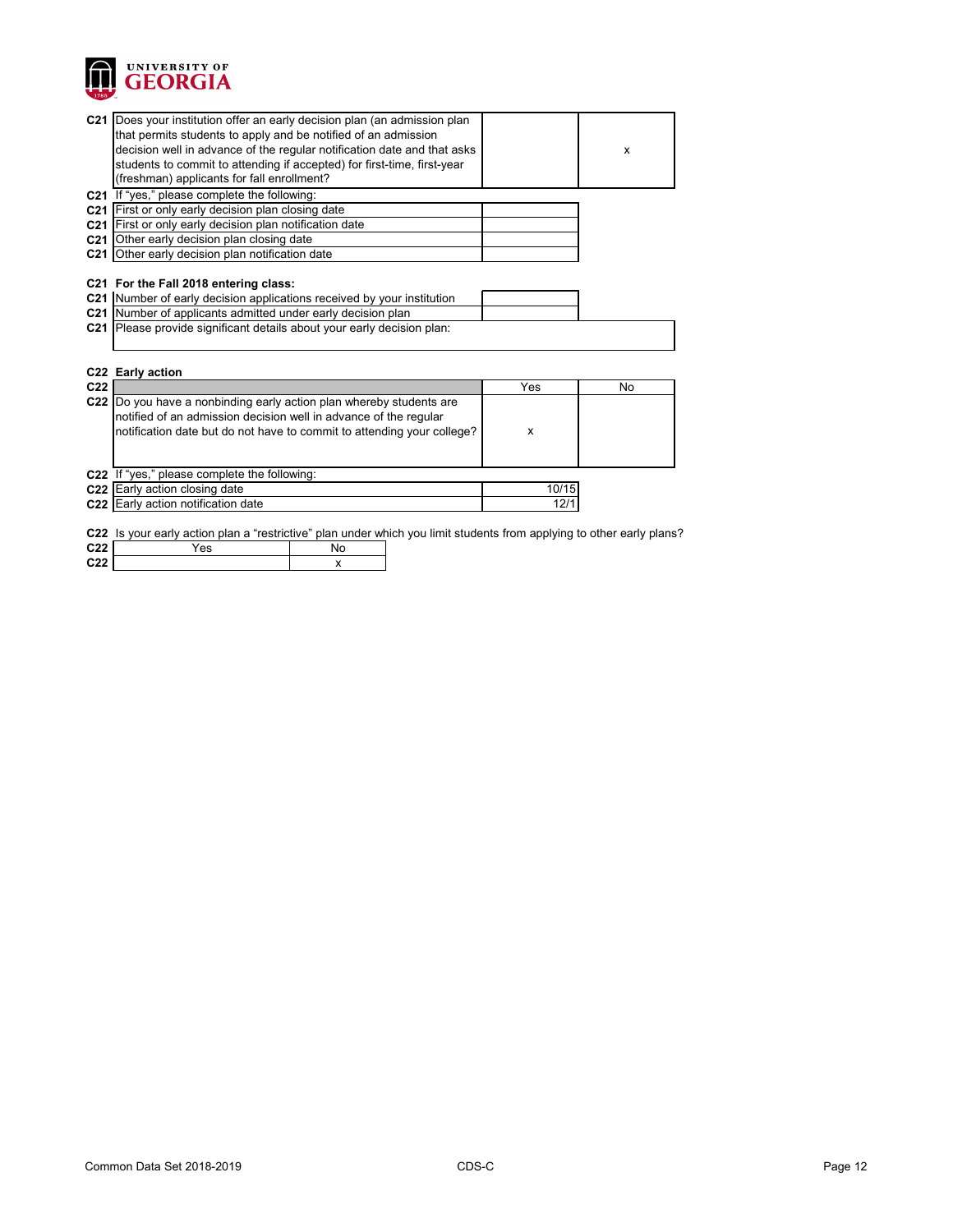

# **D. TRANSFER ADMISSION**

#### **Fall Applicants**

| D1             |                                                                                                                                                             | Yes | No |
|----------------|-------------------------------------------------------------------------------------------------------------------------------------------------------------|-----|----|
| D <sub>1</sub> | Does your institution enroll transfer students? (If no,<br>please skip to Section E)                                                                        |     |    |
| D <sub>1</sub> | If yes, may transfer students earn advanced standing<br>credit by transferring credits earned from course work<br>completed at other colleges/universities? |     |    |

**D2** Provide the number of students who applied, were admitted, and enrolled as degree-seeking transfer students in Fall 2018.

| D <sub>2</sub> |       | Applicants | Admitted<br>Applicants | Enrolled<br>Applicants |  |
|----------------|-------|------------|------------------------|------------------------|--|
| D <sub>2</sub> | Men   | 1,355      | 1.045                  | 781                    |  |
| D <sub>2</sub> | Women | 1.402      | 1.040                  | 750                    |  |
| D <sub>2</sub> | 'otal | 2.757      | 2,085                  | 1,531                  |  |

#### **Application for Admission**

|  |  |  |  |  | <b>D3</b> Indicate terms for which transfers may enroll: |  |  |  |
|--|--|--|--|--|----------------------------------------------------------|--|--|--|
|--|--|--|--|--|----------------------------------------------------------|--|--|--|

| D <sub>3</sub> | Fall   |  |
|----------------|--------|--|
| D <sub>3</sub> | Winter |  |
| D <sub>3</sub> | Spring |  |
| D <sub>3</sub> | Summer |  |

| D4 |                                                                                                                        | Yes | No |
|----|------------------------------------------------------------------------------------------------------------------------|-----|----|
| D4 | Must a transfer applicant have a minimum number of<br>credits completed or else must apply as an entering<br>freshman? | х   |    |
| D4 | If yes, what is the minimum number of credits and the unit<br>of measure?                                              | 30  |    |

### **D5** Indicate all items required of transfer students to apply for admission:

| D <sub>5</sub> |                                                            | Required of All | Recommended<br>of All | Recommended<br>of Some | Required of Some | Not Required |
|----------------|------------------------------------------------------------|-----------------|-----------------------|------------------------|------------------|--------------|
| D <sub>5</sub> | High school transcript                                     |                 |                       |                        |                  |              |
| D <sub>5</sub> | College transcript(s)                                      | x               |                       |                        |                  |              |
| D <sub>5</sub> | Essay or personal<br>statement                             |                 |                       |                        |                  | x            |
| D5             | Interview                                                  |                 |                       |                        |                  | х            |
| D <sub>5</sub> | Standardized test scores                                   |                 |                       |                        | x                |              |
| D <sub>5</sub> | Statement of good<br>standing from prior<br>institution(s) |                 |                       |                        | х                |              |
|                |                                                            |                 |                       |                        |                  |              |

**D6** If a minimum high school grade point average is required of transfer applicants, specify (on a 4.0 scale):

**D7** If a minimum college grade point average is required of <br>trensfer englisents, aposify (ap a 4.0 secle): transfer applicants, specify (on a 4.0 scale):

**D8** List any other application requirements specific to transfer applicants:

**D9** List application priority, closing, notification, and candidate reply dates for transfer students. If applications are reviewed on a continuous or rolling basis, place a check mark in the "Rolling admission" column.

| D <sub>9</sub>  |        | <b>Priority Date</b> | <b>Closing Date</b> | <b>Notification Date</b> | <b>Reply Date</b> | Rolling<br>Admission |
|-----------------|--------|----------------------|---------------------|--------------------------|-------------------|----------------------|
| D <sub>9</sub>  | IFall  |                      | 4/1                 |                          |                   |                      |
| D <sub>9</sub>  | Winter |                      |                     |                          |                   |                      |
| D <sub>9</sub>  | Spring |                      | 9/1                 |                          |                   | v                    |
| D <sub>9</sub>  | Summer |                      | 3/1                 |                          |                   | v                    |
|                 |        |                      |                     |                          |                   |                      |
| D <sub>10</sub> |        |                      |                     | Yes                      | No                |                      |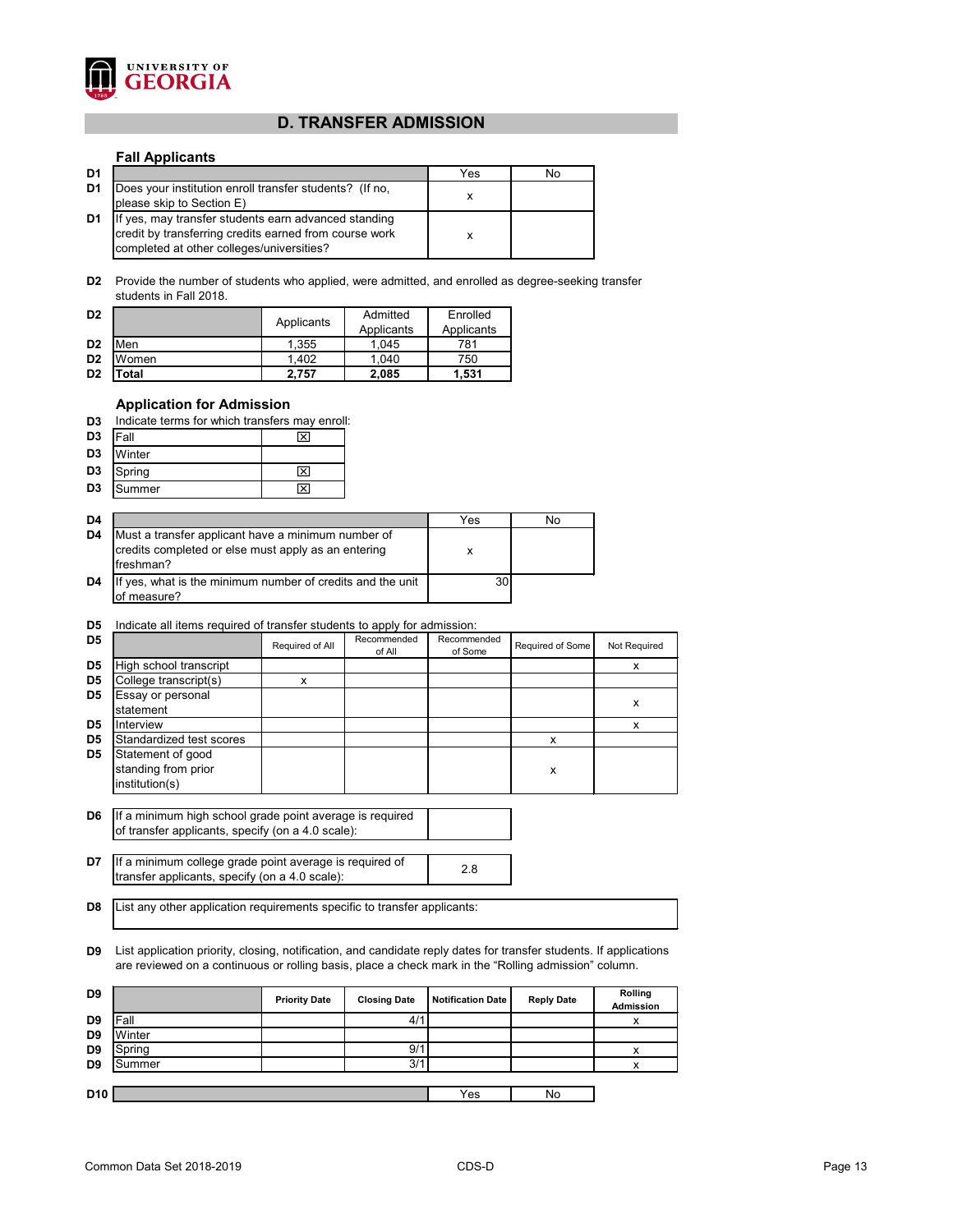

| <b>D10</b> Does an open admission policy, if reported, apply to<br>transfer students?                                      |               | X         |
|----------------------------------------------------------------------------------------------------------------------------|---------------|-----------|
| <b>D11</b> Describe additional requirements for transfer admission, if applicable:                                         |               |           |
| <b>Transfer Credit Policies</b>                                                                                            |               |           |
| <b>D12</b> Report the lowest grade earned for any course that may be<br>transferred for credit:                            | 65.00         |           |
| D <sub>13</sub><br><b>D13</b> Maximum number of credits or courses that may be<br>transferred from a two-year institution: | Number        | Unit Type |
| D <sub>14</sub>                                                                                                            | <b>Number</b> | Unit Type |
| D14   Maximum number of credits or courses that may be<br>transferred from a four-year institution:                        |               |           |
| D15 Minimum number of credits that transfers must complete at<br>your institution to earn an associate degree:             |               |           |
| <b>D16</b> Minimum number of credits that transfers must complete at<br>your institution to earn a bachelor's degree:      | 45.00         |           |
| Describe other transfer credit policies:<br>D17                                                                            |               |           |

## **Military Service Transfer Credit Policies**

**D18** Does your institution accept the following military/veteran transfer credits:

|                 |                                                                                           | Yes    | No             |
|-----------------|-------------------------------------------------------------------------------------------|--------|----------------|
|                 | American Council on Education (ACE)                                                       | X      |                |
|                 | College Level Examination Program (CLEP)                                                  |        | x              |
|                 | DANTES Subject Standardized Tests (DSST)                                                  |        | x              |
|                 |                                                                                           |        |                |
| D <sub>19</sub> |                                                                                           | Number | Unit Type      |
|                 | Maximum number of credits or courses that may be                                          |        |                |
|                 | transferred based on military education evaluated by the                                  |        |                |
|                 | American Council on Education (ACE):                                                      |        |                |
|                 |                                                                                           |        |                |
| <b>D20</b>      |                                                                                           | Number | Unit Type      |
|                 | Maximum number of credits or courses that may be transferred                              |        |                |
|                 | based on Department of Defense supported prior learning                                   |        |                |
|                 | assessments (College Level Examination Program (CLEP) or                                  |        |                |
|                 | DANTES Subject Standardized Tests (DSST)):                                                |        |                |
|                 |                                                                                           |        |                |
|                 |                                                                                           | Yes    | N <sub>0</sub> |
| D <sub>21</sub> |                                                                                           | x      |                |
|                 | Are the military/veteran credit transfer policies on your website?                        |        |                |
|                 |                                                                                           |        |                |
| D <sub>21</sub> | If yes, please provide the URL where they can be located: https://www.admissions.uga.edu/ |        |                |
|                 |                                                                                           |        |                |
|                 |                                                                                           |        |                |
| D <sub>22</sub> | Describe other military/veteran transfer credit policies unique to your institution:      |        |                |
|                 |                                                                                           |        |                |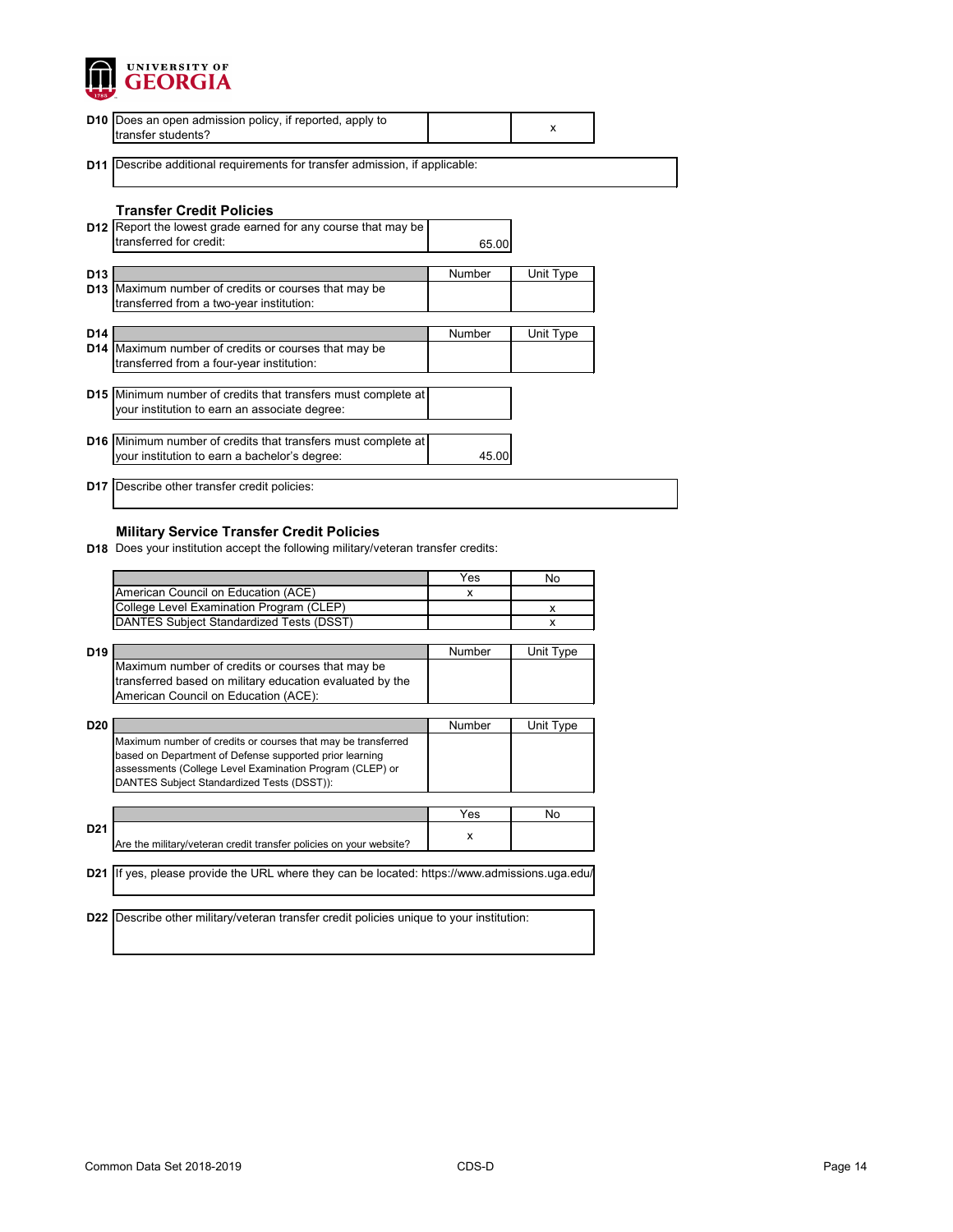

# **E. ACADEMIC OFFERINGS AND POLICIES**

**E1 Special study options:** Identify those programs available at your institution. Refer to the glossary for definitions.

|    | טו עסוווווווווווווווווווווווווווווו |   |
|----|-------------------------------------|---|
| E1 | Accelerated program                 | X |
| E1 | Cooperative education program       | x |
| E1 | Cross-registration                  | X |
| E1 | Distance learning                   | X |
| E1 | Double major                        | X |
| E1 | Dual enrollment                     | X |
| E1 | English as a Second Language (ESL)  |   |
| E1 | Exchange student program (domestic) | X |
| E1 | External degree program             |   |
| E1 | Honors Program                      | X |
| E1 | Independent study                   | X |
| E1 | Internships                         | X |
| E1 | Liberal arts/career combination     | X |
| E1 | Student-designed major              | X |
| E1 | Study abroad                        | X |
| E1 | Teacher certification program       | X |
| E1 | Weekend college                     |   |
| E1 | Other (specify):                    |   |
|    |                                     |   |

**E2 This question has been removed from the Common Data Set.**

#### **E3 Areas in which all or most students are required to complete some course**

|                | work prior to graduation:                                                                                  |   |
|----------------|------------------------------------------------------------------------------------------------------------|---|
| E <sub>3</sub> | Arts/fine arts                                                                                             | x |
| E <sub>3</sub> | Computer literacy                                                                                          | x |
| E <sub>3</sub> | English (including composition)                                                                            | x |
| E <sub>3</sub> | Foreign languages                                                                                          | х |
| E <sub>3</sub> | History                                                                                                    | х |
| E <sub>3</sub> | <b>Humanities</b>                                                                                          | x |
| E <sub>3</sub> | <b>Mathematics</b>                                                                                         | x |
| E <sub>3</sub> | Philosophy                                                                                                 | X |
| E <sub>3</sub> | Sciences (biological or physical)                                                                          | x |
| E <sub>3</sub> | Social science                                                                                             | x |
| E <sub>3</sub> | Other (describe):                                                                                          | x |
|                | Environmental Literacy, Cultural Diversity, First Year Odyssey Seminar, and one physical education credit. |   |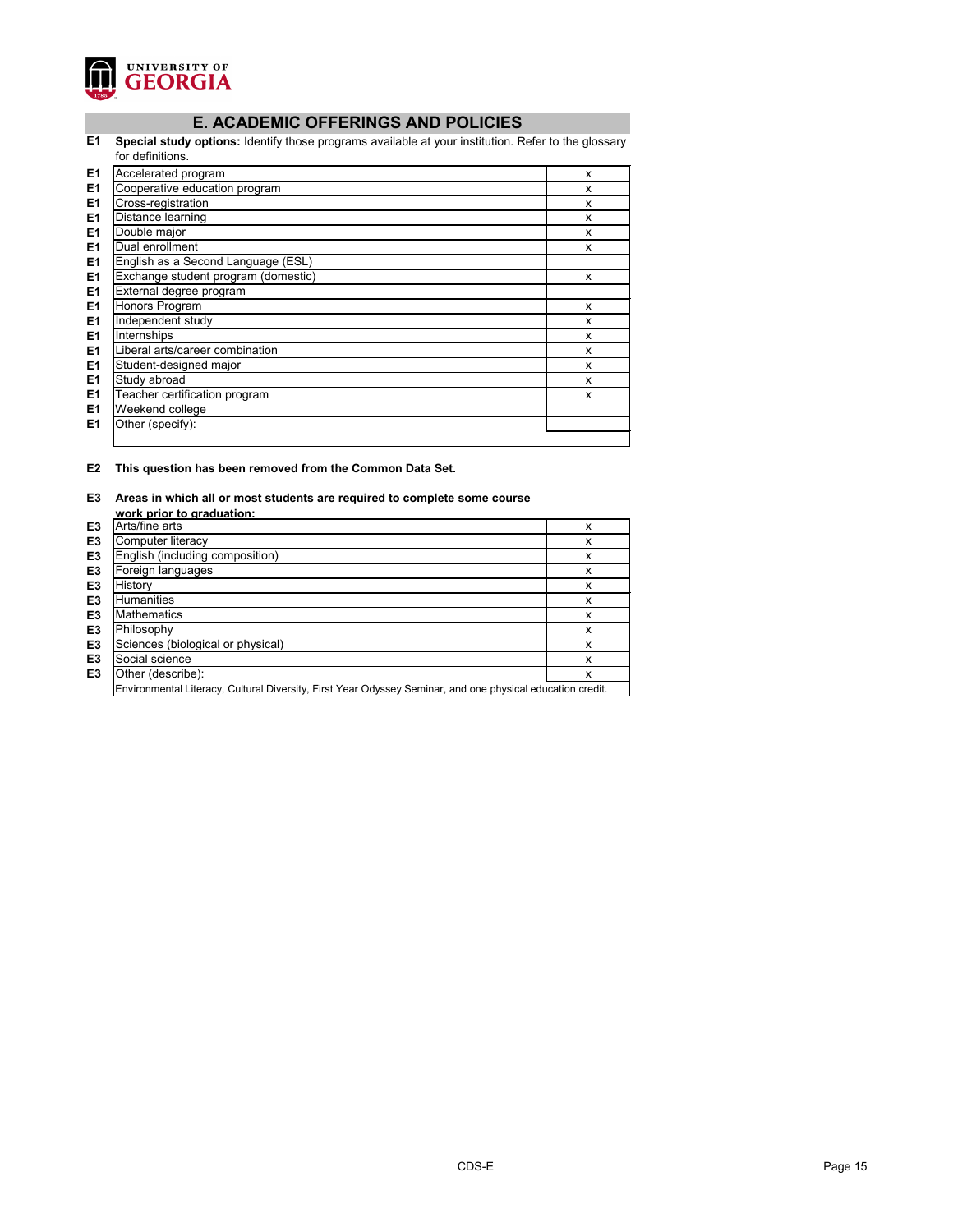

# **F. STUDENT LIFE**

**F1** Percentages of first-time, first-year (freshman) degree-seeking students and degree-seeking undergraduates enrolled in Fall 2018 who fit the following categories:

| F <sub>1</sub> |                                                     | First-time, first-year |                 |
|----------------|-----------------------------------------------------|------------------------|-----------------|
|                |                                                     | (freshman)             | Undergraduates  |
|                |                                                     | students               |                 |
| F <sub>1</sub> | Percent who are from out of state (exclude          |                        |                 |
|                | international/nonresident aliens from the numerator |                        |                 |
|                | and denominator)                                    | 17%                    | 11%             |
| F <sub>1</sub> | Percent of men who join fraternities                |                        | 20%             |
| F <sub>1</sub> | Percent of women who join sororities                |                        | 31%             |
| F <sub>1</sub> | Percent who live in college-owned, -operated, or -  |                        |                 |
|                | affiliated housing                                  | 98%                    | 34%             |
| F <sub>1</sub> | Percent who live off campus or commute              | 2%                     | 66%             |
| F <sub>1</sub> | Percent of students age 25 and older                | 0%                     | 2%              |
| F <sub>1</sub> | Average age of full-time students                   | 18                     | 21              |
| F <sub>1</sub> | Average age of all students (full- and part-time)   | 18                     | 20 <sub>l</sub> |

|  |  |  |  |  |  | F2 Activities offered Identify those programs available at your institution. |
|--|--|--|--|--|--|------------------------------------------------------------------------------|
|--|--|--|--|--|--|------------------------------------------------------------------------------|

|                |                              | J |
|----------------|------------------------------|---|
| F <sub>2</sub> | <b>Campus Ministries</b>     | X |
| F <sub>2</sub> | Choral groups                | X |
| F <sub>2</sub> | Concert band                 | x |
| F <sub>2</sub> | Dance                        | x |
| F <sub>2</sub> | Drama/theater                | X |
| F <sub>2</sub> | <b>International Student</b> |   |
|                | Organization                 | X |
| F <sub>2</sub> | Jazz band                    | x |
| F <sub>2</sub> | Literary magazine            | x |
| F <sub>2</sub> | Marching band                | X |
| F <sub>2</sub> | Model UN                     | x |
| F <sub>2</sub> | Music ensembles              | X |
| F <sub>2</sub> | <b>Musical theater</b>       | X |
| F <sub>2</sub> | Opera                        | x |
| F <sub>2</sub> | Pep band                     | x |
| F <sub>2</sub> | Radio station                | x |
| F <sub>2</sub> | Student government           | x |
| F <sub>2</sub> | Student newspaper            | X |
| F <sub>2</sub> | Student-run film society     | x |
| F <sub>2</sub> | Symphony orchestra           | x |
| F <sub>2</sub> | <b>Television station</b>    |   |
| F2             | Yearbook                     | X |

**F3 ROTC** (program offered in cooperation with Reserve Officers' Training Corps)

| F <sub>3</sub> |                                      | On Campus | At Cooperating<br>Institution | Name of Cooperating<br>Institution |
|----------------|--------------------------------------|-----------|-------------------------------|------------------------------------|
|                | <b>F3</b> Army ROTC is offered:      |           |                               |                                    |
|                | <b>F3</b> Naval ROTC is offered:     |           |                               |                                    |
|                | <b>F3</b> Air Force ROTC is offered: |           |                               |                                    |

**F4 Housing:** Check all types of college-owned, -operated, or -affiliated housing available for undergraduates at your institution.

| F4 | Coed dorms                                    | X |
|----|-----------------------------------------------|---|
| F4 | Men's dorms                                   |   |
| F4 | Women's dorms                                 | x |
| F4 | Apartments for married students               | x |
| F4 | Apartments for single students                | x |
| F4 | Special housing for disabled<br>students      | x |
| F4 | Special housing for international<br>students | x |
| F4 | Fraternity/sorority housing                   | x |
| F4 | Cooperative housing                           |   |
| F4 | Theme housing                                 | x |
| F4 | Wellness housing                              |   |
| F4 | Other housing options (specify):              | x |
|    | Honors and Language focused                   |   |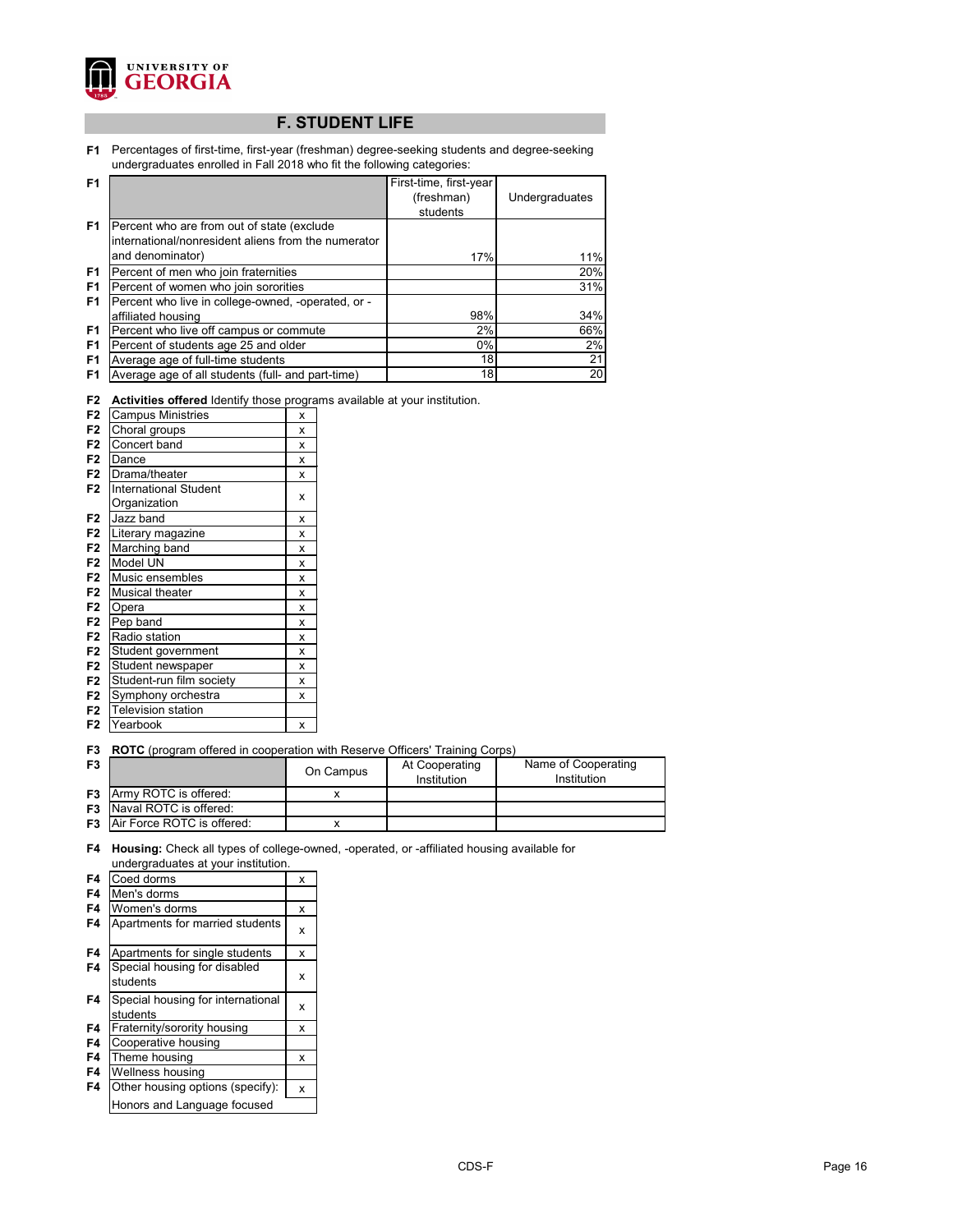

# **G. ANNUAL EXPENSES**

**G0** Please provide the URL of your institution's net price calculator:

**Provide 2019-2020 academic year costs of attendance for the following categories that are applicable to your institution.**

Check here if your institution's 2019-2020 academic year costs of attendance are not available at this time and provide an approximate date (i.e., month/day) when your institution's final 2019-2020 academic year costs of attendance will be available:

**G1 Undergraduate full-time tuition, required fees, room and board List the typical tuition, required fees, and room and board for a full-time undergraduate student for the FULL 2019-2020 academic year (30 semester or 45 quarter hours for institutions that derive annual tuition by multiplying credit hour cost by number of credits). A full academic year refers to the period of time generally extending from September to June; usually equated to two semesters, two trimesters, three quarters, or the period covered by a four-one-four plan. Room and board is defined as double occupancy and 19 meals per week or the maximum meal plan. Required fees include only charges that all full-time students must pay that are not included in tuition (e.g., registration, health, or activity fees.) Do not include optional fees (e.g., parking, laboratory use).**

| G <sub>1</sub> |                                                                                                           | First-Year | Undergraduates |         |
|----------------|-----------------------------------------------------------------------------------------------------------|------------|----------------|---------|
| G <sub>1</sub> | PRIVATE INSTITUTIONS                                                                                      |            |                |         |
|                | Tuition:                                                                                                  |            |                |         |
| G <sub>1</sub> | <b>PUBLIC INSTITUTIONS</b>                                                                                |            |                |         |
|                | Tuition:                                                                                                  | \$9,790    | \$9,790        |         |
|                | In-district                                                                                               |            |                |         |
| G1             | PUBLIC INSTITUTIONS                                                                                       |            |                |         |
|                | In-state (out-of-district):                                                                               |            |                |         |
| G1             | PUBLIC INSTITUTIONS                                                                                       |            |                |         |
|                | Out-of-state:                                                                                             | \$28,830   | \$28,830       |         |
| G1             | NONRESIDENT ALIENS                                                                                        |            |                |         |
|                | Tuition:                                                                                                  |            |                |         |
|                |                                                                                                           |            |                |         |
| G <sub>1</sub> | <b>REQUIRED FEES:</b>                                                                                     | \$2,290    | \$2,290        |         |
|                |                                                                                                           |            |                |         |
| G <sub>1</sub> | ROOM AND BOARD:                                                                                           |            |                |         |
|                | (on-campus)                                                                                               | \$10,314   | \$10,314       |         |
| G1             | <b>ROOM ONLY:</b>                                                                                         |            |                |         |
|                | (on-campus)                                                                                               | \$6,278    | \$6,278        |         |
| G <sub>1</sub> | <b>BOARD ONLY:</b>                                                                                        |            |                |         |
|                | (on-campus meal plan)                                                                                     | \$4,036    | \$4,036        |         |
| G <sub>1</sub> | college cannot provide separate tuition and room and<br>board fees):<br>Other:                            |            |                |         |
| G <sub>2</sub> |                                                                                                           |            | Minimum        | Maximum |
| G <sub>2</sub> | Number of credits per term a student can take for the                                                     |            |                |         |
|                | stated full-time tuition                                                                                  |            | 12             |         |
| G <sub>3</sub> |                                                                                                           |            | Yes            | No      |
| G <sub>3</sub> | Do tuition and fees vary by year of study (e.g., sophomore,<br>junior, senior)?                           |            |                | X       |
| G4             |                                                                                                           |            | Yes            | No      |
| G4             | Do tuition and fees vary by undergraduate instructional                                                   |            | X              |         |
| G4             | program?                                                                                                  |            |                |         |
|                |                                                                                                           |            | $\%$           |         |
| G4             | If yes, what percentage of full-time undergraduates pay<br>more than the tuition and fees reported in G1? |            |                |         |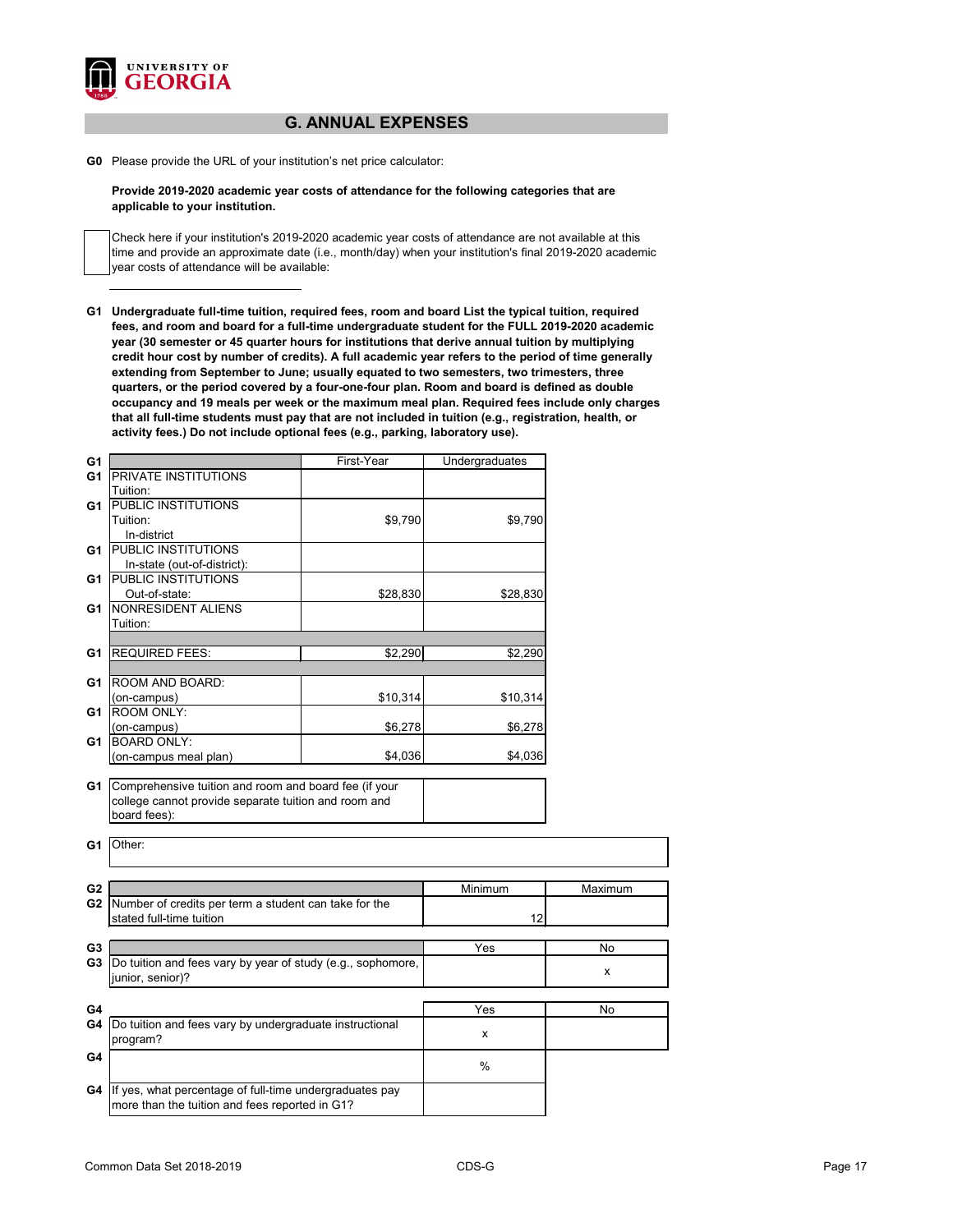

**G5** Provide the estimated expenses for a typical full-time undergraduate student:

| G <sub>5</sub> |                                                                                                                                  | Residents | Commuters<br>(living at home) | Commuters<br>(not living at home) |
|----------------|----------------------------------------------------------------------------------------------------------------------------------|-----------|-------------------------------|-----------------------------------|
| G5             | Books and supplies                                                                                                               | \$990     | \$990                         | \$990                             |
| G5             | Room only                                                                                                                        |           |                               | \$4,356                           |
| G5             | Board only                                                                                                                       |           | \$4,036                       | \$4,036                           |
| G5             | Room and board total (if your<br>college cannot provide separate<br>room and board figures for<br>commuters not living at home): |           |                               |                                   |
| G5             | ransportation                                                                                                                    | \$1,264   | \$1,264                       | \$1,264                           |
| G5             | Other expenses                                                                                                                   | \$2,802   | \$3,386                       | \$3,386                           |

**G6** Undergraduate per-credit-hour charges (tuition only)

|    | <b>G6 IPRIVATE INSTITUTIONS:</b> |  |
|----|----------------------------------|--|
| G6 | <b>PUBLIC INSTITUTIONS</b>       |  |
|    | In-district:                     |  |
| G6 | <b>PUBLIC INSTITUTIONS</b>       |  |
|    | In-state (out-of-district):      |  |
| G6 | <b>PUBLIC INSTITUTIONS</b>       |  |
|    | Out-of-state:                    |  |
| G6 | NONRESIDENT ALIENS:              |  |
|    |                                  |  |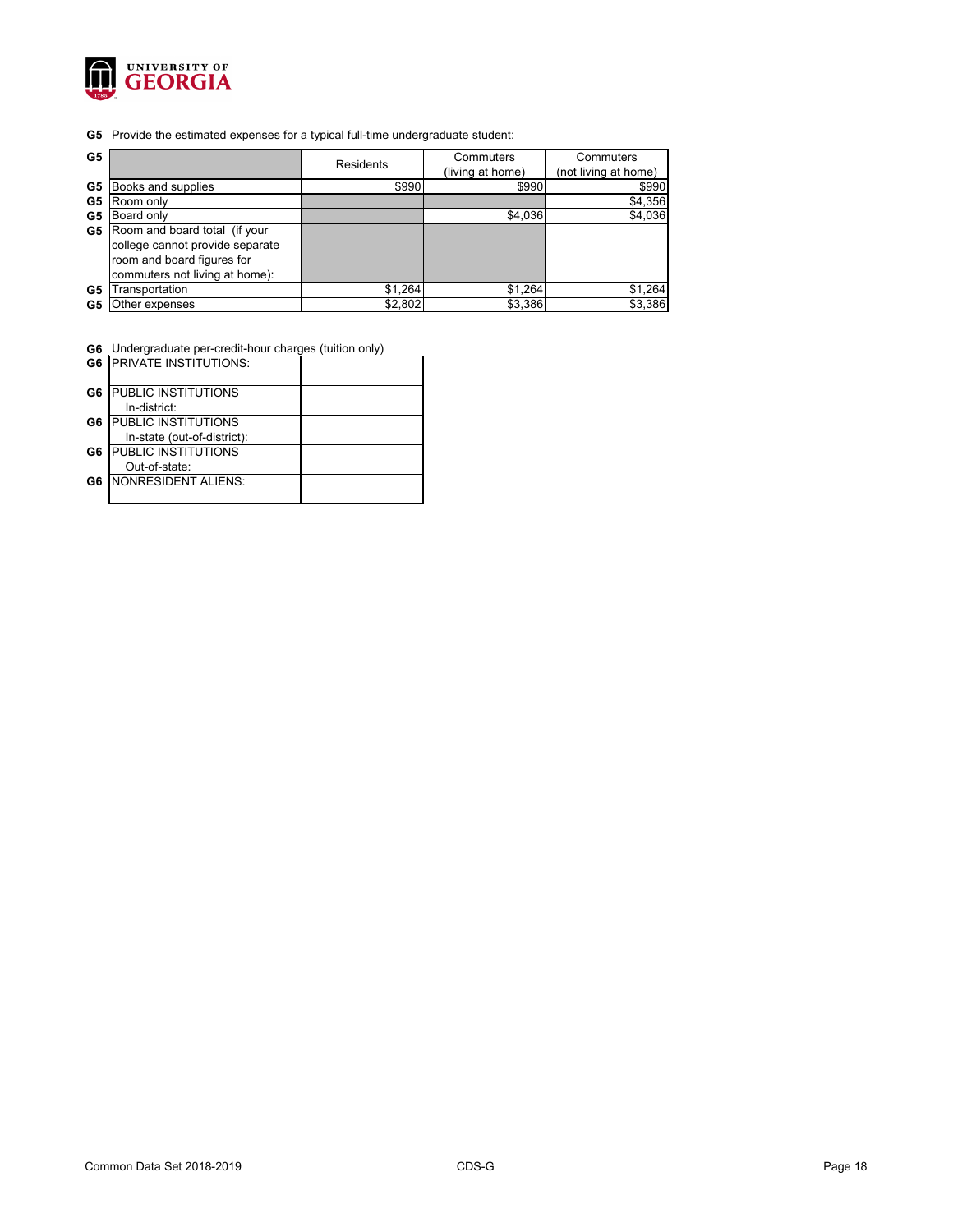

# **H. FINANCIAL AID**

#### **Aid Awarded to Enrolled Undergraduates**

Enter total dollar amounts awarded to enrolled full-time and less than full-time degree-seeking undergraduates (using the same cohort reported in CDS Question B1, "total degree-seeking" undergraduates) in the following categories. (Note: If the data being reported are final figures for the 2017- 2018 academic year (see the next item below), use the 2017-2018 academic year's CDS Question B1 cohort.) Include aid awarded to international students (i.e., those not qualifying for federal aid). Aid that is non-need-based but that was used to meet need should be reported in the need-based aid columns. (For a suggested order of precedence in assigning categories of aid to cover need, see the entry for "non-needbased scholarship or grant aid" on the last page of the definitions section.)

| <b>H1</b> |                                                                                                                                      | 2018-2019<br>estimated | 2017-2018<br>final |
|-----------|--------------------------------------------------------------------------------------------------------------------------------------|------------------------|--------------------|
| <b>H1</b> | Indicate the academic year for which data are reported for items H1,<br>H <sub>2</sub> , H <sub>2</sub> A, and H <sub>6</sub> below: |                        |                    |

**H3** Which needs-analysis methodology does your institution use in awarding institutional aid?

| <b>H3</b> | Federal methodology (FM)                 |  |
|-----------|------------------------------------------|--|
|           | <b>H3</b> Institutional methodology (IM) |  |
| <b>H3</b> | <b>IBoth FM and IM</b>                   |  |

| H1             |                                                                                                                                                                                   | Need-based \$<br>(Include non-need-<br>based aid used to<br>meet need.) | Non-need-<br>based \$<br>(Exclude non-need-<br>based aid used to<br>meet need.) |
|----------------|-----------------------------------------------------------------------------------------------------------------------------------------------------------------------------------|-------------------------------------------------------------------------|---------------------------------------------------------------------------------|
| H1             | <b>Scholarships/Grants</b>                                                                                                                                                        |                                                                         |                                                                                 |
| H1             | Federal                                                                                                                                                                           | \$29,101,045                                                            | \$0                                                                             |
| H1             | State (i.e., all states, not only the state in which your institution is<br>located)                                                                                              | \$68,831,018                                                            | \$105,399,442                                                                   |
| H1             | Institutional: Endowed scholarships, annual gifts and tuition funded<br>grants, awarded by the college, excluding athletic aid and tuition<br>waivers (which are reported below). | \$6,704,285                                                             | \$4,614,922                                                                     |
| H1             | Scholarships/grants from external sources (e.g., Kiwanis, National<br>Merit) not awarded by the college                                                                           | \$2,568,282                                                             | \$3,462,160                                                                     |
| H <sub>1</sub> | <b>Total Scholarships/Grants</b>                                                                                                                                                  | \$107,204,630                                                           | \$113,476,524                                                                   |
| H <sub>1</sub> | <b>Self-Help</b>                                                                                                                                                                  |                                                                         |                                                                                 |
| H <sub>1</sub> | Student loans from all sources (excluding parent loans)                                                                                                                           | \$39,427,158                                                            | \$29,970,877                                                                    |
| H1             | <b>Federal Work-Study</b>                                                                                                                                                         | \$1,137,681                                                             |                                                                                 |
| H1             | State and other (e.g., institutional) work-study/employment (Note:                                                                                                                |                                                                         |                                                                                 |
|                | Excludes Federal Work-Study captured above.)                                                                                                                                      | \$0                                                                     | \$0                                                                             |
| H <sub>1</sub> | <b>Total Self-Help</b>                                                                                                                                                            | \$40,564,839                                                            | \$29,970,877                                                                    |
| H1             | <b>Other</b>                                                                                                                                                                      |                                                                         |                                                                                 |
| H1             | <b>Parent Loans</b>                                                                                                                                                               | \$10,010,819                                                            | \$25,366,053                                                                    |
| <b>H1</b>      | <b>Tuition Waivers</b>                                                                                                                                                            |                                                                         |                                                                                 |
|                | Reporting is optional. Report tuition waivers in this row if you choose to                                                                                                        |                                                                         |                                                                                 |
|                | report them. Do not report tuition waivers elsewhere.                                                                                                                             | \$3,757,807                                                             | \$19,893,100                                                                    |
| H1             | <b>Athletic Awards</b>                                                                                                                                                            | \$2,887,711                                                             | \$7,504,104                                                                     |

**H2 Number of Enrolled Students Awarded Aid:** List the number of degree-seeking full-time and less-thanfull-time undergraduates who applied for and were awarded financial aid from any source. **Aid that is nonneed-based but that was used to meet need should be counted as need-based aid.** Numbers should reflect the cohort awarded the dollars reported in H1. Note: In the chart below, students may be counted in more than one row, and full-time freshmen should also be counted as full-time undergraduates.

| H <sub>2</sub> |                                                                                                   | <b>First-time</b><br><b>Full-time</b><br><b>Freshmen</b> | <b>Full-time</b><br>Undergraduate<br>(Incl. Fresh.) | <b>Less Than</b><br><b>Full-time</b><br>Undergraduate |
|----------------|---------------------------------------------------------------------------------------------------|----------------------------------------------------------|-----------------------------------------------------|-------------------------------------------------------|
| H <sub>2</sub> | Number of degree-seeking undergraduate students<br>(CDS Item B1 if reporting on Fall 2017 cohort) | 5703                                                     | 27947                                               | 1664                                                  |
| H <sub>2</sub> | Number of students in line a who applied for need-based<br>financial aid                          | 4899                                                     | 19865                                               | 970                                                   |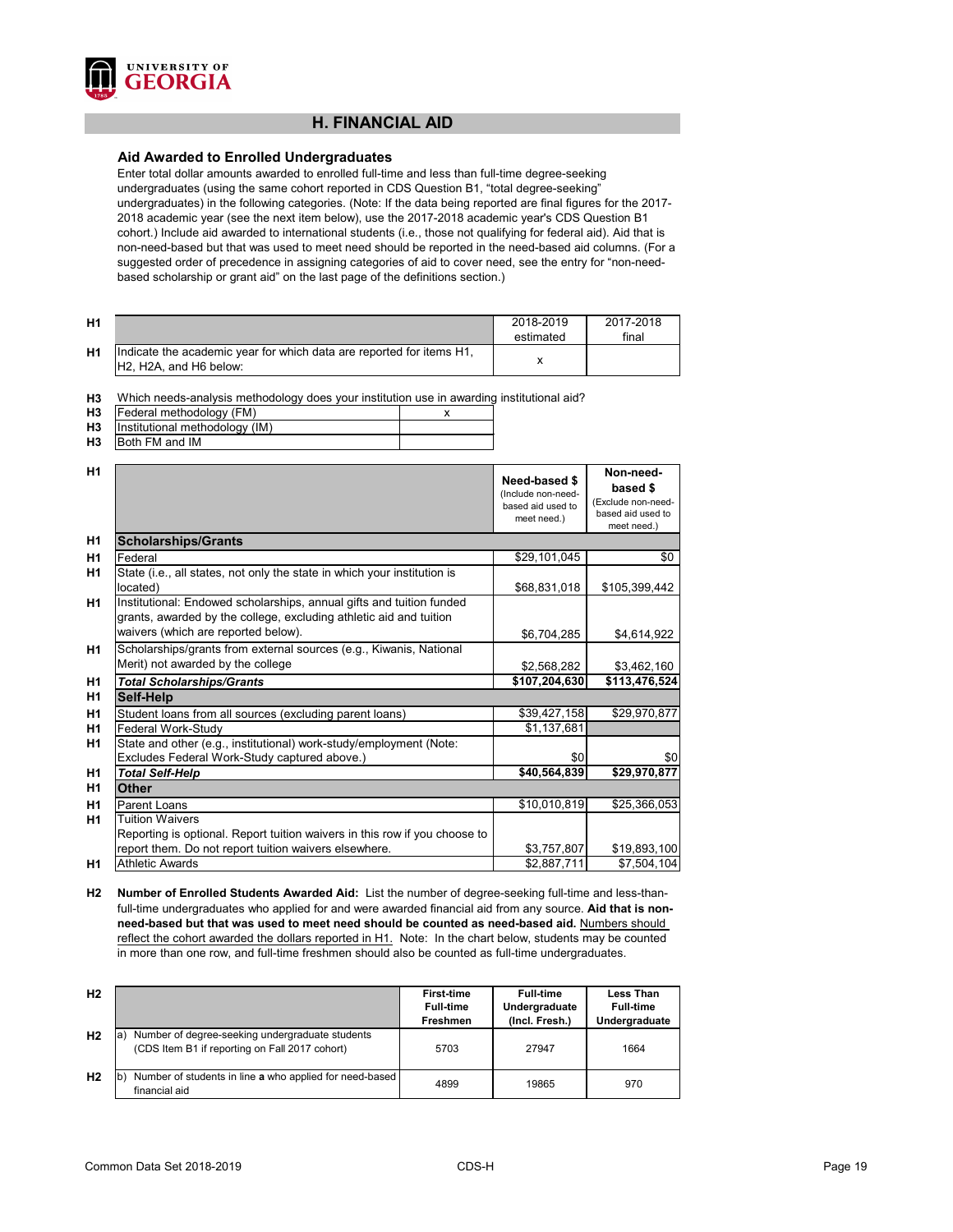

| H <sub>2</sub> |     | Number of students in line <b>b</b> who were determined to<br>have financial need                                                                                                                                                                                                            | 2493         | 11948        | 671         |
|----------------|-----|----------------------------------------------------------------------------------------------------------------------------------------------------------------------------------------------------------------------------------------------------------------------------------------------|--------------|--------------|-------------|
| H <sub>2</sub> | d)  | Number of students in line c who were awarded any<br>financial aid                                                                                                                                                                                                                           | 2443         | 11706        | 601         |
| H <sub>2</sub> | le) | Number of students in line d who were awarded any<br>need-based scholarship or grant aid                                                                                                                                                                                                     | 2415         | 11046        | 505         |
| H <sub>2</sub> |     | Number of students in line d who were awarded any<br>need-based self-help aid                                                                                                                                                                                                                | 1077         | 5951         | 376         |
| H <sub>2</sub> | g)  | Number of students in line d who were awarded any non-<br>need-based scholarship or grant aid                                                                                                                                                                                                | 627          | 2152         | 47          |
| H <sub>2</sub> | lh) | Number of students in line d whose need was fully met<br>(exclude PLUS loans, unsubsidized loans, and private<br>alternative loans)                                                                                                                                                          | 784          | 3051         | 76          |
| H <sub>2</sub> |     | On average, the percentage of need that was met of<br>students who were awarded any need-based aid.<br>Exclude any aid that was awarded in excess of need as<br>well as any resources that were awarded to replace EFC<br>(PLUS loans, unsubsidized loans, and private alternative<br>loans) | 79.3%        | 73.7%        | 55.6%       |
| H2             |     | The average financial aid package of those in line d.<br>Exclude any resources that were awarded to replace<br>EFC (PLUS loans, unsubsidized loans, and private<br>alternative loans)                                                                                                        | \$<br>14,351 | 12,562<br>\$ | 7,864<br>\$ |
| H <sub>2</sub> | k)  | Average need-based scholarship and grant award of<br>those in line e                                                                                                                                                                                                                         | \$11,114     | \$9,776      | \$5,743     |
| H <sub>2</sub> |     | Average need-based self-help award (excluding PLUS<br>loans, unsubsidized loans, and private alternative loans)<br>of those in line f                                                                                                                                                        | 8,516<br>\$  | \$4,344      | 4,178<br>\$ |
| H <sub>2</sub> |     | m) Average need-based loan (excluding PLUS loans,<br>unsubsidized loans, and private alternative loans) of<br>those in line f who were awarded a need-based loan                                                                                                                             | \$<br>3,411  | \$<br>4,257  | 4,143<br>\$ |

**H2A Number of Enrolled Students Awarded Non-need-based Scholarships and Grants**: List the number of degree-seeking full-time and less-than-full-time undergraduates who had no financial need and who were awarded institutional non-need-based scholarship or grant aid. Numbers should reflect the cohort awarded the dollars reported in H1. Note: In the chart below, students may be counted in more than one row, and full-time freshmen should also be counted as full-time undergraduates.

| H2A               |                                                                                                                                                                                                                  | <b>First-time</b><br><b>Full-time</b><br><b>Freshmen</b> | <b>Full-time</b><br>Undergrad<br>(Incl. Fresh.) | <b>Less Than</b><br><b>Full-time</b><br><b>Undergrad</b> |
|-------------------|------------------------------------------------------------------------------------------------------------------------------------------------------------------------------------------------------------------|----------------------------------------------------------|-------------------------------------------------|----------------------------------------------------------|
| $H2A \ln$         | Number of students in line a who had no financial need<br>and who were awarded institutional non-need-based<br>scholarship or grant aid (exclude those who were<br>awarded athletic awards and tuition benefits) | 161                                                      | 1000                                            | 20                                                       |
|                   | H2A o) Average dollar amount of institutional non-need-based<br>scholarship and grant aid awarded to students in line n                                                                                          | \$3,799                                                  | \$3,121                                         | 1,215<br>\$                                              |
| $H2A$ $ p\rangle$ | Number of students in line <b>a</b> who were awarded an<br>institutional non-need-based athletic scholarship or grant                                                                                            | 115                                                      | 453                                             | 14                                                       |
| $H2A$ $ q\rangle$ | Average dollar amount of institutional non-need-based<br>athletic scholarships and grants awarded to students in<br>line p                                                                                       | 20,953                                                   | 22,507<br>\$                                    | S<br>14,009                                              |

**H3** Incorporated into H1 above.

**Note:** These are the graduates and loan types to include and exclude in order to fill out CDS H4 and H5.

Include: \* 2018 undergraduate class: all students

who started at your institution as first- time

students and received a bachelor's degree

between July 1, 2017 and June 30, 2018.

\* only loans made to students who borrowed

while enrolled at your institution.

\* co-signed loans.

Exclude: \* students who transferred in.

\* money borrowed at other institutions.

\* parent loans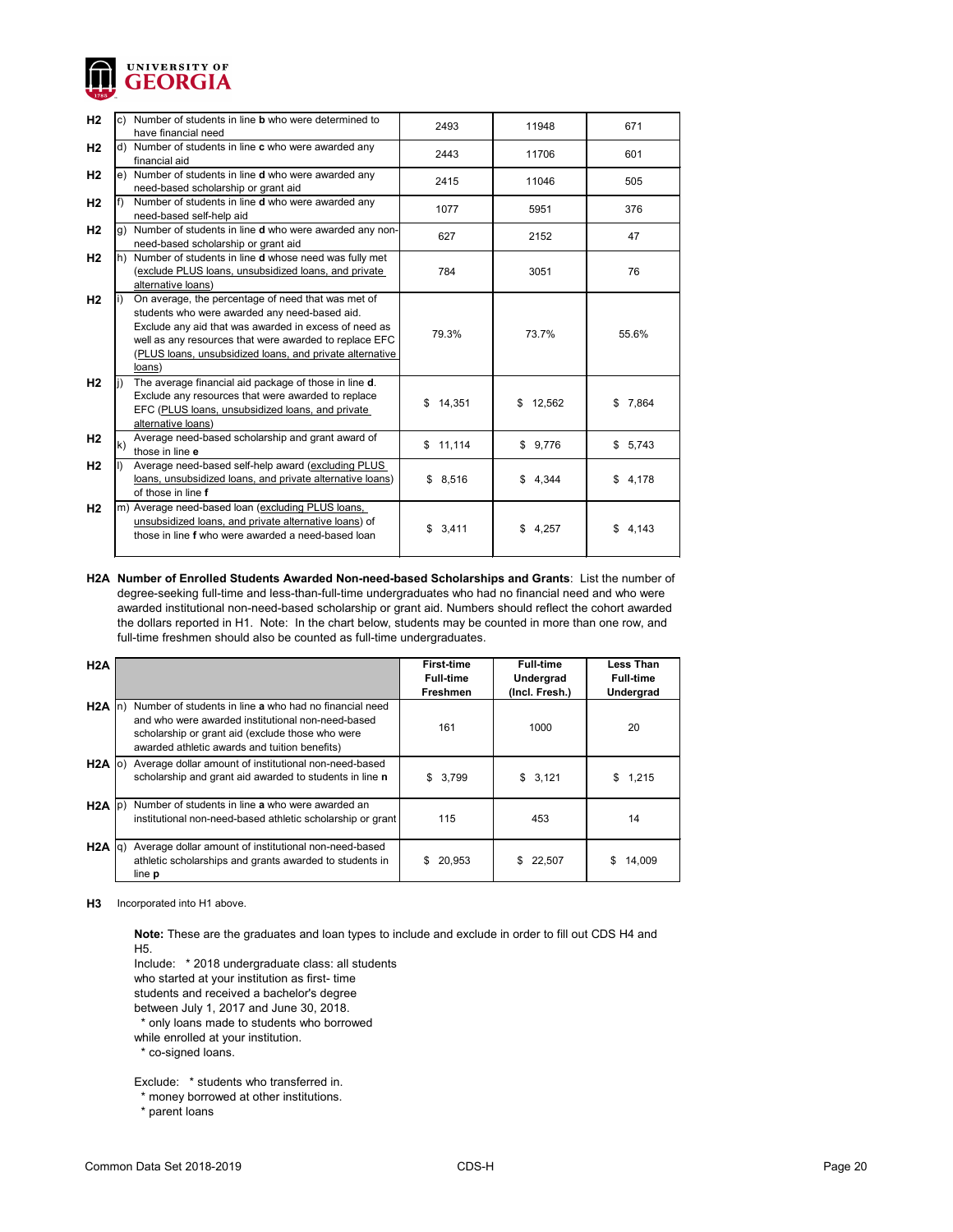

**H5**

**H5**

\* students who did not graduate or who graduated with another degree or certificate (but no bachelor's degree)

**H4** Provide the number of students in the 2018 undergraduate class who started at your institution as first-time students and received a bachelor's degree between July 1, 2017 and June 30, 2018. Exclude students who transferred into your institution

**4872**

Number and percent of students in class (defined in H4 above) borrowing from federal, non-federal, and any loan sources, and the average (or mean) amount borrowed. NOTE: The "Average per-undergraduate-borrower cumulative principal borrowed," is designed to provide better information about student borrowing from federal and nonfederal (institutional, state, commercial) sources. The numbers, percentages, and averages for each row should be based only on the loan source specified for the particular row. For example, the federal loans average (row b) should only be the cumulative average of federal loans and the private loans average (row

e) should only be the cumulative average of private loans.

| <b>Source/Type of Loan</b>                                                                                                                                                                                                                                       | Number in the<br>class (defined in<br>H <sub>4</sub> above) who<br>borrowed from<br>the types of loans<br>specified in the<br>first column | Percent of the<br>class (defined<br>above) who<br>borrowed from<br>the types of<br>loans specified in<br>the first column<br>(nearest $1\%$ ) | Average per-<br>undergraduate-<br>borrower<br>cumulative<br>principal<br>borrowed from<br>the types of loans<br>specified in the<br>first column<br>(nearest \$1) |
|------------------------------------------------------------------------------------------------------------------------------------------------------------------------------------------------------------------------------------------------------------------|--------------------------------------------------------------------------------------------------------------------------------------------|-----------------------------------------------------------------------------------------------------------------------------------------------|-------------------------------------------------------------------------------------------------------------------------------------------------------------------|
| a) Any loan program: Federal Perkins, Federal Stafford<br>Subsidized and Unsubsidized, institutional, state, private<br>loans that your institution is aware of, etc. Include both<br>Federal Direct Student Loans and Federal Family<br><b>Education Loans.</b> | 2,117                                                                                                                                      | 43.00%                                                                                                                                        | \$22,872                                                                                                                                                          |
| b) Federal loan programs: Federal Perkins, Federal<br>Stafford Subsidized and Unsubsidized. Include both<br>Federal Direct Student Loans and Federal Family<br><b>Education Loans.</b>                                                                           | 2,074                                                                                                                                      | 43.00%                                                                                                                                        | \$21,172                                                                                                                                                          |
| c) Institutional loan programs.                                                                                                                                                                                                                                  | 0                                                                                                                                          | 0.00%                                                                                                                                         | \$0                                                                                                                                                               |
| d) State loan programs.                                                                                                                                                                                                                                          | 23                                                                                                                                         | 0.00%                                                                                                                                         | \$9,417                                                                                                                                                           |
| e) Private student loans made by a bank or<br>lender.                                                                                                                                                                                                            | 246                                                                                                                                        | 5.00%                                                                                                                                         | \$17,447                                                                                                                                                          |

#### **Aid to Undergraduate Degree-seeking Nonresident Aliens** (Note: Report numbers and dollar amounts for the same academic year checked in item H1.)

**H6** Indicate your institution's policy regarding institutional scholarship and grant aid for undergraduate degreeseeking nonresident aliens:

| H6 Institutional need-based scholarship or grant aid is available     |  |
|-----------------------------------------------------------------------|--|
| H6 Institutional non-need-based scholarship or grant aid is available |  |
| H6  Institutional scholarship or grant aid is not available           |  |

- **H6** If institutional financial aid is available for undergraduate degree-seeking nonresident aliens, provide the number of undergraduate degree-seeking nonresident aliens who were awarded need-based or non-need-based aid:
- **H6** Average dollar amount of institutional financial aid awarded to undergraduate degreeseeking nonresident aliens:
- **H6** Total dollar amount of institutional financial aid awarded to undergraduate degreeseeking nonresident aliens: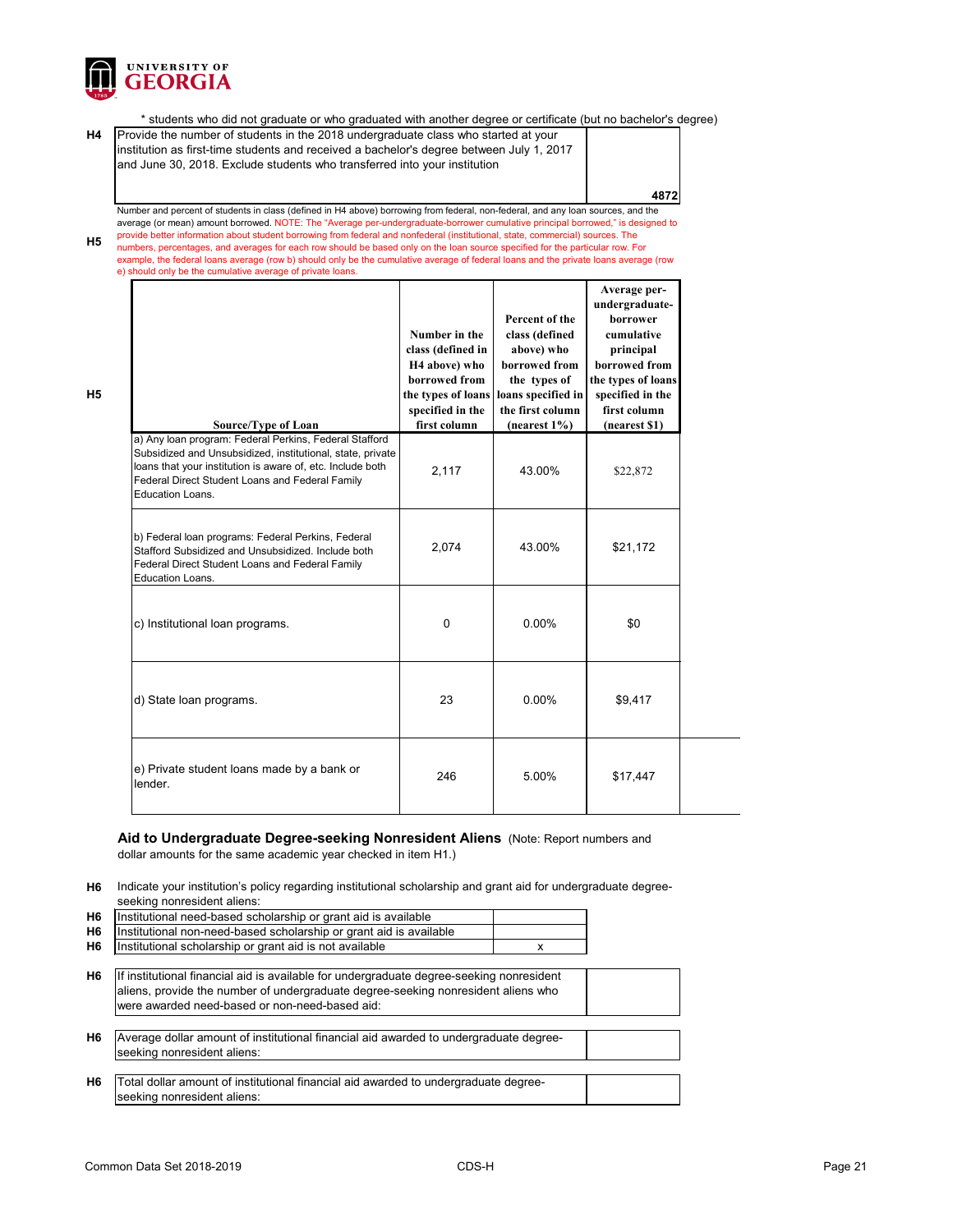

**H7** Check off all financial aid forms nonresident alien first-year financial aid applicants must submit:

| <b>H7</b> | Institution's own financial aid form              |  |
|-----------|---------------------------------------------------|--|
| <b>H7</b> | <b>CSS/Financial Aid PROFILE</b>                  |  |
| <b>H7</b> | International Student's Financial Aid Application |  |
| <b>H7</b> | International Student's Certification of Finances |  |
| <b>H7</b> | Other (specify):                                  |  |
|           |                                                   |  |

#### **Process for First-Year/Freshman Students**

| <b>FAFSA</b>                         | x |
|--------------------------------------|---|
| Institution's own financial aid form |   |
| <b>CSS/Financial Aid PROFILE</b>     |   |
| State aid form                       |   |
| Noncustodial PROFILE                 |   |
| <b>Business/Farm Supplement</b>      |   |
| Other (specify):                     |   |

| H <sub>9</sub> |  |  | Indicate filing dates for first-year (freshman) students: |  |
|----------------|--|--|-----------------------------------------------------------|--|
|----------------|--|--|-----------------------------------------------------------|--|

| H <sub>9</sub> | Priority date for filing required financial aid forms:             | 12/15 |
|----------------|--------------------------------------------------------------------|-------|
| H <sub>9</sub> | Deadline for filing required financial aid forms:                  |       |
| H <sub>9</sub> | No deadline for filing required forms (applications processed on a |       |
|                | rolling basis):                                                    |       |

**H10** Indicate notification dates for first-year (freshman) students (answer a or b):

|                 | <b>H10</b> $ a $ Students notified on or about (date): |       |    |
|-----------------|--------------------------------------------------------|-------|----|
| H <sub>10</sub> |                                                        | Yes   | No |
|                 | <b>H10</b> $ b $ Students notified on a rolling basis: |       |    |
| H <sub>10</sub> | If yes, starting date:                                 | 12/15 |    |

**H11** Indicate reply dates:

| <b>H11</b> Students must reply by (date): |  |                        |  |  |
|-------------------------------------------|--|------------------------|--|--|
| <b>H11</b> or within                      |  | weeks of notification. |  |  |

### **Types of Aid Available**

Please check off all types of aid available to undergraduates at your institution:

**H12** Loans

L

|                 | H12 FEDERAL DIRECT STUDENT LOAN PROGRAM (DIRECT LOAN) |   |  |
|-----------------|-------------------------------------------------------|---|--|
| H <sub>12</sub> | Direct Subsidized Stafford Loans                      | х |  |
| H <sub>12</sub> | Direct Unsubsidized Stafford Loans                    | x |  |
| H12             | Direct PLUS Loans                                     | х |  |
|                 |                                                       |   |  |
|                 | <b>H12</b> Federal Perkins Loans                      | x |  |
| H12             | <b>Federal Nursing Loans</b>                          |   |  |
| H <sub>12</sub> | State Loans                                           | x |  |
| H <sub>12</sub> | College/university loans from institutional funds     | х |  |
| H12             | Other (specify):                                      |   |  |
|                 |                                                       |   |  |
|                 |                                                       |   |  |

#### **H13** Scholarships and Grants

|                 | <b>H13</b> NEED-BASED:                                               |   |
|-----------------|----------------------------------------------------------------------|---|
| H <sub>13</sub> | <b>Federal Pell</b>                                                  |   |
| H <sub>13</sub> | <b>SEOG</b>                                                          | х |
| H <sub>13</sub> | State scholarships/grants                                            | х |
|                 | <b>H13</b> Private scholarships                                      | x |
| H <sub>13</sub> | College/university scholarship or grant aid from institutional funds | х |
|                 | H13 United Negro College Fund                                        |   |
|                 | <b>H13</b> Federal Nursing Scholarship                               |   |
| H <sub>13</sub> | Other (specify):                                                     |   |
|                 |                                                                      |   |

|                 | <b>H14</b> Check off criteria used in awarding institutional aid. Check all that apply. |                |            |
|-----------------|-----------------------------------------------------------------------------------------|----------------|------------|
| H <sub>14</sub> |                                                                                         | Non-Need Based | Need-Based |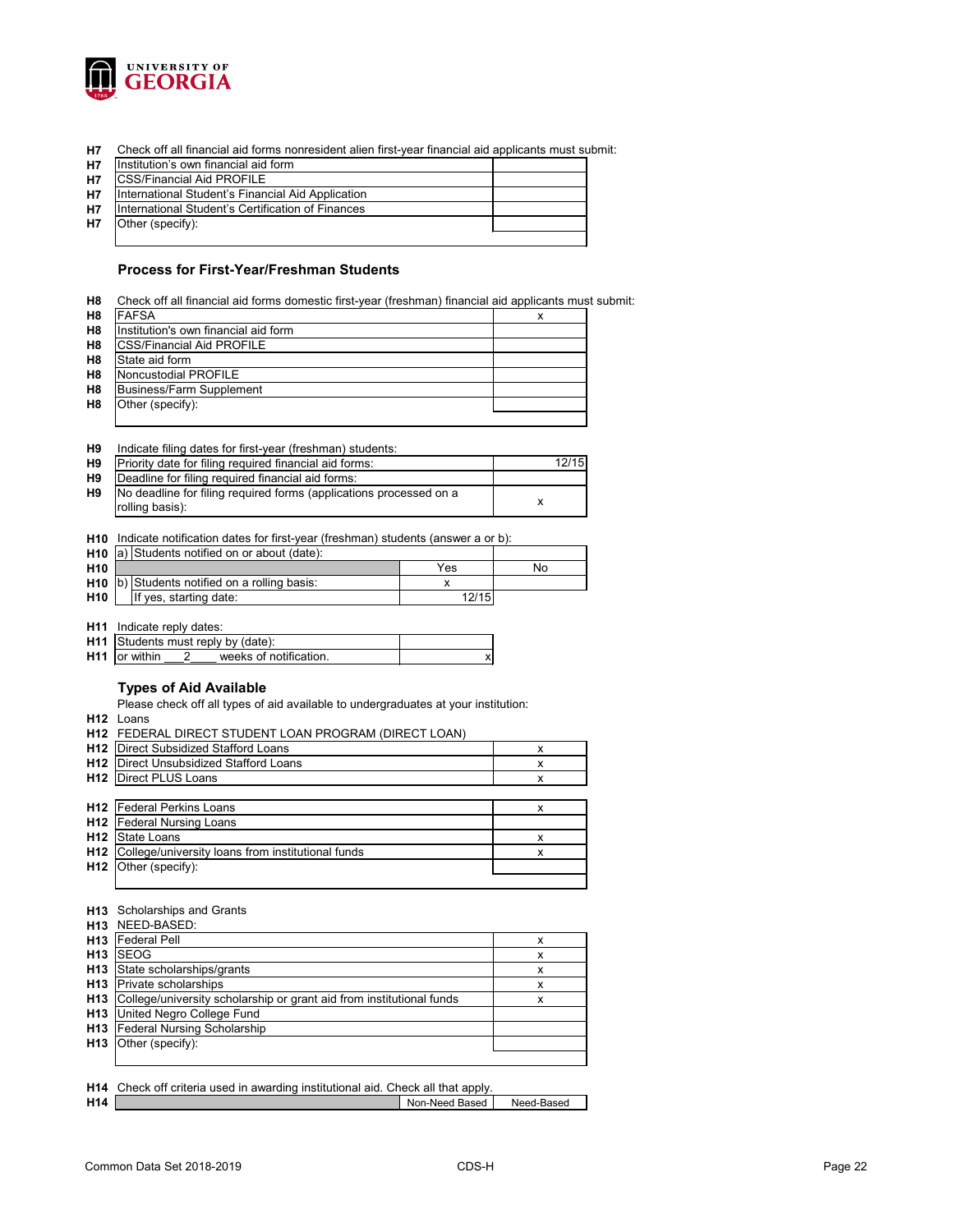

| H14             | Academics                | X |  |
|-----------------|--------------------------|---|--|
| H14             | Alumni affiliation       |   |  |
| H14             | <b>Art</b>               |   |  |
| H14             | <b>Athletics</b>         | X |  |
| H14             | Job skills               |   |  |
| H14             | <b>ROTC</b>              | X |  |
| H <sub>14</sub> | Leadership               |   |  |
| H14             | <b>Minority status</b>   |   |  |
| H14             | Music/drama              |   |  |
| H14             | Religious affiliation    |   |  |
| H14             | State/district residency | X |  |

**H15** If your institution has recently implemented any major financial aid policy, program, or initiative to make your institution more affordable to incoming students such as replacing loans with grants, or waiving costs for families below a certain income level please provide details below: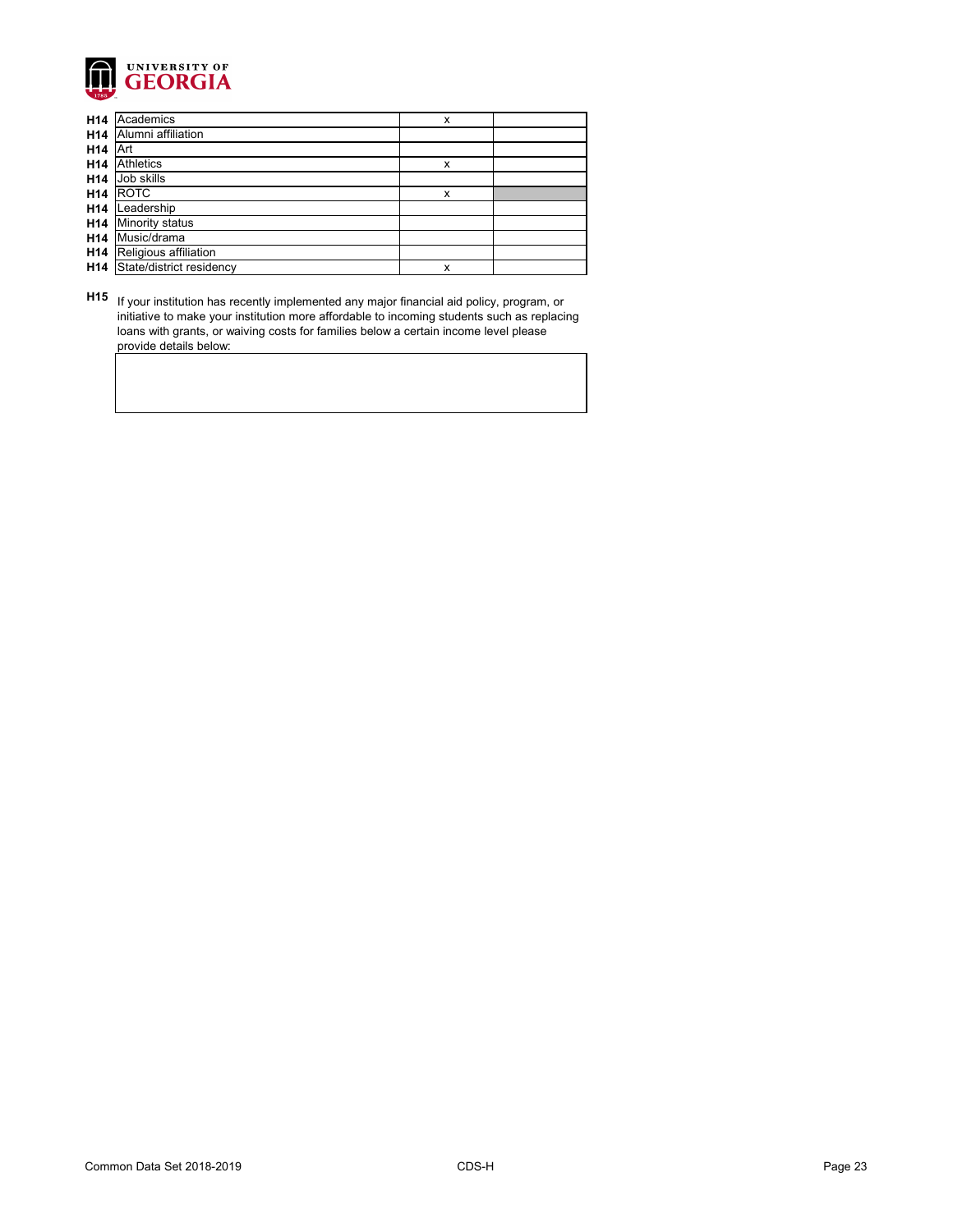

# **I. INSTRUCTIONAL FACULTY AND CLASS SIZE**

**Please report the number of instructional faculty members in each category for Fall 2018. Include faculty who are on your institution's payroll on the census date your institution uses for** 

#### **I1 IPEDS/AAUP.**

The following definition of full-time instructional faculty is used by the American Association of University Professors (AAUP) in its annual Faculty Compensation Survey (the part time definitions are not used by AAUP). Instructional Faculty is defined as those members of the instructional-research staff whose major regular assignment is instruction, including those with released time for research. Use the chart below to determine inclusions and exclusions:

|                                                                                                                                                                                                                                          | Full-time | Part-time                                                                       |
|------------------------------------------------------------------------------------------------------------------------------------------------------------------------------------------------------------------------------------------|-----------|---------------------------------------------------------------------------------|
| (a) instructional faculty in preclinical and clinical medicine, faculty who are not paid (e.g.,<br>those who donate their services or are in the military), or research-only faculty, post-<br>doctoral fellows, or pre-doctoral fellows | Exclude   | Include only if<br>they teach one<br>or more non-<br>clinical credit<br>courses |
| (b) administrative officers with titles such as dean of students, librarian, registrar, coach,<br>and the like, even though they may devote part of their time to classroom instruction and<br>may have faculty status                   | Exclude   | Include if they<br>teach one or<br>more non-<br>clinical credit<br>courses      |
| (c) other administrators/staff who teach one or more non-clinical credit courses even<br>though they do not have faculty status                                                                                                          | Exclude   | Include                                                                         |
| (d) undergraduate or graduate students who assist in the instruction of courses, but have<br>titles such as teaching assistant, teaching fellow, and the like                                                                            | Exclude   | Exclude                                                                         |
| (e) faculty on sabbatical or leave with pay                                                                                                                                                                                              | Include   | Exclude                                                                         |
| (f) faculty on leave without pay                                                                                                                                                                                                         | Exclude   | Exclude                                                                         |
| (g) replacement faculty for faculty on sabbatical leave or leave with pay                                                                                                                                                                | Exclude   | Include                                                                         |

*Full-time instructional faculty:* faculty employed on a full-time basis for instruction (including those with released time for research)

*Part-time instructional faculty:* Adjuncts and other instructors being paid solely for part-time classroom instruction. Also includes full-time faculty teaching less than two semesters, three quarters, two trimesters, or two four-month sessions. Employees who are not considered full-time instructional faculty but who teach one or more non-clinical credit courses may be counted as part-time faculty.

*Minority faculty: includes faculty who designate themselves as Black, non-Hispanic; American Indian or Alaska Native; Asian, Native Hawaiian or other Pacific Islander, or Hispanic.* 

*Doctorate: includes such degrees as Doctor of Philosophy, Doctor of Education, Doctor of Juridical Science, and Doctor of Public Health in any field such as arts, sciences, education, engineering, business, and public administration. Also*  includes terminal degrees formerly designated as "first professional," including dentistry (DDS or DMD), medicine (MD), *optometry (OD), osteopathic medicine (DO), pharmacy (DPharm or BPharm), podiatric medicine (DPM), veterinary medicine (DVM), chiropractic (DC or DCM), or law (JD).*

*Terminal degree:* the highest degree in a field: example, M. Arch (architecture) and MFA (master of fine arts).

| $\mathbf{I}$ |                                                                           | Full-Time | Part-Time | Total          |
|--------------|---------------------------------------------------------------------------|-----------|-----------|----------------|
| $\mathsf{I}$ | Total number of instructional faculty<br>a)                               | 2095      | 276       | 2371           |
| $\mathbf{I}$ | Total number who are members of minority groups<br>b                      | 413       | 36        | 449            |
| $\mathsf{I}$ | Total number who are women                                                | 826       | 120       | 946            |
| 11           | Total number who are men<br>d)                                            | 1269      | 156       | 1425           |
| $\mathsf{I}$ | Total number who are nonresident aliens (international)<br>$\epsilon$     | 383       | 14        | 397            |
|              | Total number with doctorate, or other terminal degree                     |           |           |                |
| $\mathbf{I}$ |                                                                           | 1979      | 182       | 2161           |
|              | Total number whose highest degree is a master's but not a terminal<br>lg) |           |           |                |
| $\mathbf{I}$ | master's                                                                  | 108       | 76        | 184            |
| 11           | Total number whose highest degree is a bachelor's<br>$\vert \vert$        |           | 18        | 26             |
|              | Total number whose highest degree is unknown or other (Note:              |           |           |                |
| $\mathsf{I}$ | Items f, g, h, and i must sum up to item a.)                              |           |           | $\overline{0}$ |
|              | Total number in stand-alone graduate/ professional programs in            |           |           |                |
| 11           | which faculty teach virtually only graduate-level students                | 196       | 28        | 224            |

#### **I2 Student to Faculty Ratio**

Report the Fall 2018 ratio of full-time equivalent students (full-time plus 1/3 part time) to full-time equivalent instructional faculty (full time plus 1/3 part time). In the ratio calculations, exclude both faculty and students in stand-alone graduate or professional programs such as medicine, law, veterinary, dentistry, social work, business, or public health in which faculty teach virtually only graduate-level students. Do not count undergraduate or graduate student teaching assistants as faculty.

| 12<br>. 2018 Student to !<br>34<br>'Fall ∶<br><b>Faculty ratio</b><br>(based<br>on<br>ʻitc<br>.564 students |
|-------------------------------------------------------------------------------------------------------------|
|-------------------------------------------------------------------------------------------------------------|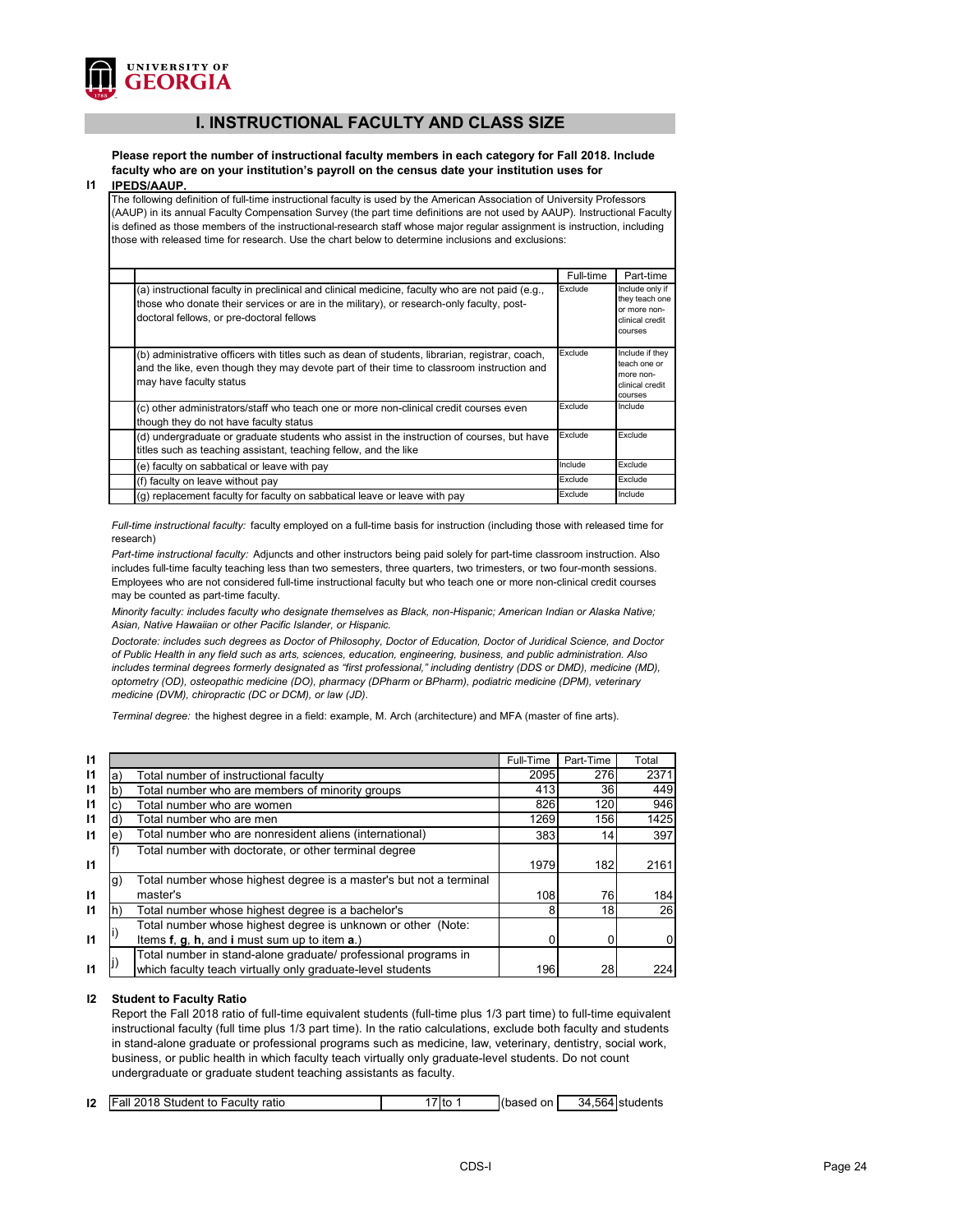

and 1,981 faculty).

#### **I3 Undergraduate Class Size**

In the table below, please use the following definitions to report information about the size of classes and class sections offered in the Fall 2018 term.

*Class Sections:* A class section is an organized course offered for credit, identified by discipline and number, meeting at a stated time or times in a classroom or similar setting, and not a subsection such as a laboratory or discussion session. Undergraduate class sections are defined as any sections in which at least one degree-seeking undergraduate student is enrolled for credit. Exclude distance learning classes and noncredit classes and individual instruction such as dissertation or thesis research, music instruction, or one-to-one readings. Exclude students in independent study, co-operative programs, internships, foreign language taped tutor sessions, practicums, and all students in one-on-one classes. Each class section should be counted only once and should not be duplicated because of course catalog cross-listings.

*Class Subsections:* A class subsection includes any subsection of a course, such as laboratory, recitation, and discussion subsections that are supplementary in nature and are scheduled to meet separately from the lecture portion of the course. Undergraduate subsections are defined as any subsections of courses in which degree-seeking undergraduate students enrolled for credit. As above, exclude noncredit classes and individual instruction such as dissertation or thesis research, music instruction, or one-to-one readings. Each class subsection should be counted only once and should not be duplicated because of cross-listings.

Using the above definitions, please report for each of the following class-size intervals the number of class sections and class subsections offered in Fall 2018. For example, a lecture class with 800 students who met at another time in 40 separate labs with 20 students should be counted once in the "100+" column in the class section column and 40 times under the "20-29" column of the class subsections table.

| 13 | <b>Number of Class Sections with Undergraduates Enrolled</b> |         |         |           |                                            |       |       |        |       |
|----|--------------------------------------------------------------|---------|---------|-----------|--------------------------------------------|-------|-------|--------|-------|
| 13 |                                                              |         |         |           | Undergraduate Class Size (provide numbers) |       |       |        |       |
| 13 | <b>CLASS</b>                                                 | $2 - 9$ | $10-19$ | $20 - 29$ | $30 - 39$                                  | 40-49 | 50-99 | $100+$ | Total |
| 13 | <b>SECTIONS</b>                                              | 308     | 1643    | 1055      | 504                                        | 317   | 257   | 228    | 4312  |
|    |                                                              |         |         |           |                                            |       |       |        |       |
| 13 | <b>CLASS SUB-</b>                                            | $2 - 9$ | $10-19$ | $20 - 29$ | $30 - 39$                                  | 40-49 | 50-99 | $100+$ | Total |
| 13 | <b>SECTIONS</b>                                              |         |         |           |                                            |       |       |        |       |

#### CDS-I Page 25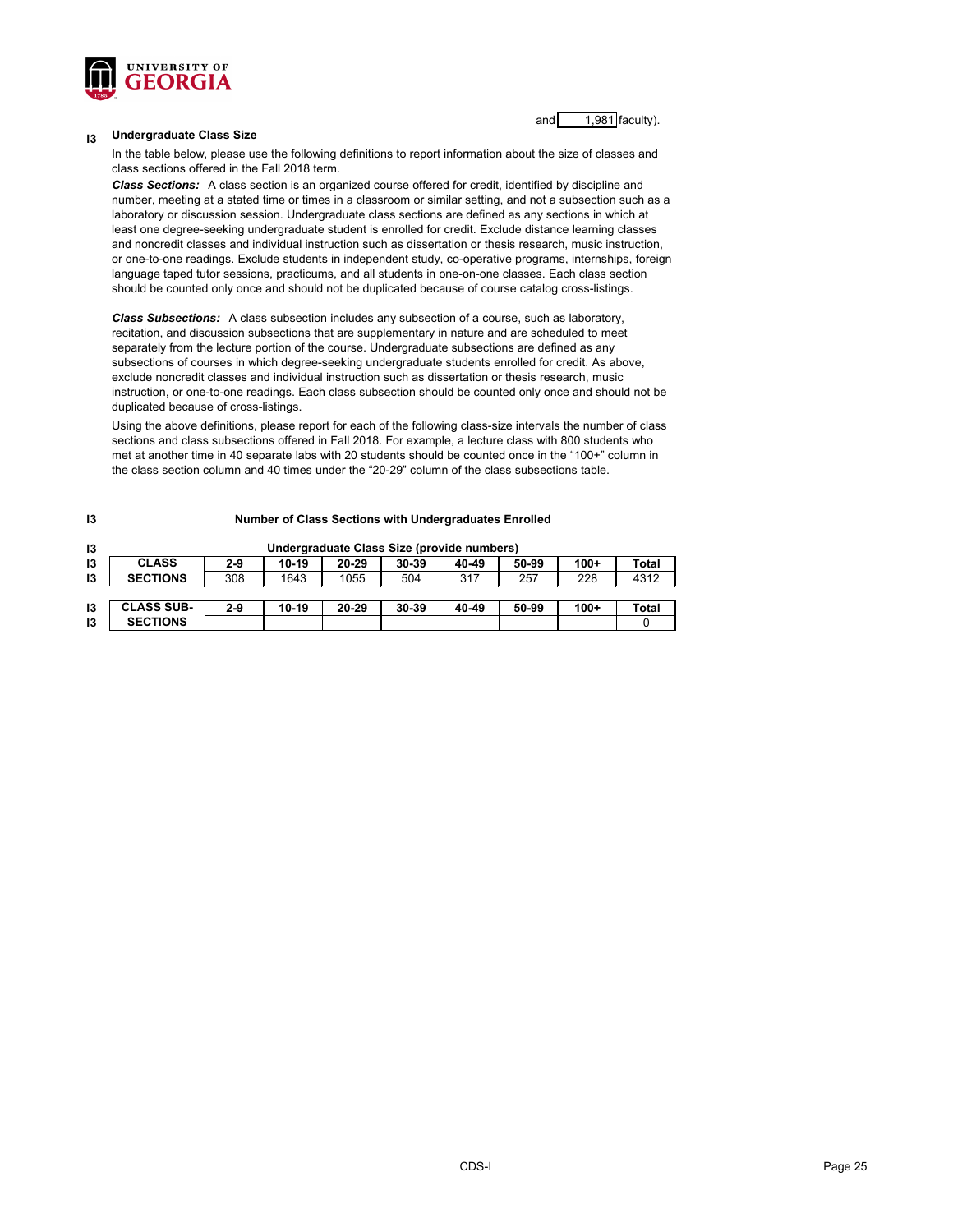

# **J. DEGREES CONFERRED**

#### **J1 Degrees conferred between July 1, 2017 and June 30, 2018**

**J1** For each of the following discipline areas, provide the percentage of diplomas/certificates, associate, and bachelor's degrees awarded. To determine the percentage, use majors, not headcount (e.g., students with one degree but a double major will be represented twice). Calculate the percentage from your institution's IPEDS Completions by using the sum of 1st and 2nd majors for each CIP code as the numerator and the sum of the Grand Total by 1st Majors and the Grand Total by 2nd major as the denominator. If you prefer, you can compute the percentages using 1st majors only.

| J <sub>1</sub> | Category                                              | <b>Diploma/Certificates</b> | <b>Associate</b> | <b>Bachelor's</b> | <b>CIP 2010 Categories</b><br>to Include |
|----------------|-------------------------------------------------------|-----------------------------|------------------|-------------------|------------------------------------------|
| J <sub>1</sub> | Agriculture                                           | 3.01%                       |                  | 3.19%             |                                          |
| J <sub>1</sub> | Natural resources and conservation                    | 2.43%                       |                  | 1.20%             | 3                                        |
| J <sub>1</sub> | Architecture                                          |                             |                  | 0.46%             | $\overline{4}$                           |
| J <sub>1</sub> | Area, ethnic, and gender studies                      | 4.05%                       |                  | 0.35%             | 5                                        |
| J <sub>1</sub> | Communication/journalism                              | 20.49%                      |                  | 8.94%             | $\boldsymbol{9}$                         |
| J <sub>1</sub> | Communication technologies                            |                             |                  |                   | 10                                       |
| J <sub>1</sub> | Computer and information sciences                     | 1.85%                       |                  | 2.35%             | 11                                       |
| J <sub>1</sub> | Personal and culinary services                        |                             |                  |                   | 12                                       |
| J <sub>1</sub> | Education                                             | 0.23%                       |                  | 4.03%             | 13                                       |
| J <sub>1</sub> | Engineering                                           | 0.12%                       |                  | 3.66%             | 14                                       |
| J <sub>1</sub> | Engineering technologies                              |                             |                  |                   | $\overline{15}$                          |
| J <sub>1</sub> | Foreign languages, literatures, and linguistics       |                             |                  | 2.38%             | 16                                       |
| J <sub>1</sub> | Family and consumer sciences                          |                             |                  | 3.86%             | 19                                       |
| J <sub>1</sub> | Law/legal studies                                     | 20.25%                      |                  |                   | 22                                       |
| J <sub>1</sub> | English                                               | 1.27%                       |                  | 1.25%             | 23                                       |
| J <sub>1</sub> | Liberal arts/general studies                          |                             |                  | 0.24%             | $\overline{24}$                          |
| J <sub>1</sub> | Library science                                       |                             |                  |                   | 25                                       |
| J <sub>1</sub> | Biological/life sciences                              |                             |                  | 9.02%             | 26                                       |
| J <sub>1</sub> | Mathematics and statistics                            |                             |                  | 1.26%             | $\overline{27}$                          |
| J <sub>1</sub> | Military science and military technologies            |                             |                  |                   | 28 & 29                                  |
| J <sub>1</sub> | Interdisciplinary studies                             | 7.52%                       |                  | 1.78%             | 30                                       |
| J <sub>1</sub> | Parks and recreation                                  |                             |                  | 2.52%             | 31                                       |
| J <sub>1</sub> | Philosophy and religious studies                      |                             |                  | 0.49%             | 38                                       |
| J <sub>1</sub> | Theology and religious vocations                      |                             |                  |                   | 39                                       |
| J <sub>1</sub> | Physical sciences                                     |                             |                  | 1.00%             | 40                                       |
| J <sub>1</sub> | Science technologies                                  |                             |                  |                   | 41                                       |
| J <sub>1</sub> | Psychology                                            |                             |                  | 5.90%             | 42                                       |
| J <sub>1</sub> | Homeland Security, law enforcement, firefighting, and | 0.23%                       |                  | 0.86%             | 43                                       |
|                | protective services                                   |                             |                  |                   |                                          |
| J1             | Public administration and social services             |                             |                  | 0.75%             | 44                                       |
| J <sub>1</sub> | Social sciences                                       | 2.20%                       |                  | 8.80%             | 45                                       |
| J1             | Construction trades                                   |                             |                  |                   | 46                                       |
| J <sub>1</sub> | Mechanic and repair technologies                      |                             |                  |                   | 47                                       |
| J <sub>1</sub> | Precision production                                  |                             |                  |                   | 48                                       |
| J1             | Transportation and materials moving                   |                             |                  |                   | 49                                       |
| J1             | Visual and performing arts                            | 7.99%                       |                  | 2.90%             | 50                                       |
| J <sub>1</sub> | Health professions and related programs               | 1.16%                       |                  | 3.48%             | $\overline{51}$                          |
| J <sub>1</sub> | Business/marketing                                    | 27.20%                      |                  | 28.33%            | 52                                       |
| J1             | History                                               |                             |                  | 1.00%             | 54                                       |
| J <sub>1</sub> | Other                                                 |                             |                  |                   |                                          |
| J <sub>1</sub> | TOTAL (should = 100%)                                 | 100.00%                     | 0.00%            | 100.00%           |                                          |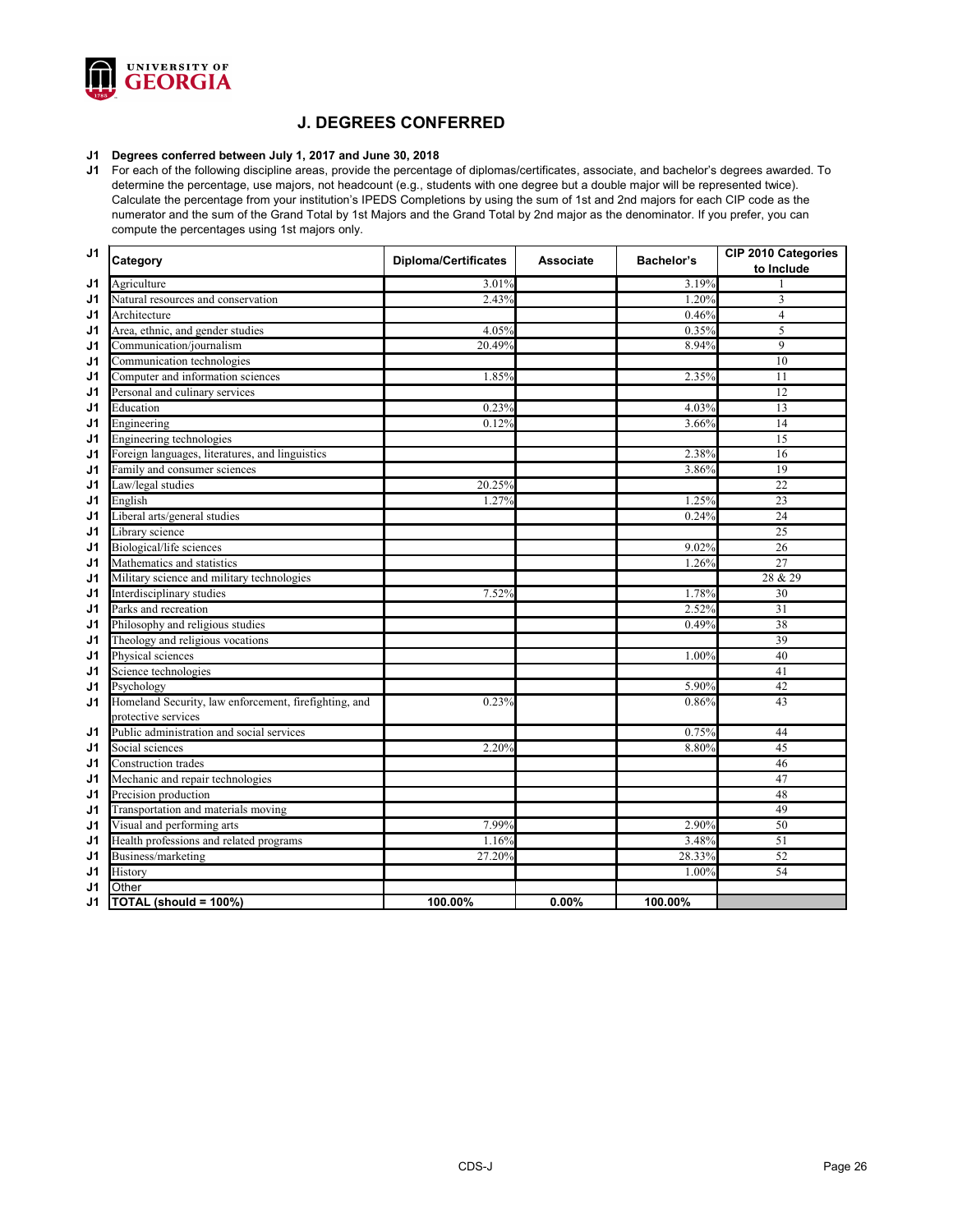

### **Common Data Set Definitions**

**All definitions related to the financial aid section appear at the end of the Definitions document.**

Items preceded by an asterisk (\*) represent definitions agreed to among publishers which do not appear on the CDS document but may be present on individual publishers' surveys.

**\* Academic advisement:** Plan under which each student is assigned to a faculty member or a trained adviser, who, through regular meetings, helps the student plan and implement immediate and long-term academic and vocational goals.

**Accelerated program:** Completion of a college program of study in fewer than the usual number of years, most often by attending summer sessions and carrying extra courses during the regular academic term**.**

**Admitted student:** Applicant who is offered admission to a degree-granting program at your institution. **\* Adult student services:** Admission assistance, support, orientation, and other services expressly for adults who have started college for the first time, or who are re-entering after a lapse of a few years.

**American Indian or Alaska Native:** A person having origins in any of the original peoples of North and South America (including Central America) and maintaining tribal affiliation or community attachment.

**Applicant (first-time, first year):** An individual who has fulfilled the institution's requirements to be considered for admission (including payment or waiving of the application fee, if any) and who has been notified of one of the following actions: admission, nonadmission, placement on waiting list, or application withdrawn (by applicant or institution).

**Application fee:** That amount of money that an institution charges for processing a student's application for acceptance. This amount is *not* creditable toward tuition and required fees, nor is it refundable if the student is not admitted to the institution.

**Asian:** A person having origins in any of the original peoples of the Far East, Southeast Asia, or the Indian subcontinent, including, for example, Cambodia, China, India, Japan, Korea, Malaysia, Pakistan, the Philippine Islands, Thailand, and Vietnam.

**Associate degree:** An award that normally requires at least two but less than four years of full-time equivalent college work.

**Bachelor's degree:** An award (baccalaureate or equivalent degree, as determined by the Secretary of the U.S. Department of Education) that normally requires at least four years but *not* more than five years of fulltime equivalent college-level work. This includes ALL bachelor's degrees conferred in a five-year cooperative (work-study plan) program. (A cooperative plan provides for alternate class attendance and employment in business, industry, or government; thus, it allows students to combine actual work experience with their college studies.) Also, it includes bachelor's degrees in which the normal four years of work are completed in three years.

**Black or African American:** A person having origins in any of the black racial groups of Africa.

**Board (charges):** Assume average cost for 19 meals per week or the maximum meal plan. **Books and supplies (costs):** Average cost of books and supplies. Do not include unusual costs for special groups of students (e.g., engineering or art majors), unless they constitute the majority of students at your institution.

**Calendar system:** The method by which an institution structures most of its courses for the academic year.

**Campus Ministry:** Religious student organizations (denominational or nondenominational) devoted to fostering religious life on college campuses. May also refer to Campus Crusade for Christ, an interdenominational Christian organization.

**\* Career and placement services:** A range of services, including (often) the following: coordination of visits of employers to campus; aptitude and vocational testing; interest inventories, personal counseling; help in resume writing, interviewing, launching the job search; listings for those students desiring employment and those seeking permanent positions; establishment of a permanent reference folder; career resource materials.

**Carnegie units:** One year of study or the equivalent in a secondary school subject.

**Certificate:** See **Postsecondary award, certificate, or diploma.**

**Class rank:** The relative numerical position of a student in his or her graduating class, calculated by the high school on the basis of grade-point average, whether weighted or unweighted.

**College-preparatory program:** Courses in academic subjects (English, history and social studies, foreign languages, mathematics, science, and the arts) that stress preparation for college or university study.

**Common Application:** The standard application form distributed by the National Association of Secondary School Principals for a large number of private colleges who are members of the Common Application Group.

**\* Community service program:** Referral center for students wishing to perform volunteer work in the community or participate in volunteer activities coordinated by academic departments.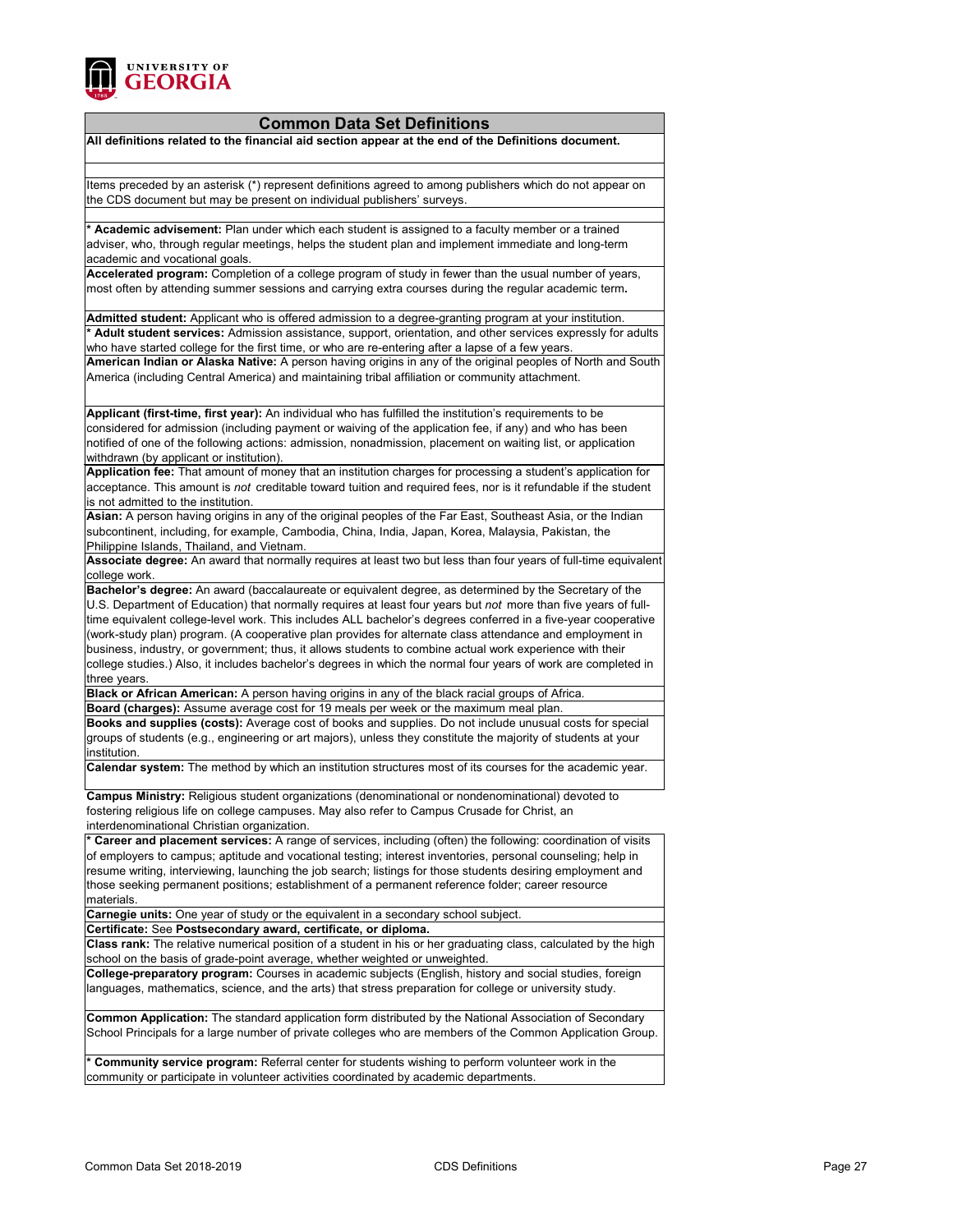

| Commuter: A student who lives off campus in housing that is not owned by, operated by, or affiliated with the<br>college. This category includes students who commute from home and students who have moved to the area<br>to attend college.                                                                                                                                                                                                             |
|-----------------------------------------------------------------------------------------------------------------------------------------------------------------------------------------------------------------------------------------------------------------------------------------------------------------------------------------------------------------------------------------------------------------------------------------------------------|
| Contact hour: A unit of measure that represents an hour of scheduled instruction given to students. Also<br>referred to as clock hour.                                                                                                                                                                                                                                                                                                                    |
| Continuous basis (for program enrollment): A calendar system classification that is used by institutions                                                                                                                                                                                                                                                                                                                                                  |
| that enroll students at any time during the academic year. For example, a cosmetology school or a word                                                                                                                                                                                                                                                                                                                                                    |
| processing school might allow students to enroll and begin studies at various times, with no requirement that<br>classes begin on a certain date.                                                                                                                                                                                                                                                                                                         |
| Cooperative education program: A program that provides for alternate class attendance and employment in                                                                                                                                                                                                                                                                                                                                                   |
| business, industry, or government.                                                                                                                                                                                                                                                                                                                                                                                                                        |
| Cooperative housing: College-owned, -operated, or -affiliated housing in which students share room and<br>board expenses and participate in household chores to reduce living expenses.                                                                                                                                                                                                                                                                   |
| * Counseling service: Activities designed to assist students in making plans and decisions related to their                                                                                                                                                                                                                                                                                                                                               |
| education, career, or personal development.                                                                                                                                                                                                                                                                                                                                                                                                               |
| Credit: Recognition of attendance or performance in an instructional activity (course or program) that can be<br>applied by a recipient toward the requirements for a degree, diploma, certificate, or other formal award.                                                                                                                                                                                                                                |
| Credit course: A course that, if successfully completed, can be applied toward the number of courses<br>required for achieving a degree, diploma, certificate, or other formal award.                                                                                                                                                                                                                                                                     |
| Credit hour: A unit of measure representing an hour (50 minutes) of instruction over a 15-week period in a                                                                                                                                                                                                                                                                                                                                                |
| semester or trimester system or a 10-week period in a quarter system. It is applied toward the total number of<br>hours needed for completing the requirements of a degree, diploma, certificate, or other formal award.                                                                                                                                                                                                                                  |
| Cross-registration: A system whereby students enrolled at one institution may take courses at another<br>institution without having to apply to the second institution.                                                                                                                                                                                                                                                                                   |
| Deferred admission: The practice of permitting admitted students to postpone enrollment, usually for a                                                                                                                                                                                                                                                                                                                                                    |
| period of one academic term or one year.<br>Degree: An award conferred by a college, university, or other postsecondary education institution as official                                                                                                                                                                                                                                                                                                 |
| recognition for the successful completion of a program of studies.<br>Degree-seeking students: Students enrolled in courses for credit who are recognized by the institution as                                                                                                                                                                                                                                                                           |
| seeking a degree or formal award. At the undergraduate level, this is intended to include students enrolled in<br>vocational or occupational programs.                                                                                                                                                                                                                                                                                                    |
| Differs by program (calendar system): A calendar system classification that is used by institutions that have                                                                                                                                                                                                                                                                                                                                             |
| occupational/vocational programs of varying length. These schools may enroll students at specific times<br>depending on the program desired. For example, a school might offer a two-month program in January,<br>March, May, September, and November; and a three-month program in January, April, and October.                                                                                                                                          |
| Diploma: See Postsecondary award, certificate, or diploma.                                                                                                                                                                                                                                                                                                                                                                                                |
| Distance learning: An option for earning course credit at off-campus locations via cable television, internet,                                                                                                                                                                                                                                                                                                                                            |
| satellite classes, videotapes, correspondence courses, or other means.<br>Doctor's degree-research/scholarship: A Ph.D. or other doctor's degree that requires advanced work                                                                                                                                                                                                                                                                              |
| beyond the master's level, including the preparation and defense of a dissertation based on original research,                                                                                                                                                                                                                                                                                                                                            |
| or the planning and execution of an original project demonstrating substantial artistic or scholarly                                                                                                                                                                                                                                                                                                                                                      |
| achievement. Some examples of this type of degree may include Ed.D., D.M.A., D.B.A., D.Sc., D.A., or D.M,<br>and others, as designated by the awarding institution.                                                                                                                                                                                                                                                                                       |
| Doctor's degree-professional practice: A doctor's degree that is conferred upon completion of a program<br>providing the knowledge and skills for the recognition, credential, or license required for professional practice.<br>The degree is awarded after a period of study such that the total time to the degree, including both pre-<br>professional and professional preparation, equals at least six full-time equivalent academic years. Some of |
| these degrees were formerly classified as "first-professional" and may include: Chiropractic (D.C. or D.C.M.);<br>Dentistry (D.D.S. or D.M.D.); Law (L.L.B. or J.D.); Medicine (M.D.); Optometry (O.D.); Osteopathic Medicine<br>(D.O); Pharmacy (Pharm.D.); Podiatry (D.P.M., Pod.D., D.P.); or, Veterinary Medicine (D.V.M.), and others,<br>as designated by the awarding institution.                                                                 |
| Doctor's degree-other: A doctor's degree that does not meet the definition of a doctor's degree -<br>research/scholarship or a doctor's degree - professional practice.                                                                                                                                                                                                                                                                                   |
| Double major: Program in which students may complete two undergraduate programs of study<br>simultaneously.                                                                                                                                                                                                                                                                                                                                               |
| Dual enrollment: A program through which high school students may enroll in college courses while still<br>enrolled in high school. Students are not required to apply for admission to the college in order to participate.                                                                                                                                                                                                                              |
| Early action plan: An admission plan that allows students to apply and be notified of an admission decision<br>well in advance of the regular notification dates. If admitted, the candidate is not committed to enroll; the<br>student may reply to the offer under the college's regular reply policy.                                                                                                                                                  |
| Early admission: A policy under which students who have not completed high school are admitted and enroll                                                                                                                                                                                                                                                                                                                                                 |
| full time in college, usually after completion of their junior year.                                                                                                                                                                                                                                                                                                                                                                                      |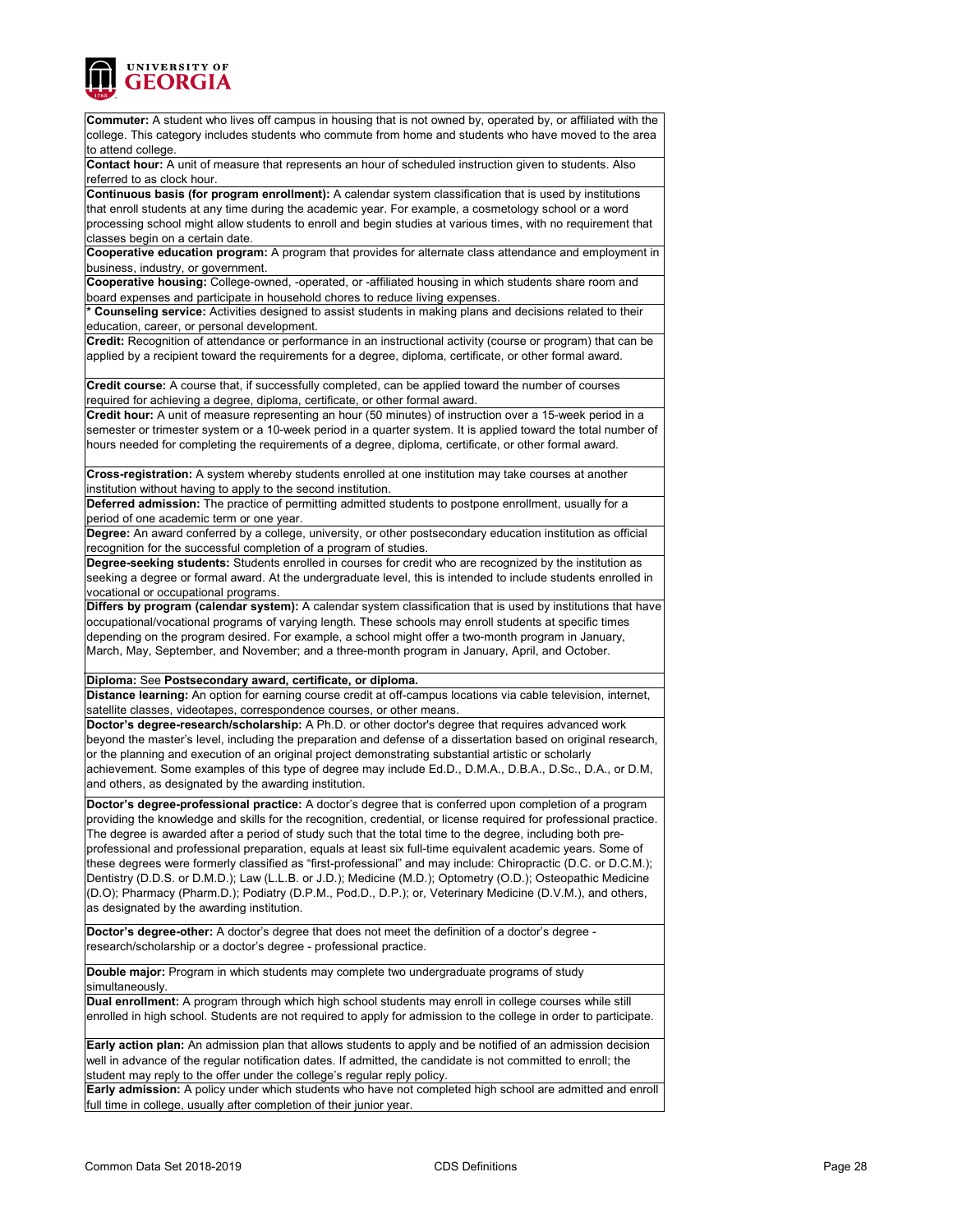

**Early decision plan:** A plan that permits students to apply and be notified of an admission decision (and financial aid offer if applicable) well in advance of the regular notification date. Applicants agree to accept an offer of admission and, if admitted, to withdraw their applications from other colleges. There are three possible decisions for early decision applicants: admitted, denied, or not admitted but forwarded for consideration with the regular applicant pool, without prejudice.

**English as a Second Language (ESL):** A course of study designed specifically for students whose native language is not English.

**Exchange student program-domestic:** Any arrangement between a student and a college that permits study for a semester or more at another college **in the United States** without extending the amount of time required for a degree. **See also Study abroad**.

**External degree program:** A program of study in which students earn credits toward a degree through independent study, college courses, proficiency examinations, and personal experience. External degree programs require minimal or no classroom attendance.

**Extracurricular activities (as admission factor):** Special consideration in the admissions process given for participation in both school and nonschool-related activities of interest to the college, such as clubs, hobbies, student government, athletics, performing arts, etc.

**First-time student:** A student attending any institution for the first time at the level enrolled. Includes students enrolled in the fall term who attended a postsecondary institution for the first time at the same level in the prior summer term. Also includes students who entered with advanced standing (college credit earned before graduation from high school).

**First-time, first-year (freshman) student:** A student attending any institution for the first time at the undergraduate level. Includes students enrolled in the fall term who attended college for the first time in the prior summer term. Also includes students who entered with advanced standing (college credits earned before graduation from high school).

**First-year student:** A student who has completed less than the equivalent of 1 full year of undergraduate work; that is, less than 30 semester hours (in a 120-hour degree program) or less than 900 contact hours.

#### **Freshman:** A first-year undergraduate student.

**\*Freshman/new student orientation:** Orientation addressing the academic, social, emotional, and intellectual issues involved in beginning college. May be a few hours or a few days in length; at some colleges, there is a fee.

**Full-time student (undergraduate):** A student enrolled for 12 or more semester credits, 12 or more quarter credits, or 24 or more contact hours a week each term.

**Geographical residence (as admission factor):** Special consideration in the admission process given to students from a particular region, state, or country of residence.

**Grade-point average (academic high school GPA):** The sum of grade points a student has earned in secondary school divided by the number of courses taken. The most common system of assigning numbers to grades counts four points for an A, three points for a B, two points for a C, one point for a D, and no points for an E or F. Unweighted GPA's assign the same weight to each course. Weighting gives students additional points for their grades in advanced or honors courses.

**Graduate student:** A student who holds a bachelor's or equivalent, and is taking courses at the postbaccalaureate level.

**\* Health services:** Free or low cost on-campus primary and preventive health care available to students.

**High school diploma or recognized equivalent:** A document certifying the successful completion of a prescribed secondary school program of studies, or the attainment of satisfactory scores on the Tests of General Educational Development (GED), or another state-specified examination.

**Hispanic or Latino:** A person of Mexican, Puerto Rican, Cuban, South or Central American, or other Spanish culture or origin, regardless of race.

**Honors program:** Any special program for very able students offering the opportunity for educational enrichment, independent study, acceleration, or some combination of these.

**Independent study:** Academic work chosen or designed by the student with the approval of the department concerned, under an instructor's supervision, and usually undertaken outside of the regular classroom structure.

**In-state tuition:** The tuition charged by institutions to those students who meet the state's or institution's residency requirements.

**International student:** See **Nonresident alien.**

**International student group:** Student groups that facilitate cultural dialogue, support a diverse campus, assist international students in acclimation and creating a social network.

**Internship:** Any short-term, supervised work experience usually related to a student's major field, for which the student earns academic credit. The work can be full- or part-time, on- or off-campus, paid or unpaid.

Learning center: Center offering assistance through tutors, workshops, computer programs, or audiovisual equipment in reading, writing, math, and skills such as taking notes, managing time, taking tests.

**\* Legal services:** Free or low cost legal advice for a range of issues (personal and other).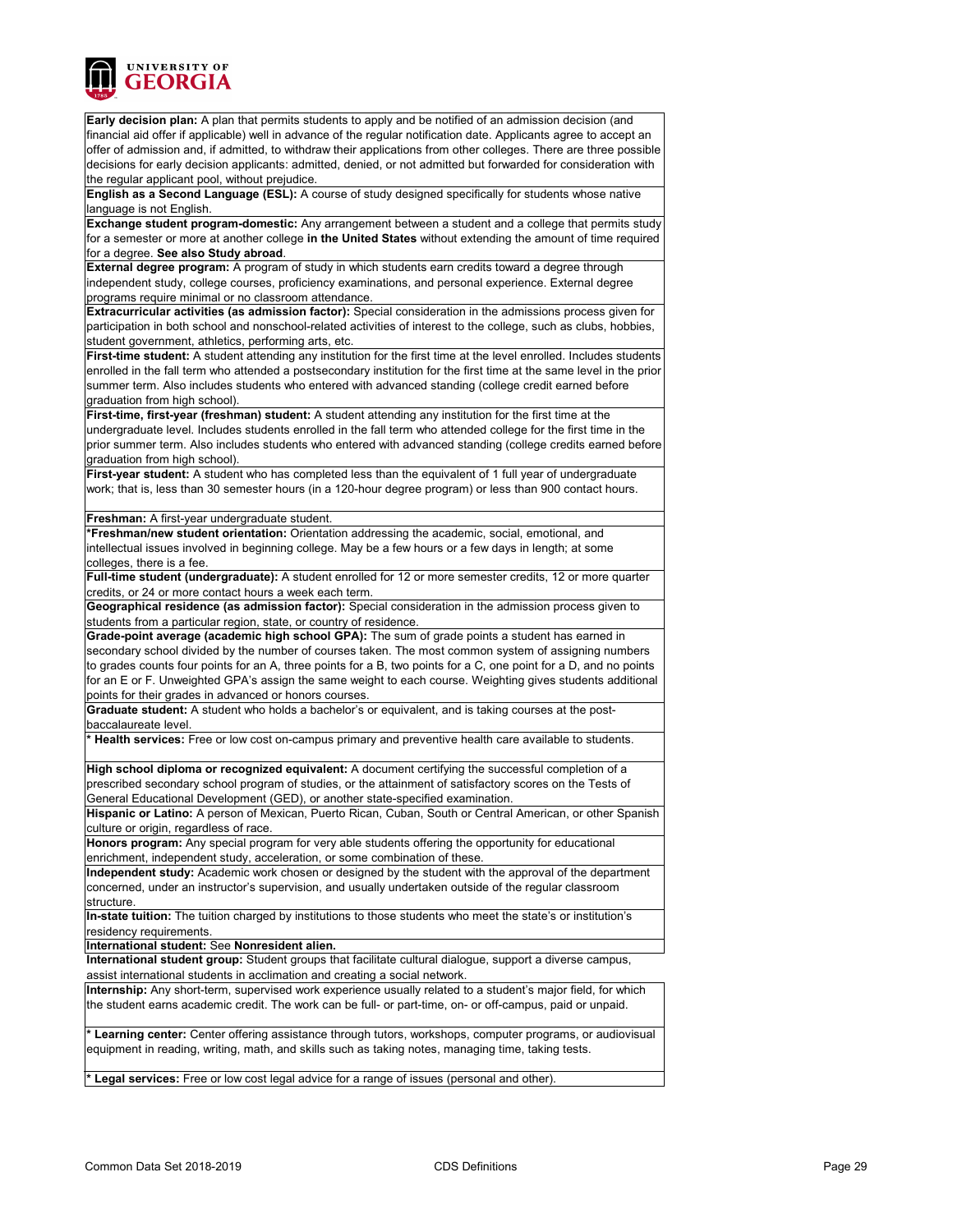

**Liberal arts/career combination:** Program in which a student earns undergraduate degrees in two separate fields, one in a liberal arts major and the other in a professional or specialized major, whether on campus or ‑ through cross registration.

**Master's degree:** An award that requires the successful completion of a program of study of generally one or two full-time equivalent academic years of work beyond the bachelor's degree. Some of these degrees, such as those in Theology (M.Div., M.H.L./Rav) that were formerly classified as "first-professional", may require more than two full-time equivalent academic years of work.

**Minority affiliation (as admission factor):** Special consideration in the admission process for members of designated racial/ethnic minority groups.

**\* Minority student center:** Center with programs, activities, and/or services intended to enhance the college experience of students of color.

**Model United Nations:** A simulation activity focusing on conflict resolution, globalization, and diplomacy.

Assuming roles as foreign ambassadors and "delegates," students conduct research, engage in debate, draft resolutions, and may participate in a national Model UN conference.

**Native Hawaiian or Other Pacific Islander:** A person having origins in any of the original peoples of Hawaii, Guam, Samoa, or other Pacific Islands.

**Nonresident alien:** A person who is not a citizen or national of the United States and who is in this country on a visa or temporary basis and does not have the right to remain indefinitely.

**\* On-campus day care:** Licensed day care for students' children (usually age 3 and up); usually for a fee.

**Open admission:** Admission policy under which virtually all secondary school graduates or students with GED equivalency diplomas are admitted without regard to academic record, test scores, or other qualifications.

**Other expenses (costs):** Include average costs for clothing, laundry, entertainment, medical (if not a required fee), and furnishings.

**Out-of-state tuition:** The tuition charged by institutions to those students who do not meet the institution's or state's residency requirements.

**Part-time student (undergraduate):** A student enrolled for fewer than 12 credits per semester or quarter, or fewer than 24 contact hours a week each term.

**\* Personal counseling**: One-on-one or group counseling with trained professionals for students who want to explore personal, educational, or vocational issues.

**Post-baccalaureate certificate:** An award that requires completion of an organized program of study requiring 18 credit hours beyond the bachelor's; designed for persons who have completed a baccalaureate degree but do not meet the requirements of academic degrees carrying the title of master.

**Post-master's certificate:** An award that requires completion of an organized program of study of 24 credit hours beyond the master's degree but does not meet the requirements of academic degrees at the doctoral level.

**Postsecondary award, certificate, or diploma:** Includes the following three IPEDS definitions for postsecondary awards, certificates, and diplomas of varying durations and credit/contact hour requirements—

*Less Than 1 Academic Year:* Requires completion of an organized program of study at the postsecondary level (below the baccalaureate degree) in less than 1 academic year (2 semesters or 3 quarters) or in less than 900 contact hours by a student enrolled full-time.

*At Least 1 But Less Than 2 Academic Years:* Requires completion of an organized program of study at the postsecondary level (below the baccalaureate degree) in at least 1 but less than 2 full-time equivalent academic years, or designed for completion in at least 30 but less than 60 credit hours, or in at least 900 but less than 1,800 contact hours.

*At Least 2 But Less Than 4 Academic Years:* Requires completion of an organized program of study at the postsecondary level (below the baccalaureate degree) in at least 2 but less than 4 full-time equivalent academic years, or designed for completion in at least 60 but less than 120 credit hours, or in at least 1,800 but less than 3,600 contact hours.

**Private institution:** An educational institution controlled by a private individual(s) or by a nongovernmental agency, usually supported primarily by other than public funds, and operated by other than publicly elected or appointed officials.

**Private for-profit institution:** A private institution in which the individual(s) or agency in control receives compensation, other than wages, rent, or other expenses for the assumption of risk.

**Private nonprofit institution:** A private institution in which the individual(s) or agency in control receives no compensation, other than wages, rent, or other expenses for the assumption of risk. These include both independent nonprofit schools and those affiliated with a religious organization.

**Proprietary institution:** See **Private for-profit institution. Public institution:** An educational institution whose programs and activities are operated by publicly elected

or appointed school officials, and which is supported primarily by public funds.

**Quarter calendar system:** A calendar system in which the academic year consists of three sessions called quarters of about 12 weeks each. The range may be from 10 to 15 weeks. There may be an additional quarter in the summer.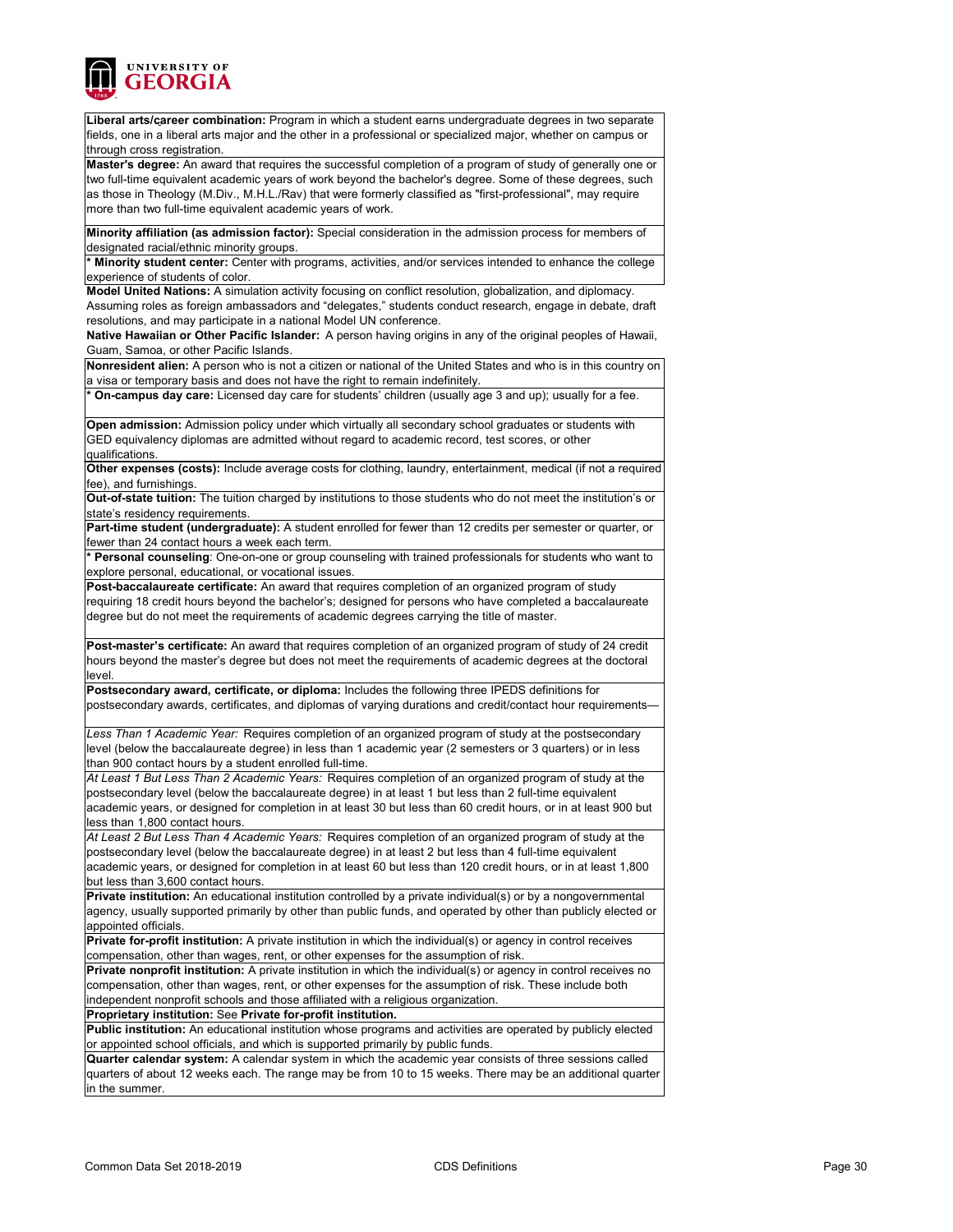

**Race/ethnicity:** Category used to describe groups to which individuals belong, identify with, or belong in the eyes of the community. The categories do not denote scientific definitions of anthropological origins. A person may be counted in only one group.

**Race/ethnicity unknown:** Category used to classify students or employees whose race/ethnicity is not known and whom institutions are unable to place in one of the specified racial/ethnic categories.

**Religious affiliation/commitment (as admission factor):** Special consideration given in the admission process for affiliation with a certain church or faith/religion, commitment to a religious vocation, or observance of certain religious tenets/lifestyle.

**\* Religious counseling:** One-on-one or group counseling with trained professionals for students who want to explore religious problems or issues.

**\* Remedial services:** Instructional courses designed for students deficient in the general competencies necessary for a regular postsecondary curriculum and educational setting.

**Required fees:** Fixed sum charged to students for items not covered by tuition and required of such a large proportion of all students that the student who does NOT pay is the exception. Do not include application fees or optional fees such as lab fees or parking fees.

**Resident alien or other eligible non-citizen:** A person who is not a citizen or national of the United States and who has been admitted as a legal immigrant for the purpose of obtaining permanent resident alien status (and who holds either an alien registration card [Form I-551 or I-151], a Temporary Resident Card [Form I-688], or an Arrival-Departure Record [Form I-94] with a notation that conveys legal immigrant status, such as Section 207 Refugee, Section 208 Asylee, Conditional Entrant Parolee or Cuban-Haitian).

**Room and board (charges)—on campus:** Assume double occupancy in institutional housing and 19 meals per week (or maximum meal plan).

**Secondary school record (as admission factor):** Information maintained by the secondary school that may include such things as the student's high school transcript, class rank, GPA, and teacher and counselor recommendations.

**Semester calendar system:** A calendar system that consists of two semesters during the academic year with about 16 weeks for each semester of instruction. There may be an additional summer session.

**Student-designed major:** A program of study based on individual interests, designed with the assistance of an adviser.

**Study abroad:** Any arrangement by which a student completes part of the college program studying in another country. Can be at a campus abroad or through a cooperative agreement with some other U.S. college or an institution of another country.

**\* Summer session:** A summer session is shorter than a regular semester and not considered part of the academic year. It is not the third term of an institution operating on a trimester system or the fourth term of an institution operating on a quarter calendar system. The institution may have 2 or more sessions occurring in the summer months. Some schools, such as vocational and beauty schools, have year-round classes with no separate summer session.

**Talent/ability (as admission factor):** Special consideration given to students with demonstrated talent/abilities in areas of interest to the institution (e.g., sports, the arts, languages, etc.). **Teacher certification program:** Program designed to prepare students to meet the requirements for

certification as teachers in elementary, middle/junior high, and secondary schools.

**Transfer applicant:** An individual who has fulfilled the institution's requirements to be considered for admission (including payment or waiving of the application fee, if any) and who has previously attended another college or university and earned college-level credit.

**Transfer student:** A student entering the institution for the first time but known to have previously attended a postsecondary institution at the same level (e.g., undergraduate). The student may transfer with or without credit.

**Transportation (costs):** Assume two round trips to student's hometown per year for students in institutional housing or daily travel to and from your institution for commuter students.

**Trimester calendar system:** An academic year consisting of 3 terms of about 15 weeks each.

**Tuition:** Amount of money charged to students for instructional services. Tuition may be charged per term, per course, or per credit.

**\* Tutoring:** May range from one-on-one tutoring in specific subjects to tutoring in an area such as math, reading, or writing. Most tutors are college students; at some colleges, they are specially trained and certified.

**Unit:** a standard of measurement representing hours of academic instruction (e.g., semester credit, quarter credit, contact hour).

**Undergraduate:** A student enrolled in a four- or five-year bachelor's degree program, an associate degree program, or a vocational or technical program below the baccalaureate.

Veteran's counseling: Helps veterans and their dependents obtain benefits for their selected program and provides certifications to the Veteran's Administration. May also provide personal counseling on the transition from the military to a civilian life.

Visually impaired: Any person whose sight loss is not correctable and is sufficiently severe as to adversely affect educational performance.